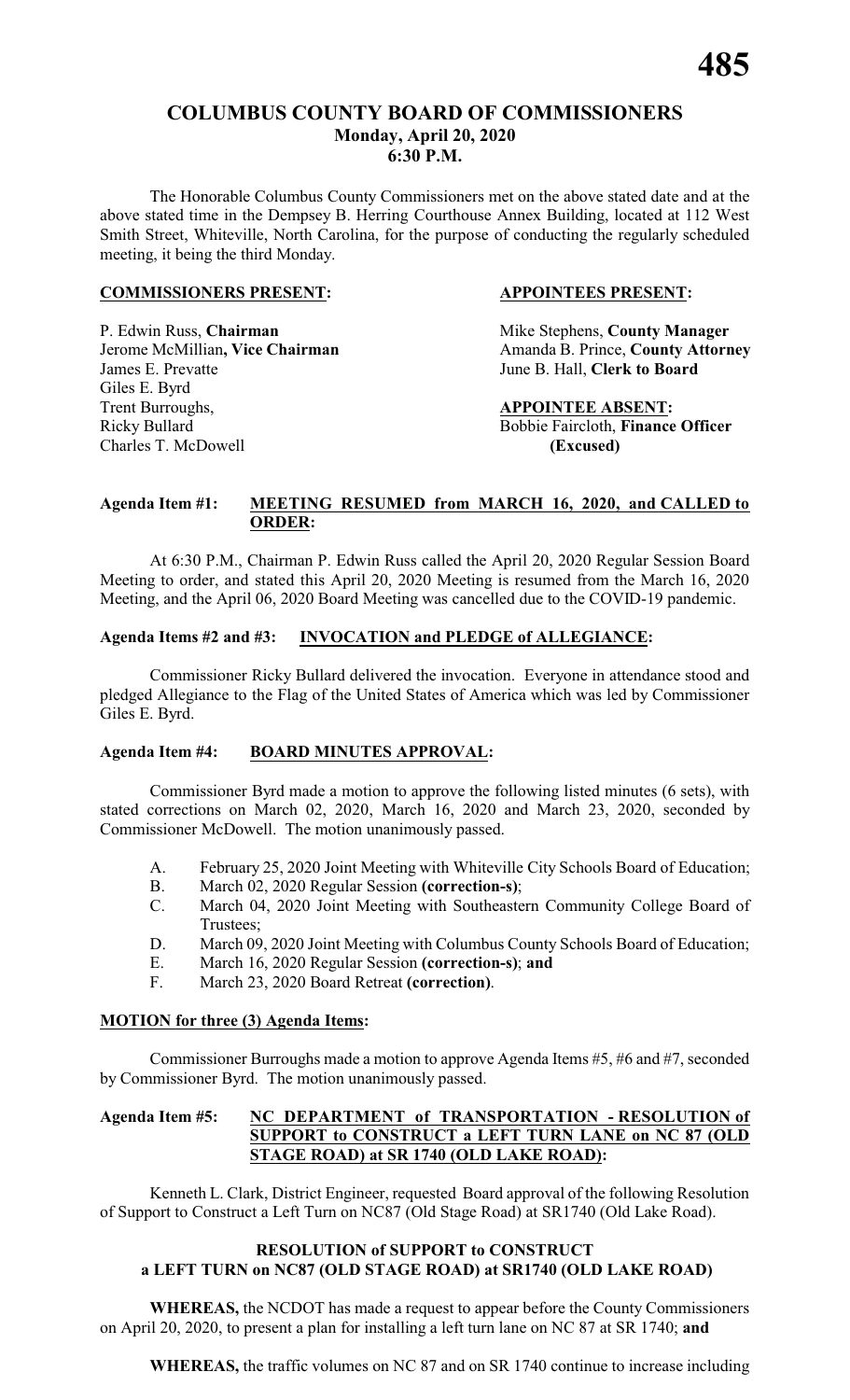a high proportion of heavy truck traffic; **and**

**WHEREAS,** the NCDOT believes the addition of a left turn lane on NC 87 at SR 1740 would function better and safer; **and**

**WHEREAS,** the proposed left turn lane would be an interim measure until such time that NC 87 is widened to a multilane roadway.

**NOW, THEREFORE, BE IT RESOLVED**, we, the Columbus County Board of Commissioners endorse the installation of a left turn lane on NC 87 at SR 1740, provided that it does not require the purchase of additional right-of-way for said project.

**APPROVED** and **ADOPTED** this the 20th day of April, 2020.

#### **COLUMBUS COUNTY BOARD OF COMMISSIONERS**

*/s/ JAMES E. PREVATTE /s/ TRENT BURROUGHS /s/ CHARLES T. McDOWELL* **ATTESTED BY:**

**/s/** *P. EDWIN RUSS***, Chairman** */s/JEROME McMILLIAN***, Vice Chairman** */s/ TRENT BURROUGHS /s/***/** *RICKY BULLARD* **/s/** *JUNE B. HALL***, Clerk to the Board**

/s/ *MICHAEL H. STEPHENS***, County Manager /s/** *AMANDA B. PRINCE***, County Attorney**

#### **Agenda Item #6: LOCAL EMERGENCY PLANNING COMMITTEE (LEPC) - APPROVAL of MEMBERSHIP and ANNUAL REPORT:**

David McPherson, Chairman, requested approval of following membership, and delivered the following annual report.

#### **Local Emergency Planning Committee Membership** for approval:

| Timothy Ward                    | Sheriff Jody Greene Dana Mauldin |                      | Les High         |
|---------------------------------|----------------------------------|----------------------|------------------|
| David McPherson                 | Mark Cox                         | Deuce Niven          | Stephanie Kriner |
| <b>Edwin Russ</b>               | Dalton Dockery                   | <b>Randy Guyton</b>  | Donna Hill       |
| Kay Worley                      | Shannon Blackman                 | Aaron Sulava         | Kim Smith        |
| Michael Oppenheim Allen Johnson |                                  | <b>Harold Nobles</b> | Larry Hayes      |
| Gina Ward                       | Dennis Williams                  | <b>Adam Boyles</b>   | Hal Lowder       |
| <b>Emily Watson</b>             | Ronald Baziknet                  |                      |                  |

#### **ANNUAL REPORT:**

| To:      | Board of Commissioners                    |
|----------|-------------------------------------------|
| From:    | David McPherson, Chairman                 |
|          | Local Emergency Planning Committee (LEPC) |
| Subject: | Annual Report for 2019                    |

In accordance with the Bylaws of the Columbus County Local Emergency Planning Committee (LEPC), Article IX, Section 1, the following report is submitted:

- 1. Officers for 2019 were as follows: Chairman: David McPherson Vice Chair: Deuce Niven Secretary: Kay Worley
- 2. Annual public notices of dates for the LEPC meetings for 2019 were announced in the News Reporter.
- 3. Rope Rescue Team
	- Acme Delco Riegelwood Fire-Rescue is currently overseeing team.
	- Received \$10,000 from county to assist in purchasing equipment. The team will need continued financial support from the county.
	- There is a need for additional volunteers to be a part of the team.
- 4. Water Rescue Team
	- 4 Boats have been purchased an placed throughout the county. These are located at Acme Delco Riegelwood Fire and Rescue, Fair Bluff Fire and Rescue, Old Dock Fire Department and Whiteville Rescue. Each of these departments has members that will respond to calls when needed throughout the county.
	- Received \$15,000 from county to assist in purchasing equipment. The team will need continued financial support from the county.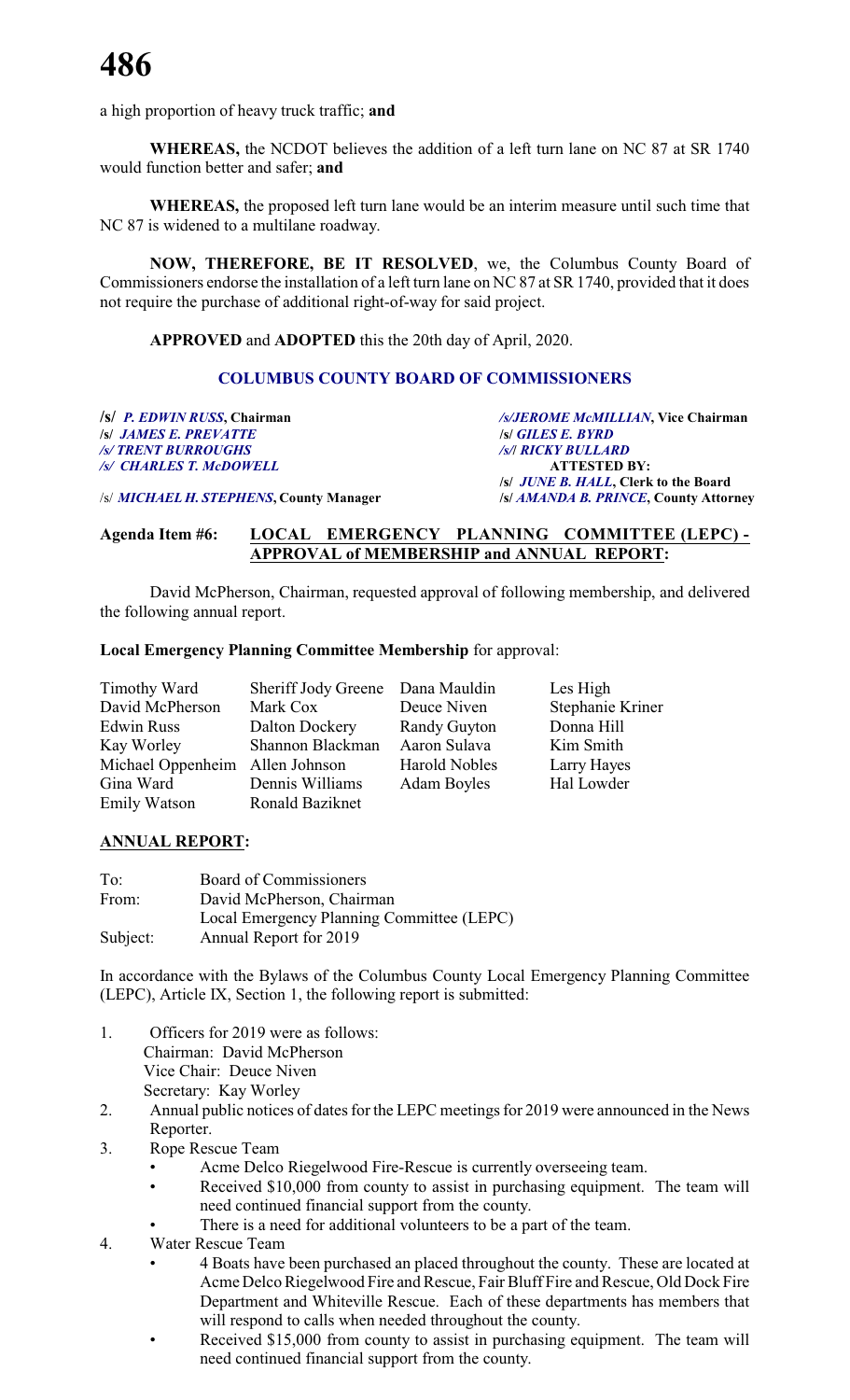- There are 15 certified people in the county.
- 5. Safety
	- Columbus County Emergency Services held Disaster Preparedness Workshop July 18 at the Vineland Station, Director Michael Sprayberry with NCEM was guest speaker.
	- Hurricane Expo was held June 1, 2019 at Columbus County Fairgrounds.
	- Emergency Responder training such as initial and continuing education is coordinated with Southeastern Community College.
	- Columbus County Emergency Services responded to 39 calls (search and rescue, major vehicle accidents, fuel leaks, structure fire, etc.)
	- Columbus County Fire Marshal Office responded to 81 fire calls (structure fire, illegal burns, major accidents, etc.). Conducted 65 fire investigations. Performed 217 fire inspections.
- 6. Tier II reports
	- Industry is required to submit their Tier II reports to E-Plan, electronic web based reporting system.
	- Tier II reports for 2019 year have been filed with E-Plan currently the county has 71 agencies that report their information. 2019 E-Plan reports are due by March 31 of each year.

#### **NOTE: The LEC supports the EMS departments request for an increase in their rescue tax. All departments, fire and EMS, are struggling with the shortage of volunteers.**

#### **Agenda Item #7: AIRPORT - GRANT AGREEMENT:**

Phil Edwards, Airport Manager, requested Board approval of a Grant Agreement, Project No.: 36237.53.15.1, in the amount of \$73,468, and a match in the amount of \$8,164. The Grant Agreement will be marked as Exhibit "A", and kept on file in the Minute Book Attachments, Book Number 6, in the Office of the Clerk to the Board, for review.

#### **Agenda Item #8: CENSUS 2020 - UPDATE:**

Dalton Dockery delivered the following update on the 2020 Census.

I hope all is well, and that you are practicing your social distancing daily!

First, I want to thank you for your financial support of the Complete Count Census Committee. I am sure you are aware of how important it is that we all be counted. The School Systems, Partnership for Children and several other organizations have been very helpful in getting the word out. As you are aware of we worked to get 8 locations set up throughout the county to answer questions & assist were possible with the census. Due to the Coronavirus, all locations were closed due to the stay at home order by Governor Cooper.

However, we did order Columbus County Complete Census Signs that are being placed throughout the county. These signs are blue and white election type signs and are placed at intersections and places of businesses. We have already covered the Nakina, Tabor City, Dothan, Pireway, Old Dock, Guideway, Hallsboro, Lake Waccamaw and Riegelwood Area. We are in the in the process of putting signs throughout the rest of the county as well. In the following weeks we will try to cover, Whiteville, Chadbourn, Evergreen, Fair Bluff & Cerro Gordo, depending on what we are allowed to do relative to the executive order.

We continue to work to educate the citizens of Columbus County on how important it is that the census be completed. We also have a Columbus County Census Facebook Page that has been view numerous times and we continue to update the public on where we are in the process. There, has also been an extension give in-terms of when the census has to be completed with is great.

At this time of the \$5000.00 that was budgeted we have spent approximately \$1586.00 and most of that cost were for the signs that we purchased to be placed throughout the county. Our intentions are to be wise and prudent in our spending and when this is over we will return what is left back to the county.

At this point the National level self-response rate is at 48.1 % and North Carolina's self-response rate is at 45.1%. which is not bad. In comparison to the state Columbus County's self-response rate is at 38% which puts us 7 percentage points behind the state, so we still have work to do. However,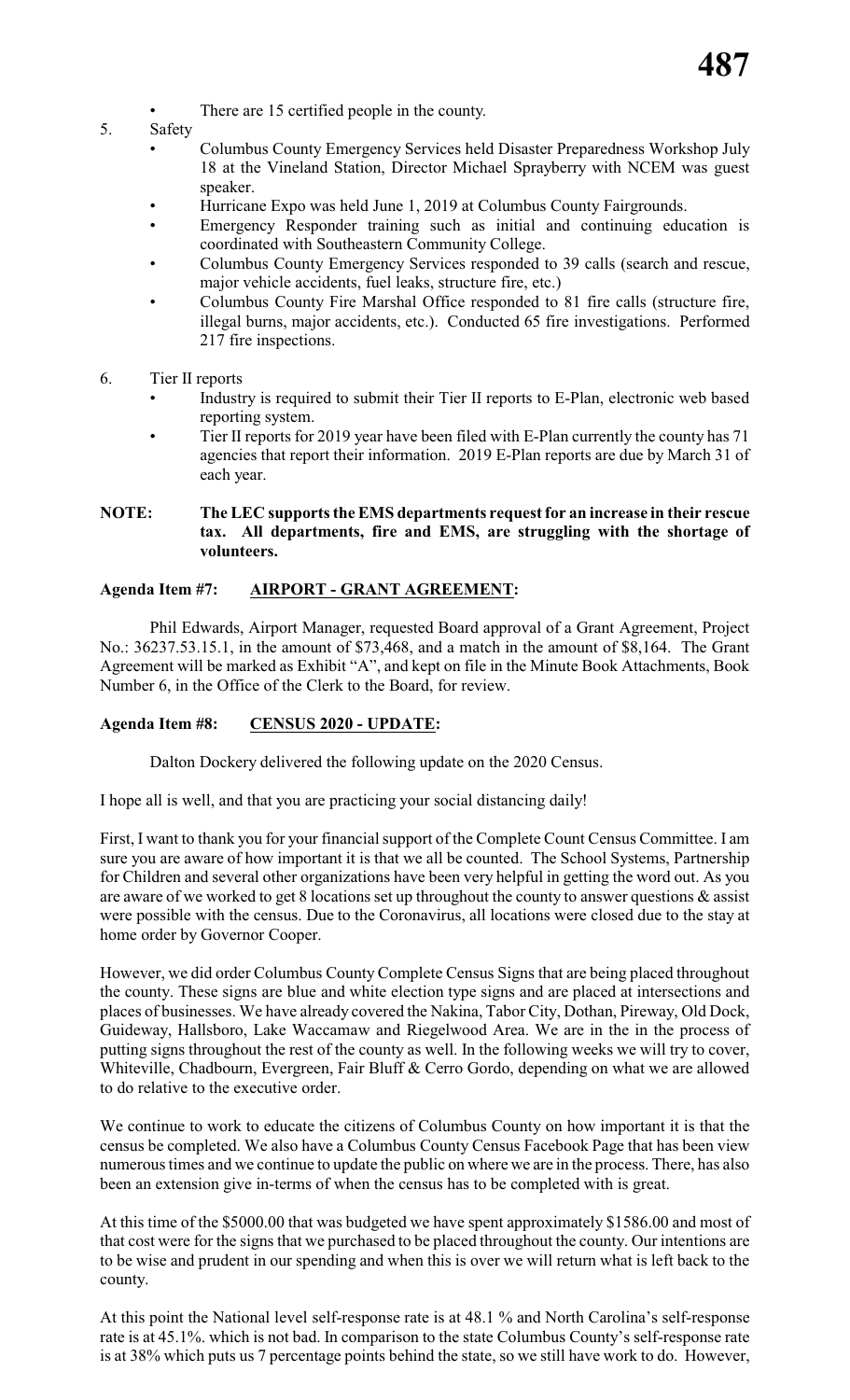if we look at neighboring counties, Bladen is at 34.9%, Brunswick is at 40.2%, Pender is at 39% and Robeson is at 35%. So, in the scheme of things we are not doing to bad. Most counties on the southeast are averaging in the high 30's and low 40's percentiles.

#### **Agenda Item #9: PLANNING - PROPOSED ORDINANCES TO DEMOLISH AND REMOVE ABANDONED STRUCTURES LOCATED AT THE FOLLOWING ADDRESSES: A. 3604 New Britton Highway, Whiteville;** and **B. 14214 James B. White Highway, Tabor City.**

John Ganus, Code Enforcement Officer, requested Board approval of the following two (2) Ordinances for the demolition of the abandoned structures listed.

#### **COUNTY OF COLUMBUS File No. AS-16-16**

111 Washington Street Whiteville. North Carolina 28472 **VERSUS James Everett Peoples, Margaret Peoples and W. C. Peoples** Unknown Address Whiteville, North Carolina 28472

Ordinance Number:\_\_\_\_\_\_\_\_\_\_\_\_\_\_\_\_

#### **AN ORDINANCE DIRECTING THE CODE ADMINISTRATOR TO REMOVE OR DEMOLISH THE PROPERTY HEREINDESCRIBEDASABANDONEDANDUNFITFOR HUMAN HABITATION AND DIRECTING THAT A NOTICE BE PLACED THEREON THAT THE SAME MAY NOT BE OCCUPIED**

**WHEREAS,** the Board of Commissioners of the County of Columbus find that the structures described herein are Abandoned and unfit for human habitation under the County Abandoned Structures Code and that all the procedures of the Abandoned Structures Code have been complied with; and

**WHEREAS,** the structures should be removed or demolished as directed bythe Code Administrator and should be placarded by placing thereon a notice prohibiting use for human habitation; and

**WHEREAS,** the owner of the structure has been given a reasonable opportunity to bring the structures into compliance with the Abandoned Structures Code, in accordance with NCGS 160A-443(5) pursuant to an order issued by the Code Administrator on May 10, 2016, and the owner has failed to comply with the Order;

NOW, THEREFORE, BE IT ORDAINED by the County Board of Commissioners of the County of Columbus, that:

Section 1. The owner of such building(s), dwelling(s) and premises is hereby ordered to vacate any occupants and/or personal property therein on or before April 19, 2020.

Section 2. The Code Administrator is hereby authorized and directed to place placards containing the legend:

"This building is unfit for human habitation. The use or occupation of

this building for human habitation is prohibited and unlawful."

on the buildings located at the following addresses:

#### **3604 New Britton Hwy East, (PID # 07233) Whiteville, North Carolina 28472**

Section 3. The Code Administrator is hereby authorized and directed to proceed to remove or demolish all the above described structures and accessory structures in accordance with his order to the owner thereof dated the 10th day of May 2016**,** and in accordance with the Columbus County Abandoned Structures Code and NCGS 160A-443;

Section 4. (a) The costs of removal or demolition shall constitute a lien against the real property upon which the cost was incurred. The lien shall be filed in the office of the County Tax Collector, and shall have the same priority and be collected in the same manner as the lien for special assessments in Article 10 of NCGS Chapter 160A;

(b) Upon completion of the required removal or demolition, the Code Administrator shall sell the materials of the dwelling or structures and credit the proceeds against the cost of removal or demolition. The Code Administrator shall certify the remaining balance to the Tax Collector. If a surplus remains after the sale of the materials and satisfaction of the cost of removal or demolition, the Code Administrator shall deposit the surplus in the Superior Court where it shall be secured and disbursed in the manner provided by NCGS 160A-443(6)

Section 5. It shall be unlawful for any person to remove or cause to be removed the placard from any building to which it is affixed. It shall likewise be unlawful for any person to occupy or to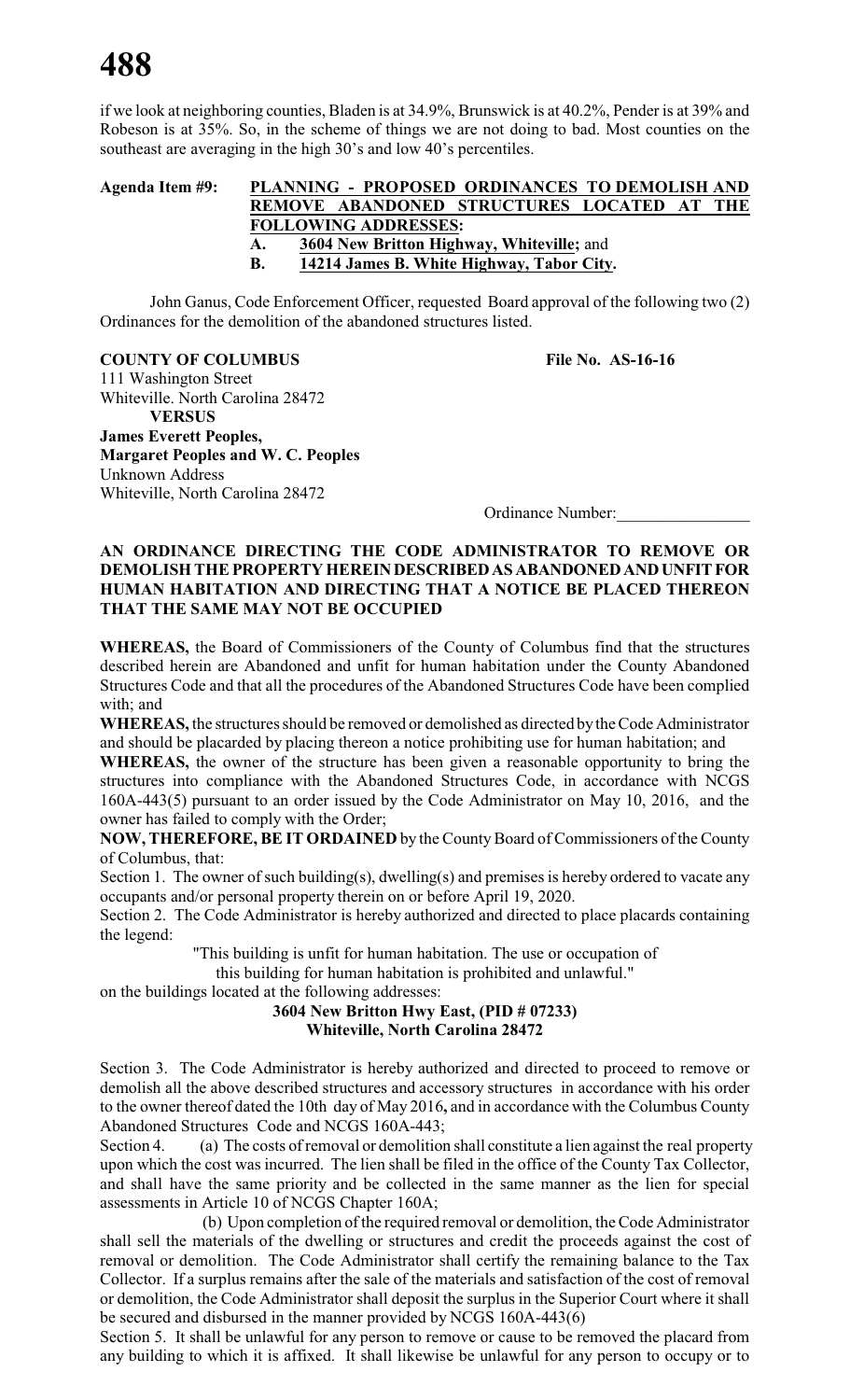permit the occupancy of any building therein declared to be unfit for human habitation. Section 6. This Ordinance shall become effective upon its adoption.

#### **ADOPTED this 20th day of April, 2020.**

#### /s/ **P. EDWIN RUSS, Chairman COLUMBUS COUNTY COMMISSIONERS**

**ATTEST:** /s/ **JUNE B. HALL, Clerk to the Board**

**COUNTY OF COLUMBUS File No. AS-2015-05** 111 Washington Street Whiteville. North Carolina 28472 **VERSUS S. J. FAIRCLOTH c/o Richard J. Faircloth** 7254 James B. White Hwy South Whiteville, North Carolina 28472

Ordinance Number:\_\_\_\_\_\_\_\_\_\_\_\_\_\_\_\_

#### **AN ORDINANCE DIRECTING THE CODE ADMINISTRATOR TO REMOVE OR DEMOLISHTHEPROPERTYHEREINDESCRIBEDASABANDONED AND UNFIT FOR HUMAN HABITATION AND DIRECTING THAT A NOTICE BE PLACED THEREON THAT THE SAME MAY NOT BE OCCUPIED**

**WHEREAS,** the Board of Commissioners of the County of Columbus find that the structures described herein are Abandoned and unfit for human habitation under the County Abandoned Structures Code and that all the procedures of the Abandoned Structures Code have been complied with; and

**WHEREAS,** the structures should be removed or demolished as directed by the Code Administrator and should be placarded by placing thereon a notice prohibiting use for human habitation; and

**WHEREAS,** the owner of the structure has been given a reasonable opportunity to bring the structures into compliance with the Abandoned Structures Code, in accordance with NCGS 160A-443(5) pursuant to an order issued by the Code Administrator on January 4, 2016 and the owner has failed to comply with the Order;

NOW, THEREFORE, BE IT ORDAINED by the County Board of Commissioners of the County of Columbus, that:

Section 1. The owner of such building(s), dwelling(s) and premises is hereby ordered to vacate any occupants and/or personal property therein on or before April 19, 2020.

Section 2. The Code Administrator is hereby authorized and directed to place placards containing the legend:

"This building is unfit for human habitation. The use or occupation of

this building for human habitation is prohibited and unlawful."

on the buildings located at the following addresses:

#### **14214 James B. White Hwy South (PID #15719) Tabor City, North Carolina 28463**

Section 3. The Code Administrator is hereby authorized and directed to proceed to remove or demolish all the above described structures and accessory structures in accordance with his order to the owner thereof dated the 4<sup>th</sup> day of January 2016, and in accordance with the Columbus County Abandoned Structures Code and NCGS 160A-443;

Section 4. (a) The costs of removal or demolition shall constitute a lien against the real property upon which the cost was incurred. The lien shall be filed in the office of the County Tax Collector, and shall have the same priority and be collected in the same manner as the lien for special assessments in Article 10 of NCGS Chapter 160A;

(b) Upon completion of the required removal or demolition, the Code Administrator shall sell the materials of the dwelling or structures and credit the proceeds against the cost of removal or demolition. The Code Administrator shall certify the remaining balance to the Tax Collector. If a surplus remains after the sale of the materials and satisfaction of the cost of removal or demolition, the Code Administrator shall deposit the surplus in the Superior Court where it shall be secured and disbursed in the manner provided by NCGS 160A-443(6)

Section 5. It shall be unlawful for any person to remove or cause to be removed the placard from any building to which it is affixed. It shall likewise be unlawful for any person to occupy or to permit the occupancy of any building therein declared to be unfit for human habitation. Section 6. This Ordinance shall become effective upon its adoption.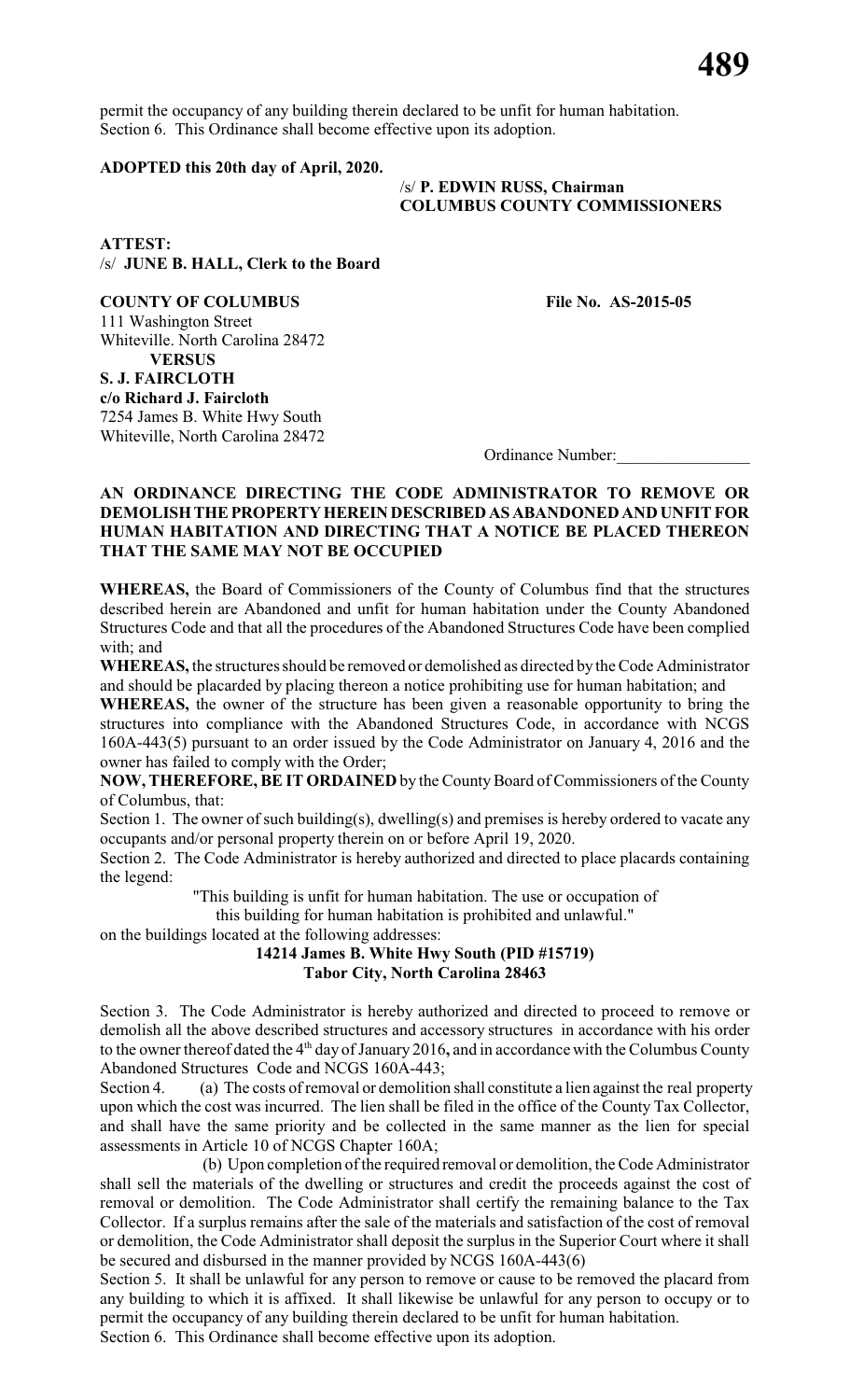#### **ADOPTED** this 20th day of April, 2020.

#### /s/ **P. EDWIN RUSS, Chairman Columbus County Commissioners**

#### **ATTEST:** /s/ **JUNE B. HALL, Clerk to the Board**

Commissioner Burroughs made a motion to adopt the Proposed Ordinances to demolish and remove abandoned structures, File Number: AS-20-15-05 and File Number AS-16-16, as above listed, seconded by Commissioner Prevatte. The motion unanimously passed.

#### **Agenda Item #10: SOIL AND WATER CONSERVATION - BEAVER BOUNTY PRICE:**

John Deans, Chairman of the Beaver Bounty Program, requested an increase in the Beaver Bounty Price.

Commissioner Bullard made a motion to increase the Beaver Bounty Price to fifty and 00/100 (\$50.00) dollars.

#### **SUBSTITUTE MOTION:**

Commissioner Byrd made a motion to table this item until after the budget process, seconded by McDowell.

After discussion was conducted relative to the need for the increase, the timing of the increase, budget wise, and the amount of the increase, it was the general consensus of the Board to take this matter under advisement.

#### **Agenda Item#11: SOCIALSERVICES -MONTHLYADMINISTRATIVE UPDATE FOR FEBRUARY AND MARCH 2020:**

Algernon McKenzie, Social Services Director, delivered the February and March, 2020 Monthly Administrative Updates.

#### **February 2020:**

On February13, 2020, I attended the Director's Executive Board meeting in Raleigh, North Carolina. During the meeting, we were given some information on Non-Emergency Medicaid Transportation. The state is looking at the rates for transportation that are being paid across the state. There are concerns that when the health plan contracts with providers their rates will be low causing the provider not to sign contracts for Medicaid transportation. This will be a part of Medicaid Managed Care when it is implemented. We were also informed that if Medicaid expansion occurs that there will be come cost to counties. The Federal Government will not pay 100% of the cost for Expansion Medicaid, which will increase the number of eligible individuals in counties. Thus increasing Medicaid caseloads and the need for additional space for staff.

Rob Morrell with DHHS presented information to the directors about the NCFAST Training Certification that will be coming soon. He explained that workers who complete application, recertification, etc. in NCFAST will have to be certified by completing two different test in NC FAST to be certified. The state is developing the two levels for certification. This is a requirement and workers will have to be recertified every three years. New workers must complete the training within the first 90 days of employment. Current workers will have 18 months from the county's go live date. There were many questions about this new certification, which could start by September 2020.

Lastly were given some updates on Child Welfare, Adult Services, and Child Care Subsidy.

On February 27, 2020, I attended the Eastern Regional Director's Meeting. During the meeting we received an update from the Division of Aging and Adult Services concerning the transferring of guardianship cases to local DSS agencies. At this point the state will continue to hold the contracts for guardianship with the corporations until the next fiscal year. There will be a work group to determine the best way to transition these cases throughout the state. They will provide some data to counties about the location where these individuals are being served, to help counties prepare to take these guardianship cases. There is still concern from the directors about increase workloads for existing staff.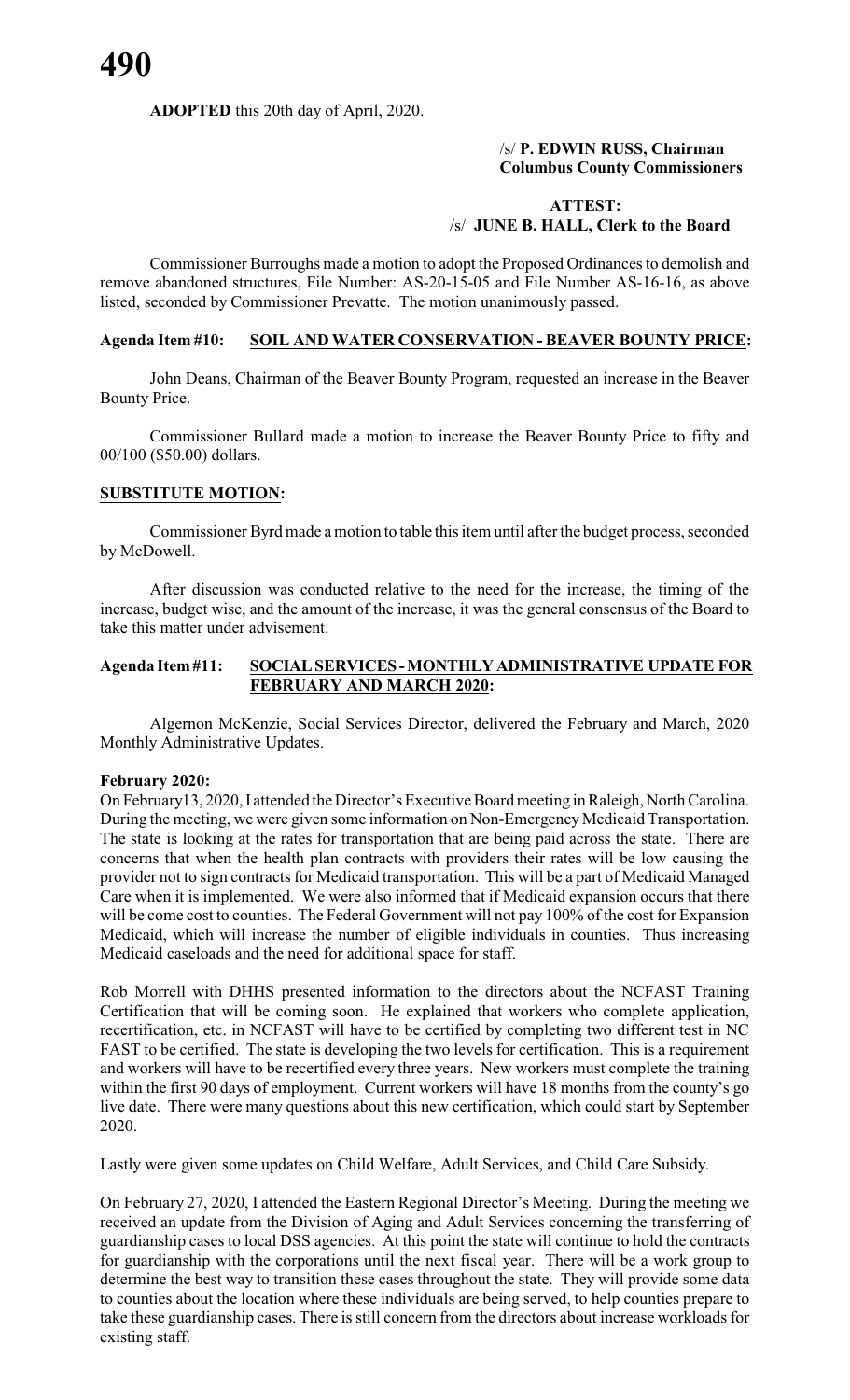There was discussion with Eastpointe, Trillium, and The Division of Mental Health around access to behavioral health services for children. During this time there were many concerns from directors about us not being able to get placement services when we have children with behavioral issues. Often when we have children in our custody, staff has to spend the night or days at our agencies or in hotels, because facilities are not willing to take complex cases. This is a growing problem with the facilities that the LME/MCO'S contract with in the eastern region and across the state. It was determined during the discussion that there needs to be more collaboration with the LME/MCO'S, DHHS, the Secretary, and the Director's Association around this issue. Local DSS Directors are held responsible for these children and adults in our custody in spite of the fact that facilities may refuse to take these individuals or there may not be a bed open in existing facilities. All agreed that there is a need for more state funding to develop resources to assist in addressing this issue statewide.

Another issue that was brought to our attention is that county ordinances in many areas will not allow facilities to be built for respite and residential care, which hinders the LME/MCO's from opening more homes to meet this growing need.

This was a very informative meeting with lots of information shared about the challenges we face in providing services to and protecting families in need of assistance.

| <b>PROGRAM</b>                                 | <b>STATISTICS</b>                                                                                                                                                                                      |
|------------------------------------------------|--------------------------------------------------------------------------------------------------------------------------------------------------------------------------------------------------------|
| <b>Adult Services (APS)</b>                    | APS Reports Accepted: 9<br>County Wards: 23<br>Number of Payee Cases: 16<br>Adults Served APS: 0<br>Number of Medicaid Transportation Trips: 1894<br>Amount Requested for Reimbursement: \$34,658.43   |
| <b>Children's Protective Services</b><br>(CPS) | Reports Accepted: 38<br>Reports Screened out: 22<br>Families Receiving In-Home Services: 57<br>Children Served: 120<br>Contacts with Families Monthly: 467<br>Assessments: 31                          |
| <b>Foster Care</b>                             | Foster Children in Foster Homes: 60<br>Children Placed Outside County: 12<br>Agency Adoptions: 0<br>Pending Adoptions: 2<br><b>Total Foster Homes Licensed: 7</b><br>Total Children in Foster Care: 62 |
| <b>Work First Employment (TANF)</b>            | Applications Taken: 24<br>Applications Approved: 16<br><b>Individuals Receiving Benefits: 231</b><br>Entered Employments: 2<br>Number in Non-Paid Work Experience: 1                                   |
| <b>Program Integrity</b>                       | Collections for Fraud: \$2,081.00<br>New Referrals: 10<br>Cases Established: 5                                                                                                                         |
| Day Care                                       | Children Receiving Day Care Assistance: 442<br>Children on the Waiting List: 402<br>Amount Spent on Day Care Services: \$180,353.80                                                                    |

**February 2020 Human Services**

### **February 2020**

#### **Economic Services**

|  | <b>PROGRAM</b> | <b>STATISTICS</b> |
|--|----------------|-------------------|
|--|----------------|-------------------|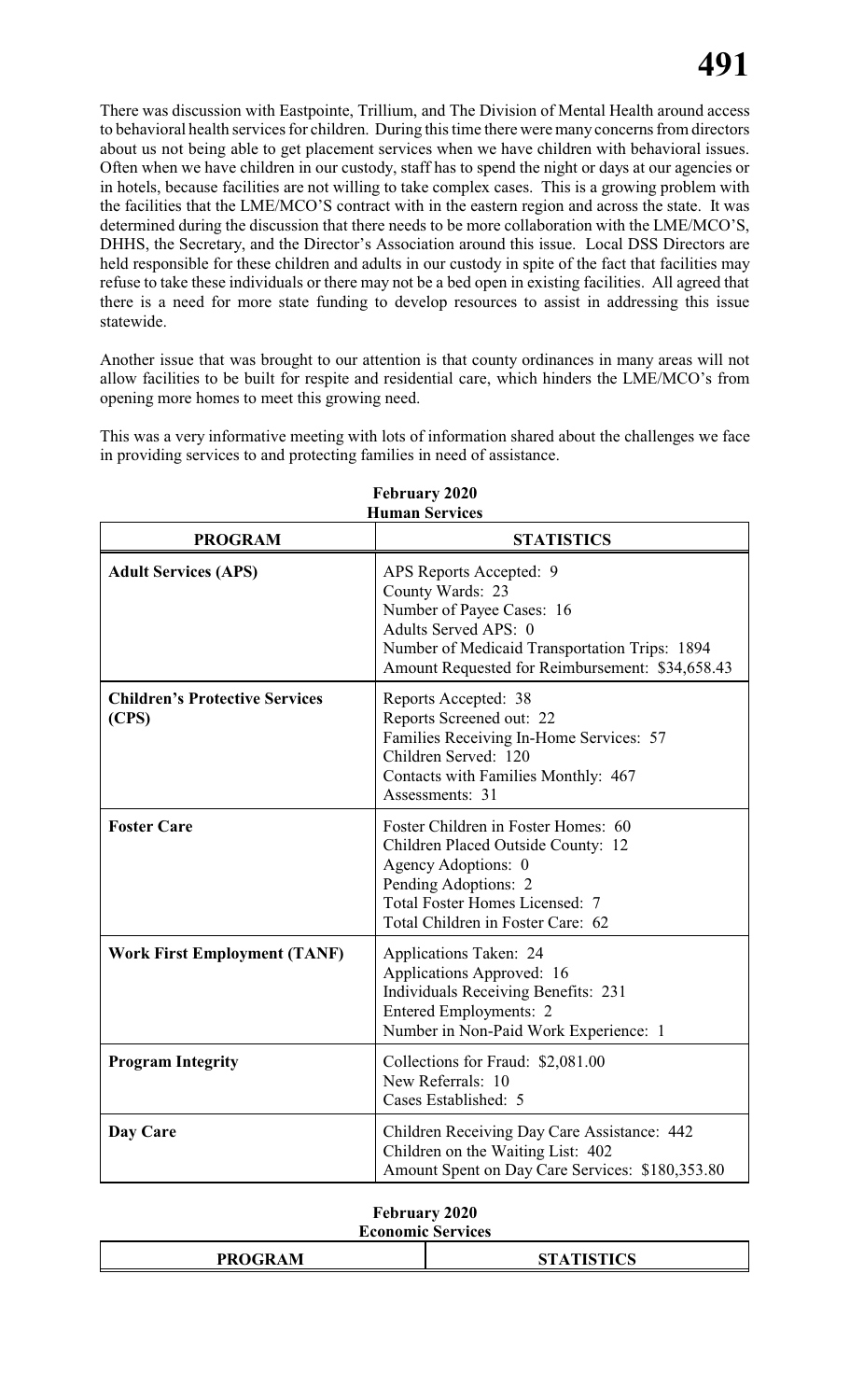| <b>Food &amp; Nutrition</b>             | Applications Taken: 131<br>Applications Approved: 149<br>Active Cases: 5,285<br>Benefits Issued: \$1,200,367.00<br>Participants Served: 10,887                |
|-----------------------------------------|---------------------------------------------------------------------------------------------------------------------------------------------------------------|
| <b>Adult Medicaid</b>                   | Applications Taken: 119<br>Cases Terminated: 59<br>Redeterminations: 397<br>Applications Processed: 134                                                       |
| <b>Family &amp; Children's Medicaid</b> | Applications Taken: 162<br><b>Applications Processed: 194</b><br>Redeterminations: 597<br>Total Medicaid Cases: 13,632<br>Total Individuals Receiving: 17,937 |
| <b>Child Support</b>                    | <b>Absent Parents Located: 48</b><br>Orders Enforced: 968<br>Active Cases: 3,869<br>Collections: \$409,038.00                                                 |

#### **Economic Services Program Narrative**

Child Support/Paralegal and Work First Cash/Medicaid Transportation/Maintenance and Housekeeping

Food and Nutrition and Family and Children's Medicaid Adult Medicaid//Rest Home and Nursing Home/Community Alternatives Program (CAP)

Submitted by Cyndi Hammonds, Income Maintenance Administrator

#### **Reporting Month: February 2020**

#### **News/Updates/Vacancies**

#### **Adult and Family & Children's Medicaid:**

The State has implemented a new communication service for Medicaid and Food and Nutrition clients to receive important alert information. Information can be received via text messages or emails. Alerts that they will received if they opt in are things such as wellness alerts like flu shot reminders; open enrollment announcements, shelter openings and locations during disasters, energy assistance program awareness and other important broad information. These alerts will never be specific to a client's application or case. Clients can opt in by going through the electronic ePASS system and creating an account and choosing to opt in; making an application for either program and choosing the options to receive alerts or by calling their caseworker and she can complete the process for them. Workers had to complete a 10-minute web based training to learn how to opt a client into the process. We have been notified we will be monitored in March for our Special Assistance Program (Rest Home) and they will be reviewing 25 cases in this program. This Team passed their monthly compliance Report Card and continues to train 3 new workers and has 1 vacancy.

#### **Child Support and Paralegal:**

Child Support continues to fight for the children of Columbus County in court. 146 cases were prepared for 2 days of allowed court and with continued issues that the Judge will not allow that does not follow Child Support policy has really discouraged workers of getting these monies for the children. The Judge will not issue an order an arrest for a non-custodial parent that has been personally served by the Sheriff's Department if he/she does not show up in Child Support Court. The workers then have to complete a criminal show cause/order so the Judge will issue a criminal order for arrest (appearance bond). If he/she fails to appear after being arrested, then the money for the bond does not go to the child; it goes to the school board. On these cases we would love to get board approval for these monies to go to the child since that is initially where the money is intended. Due to some of these reasons; Child Support is not on track to meet all of their HB630 compliance goals with the State this year. The Paralegal prepared 121 orders and reviewed 48 orders prepared by the Attorney. We currently have 2 vacancies on this Team.

#### **Food and Nutrition:**

The dates our State Monitor was scheduled to come to complete our onsite Food and Nutrition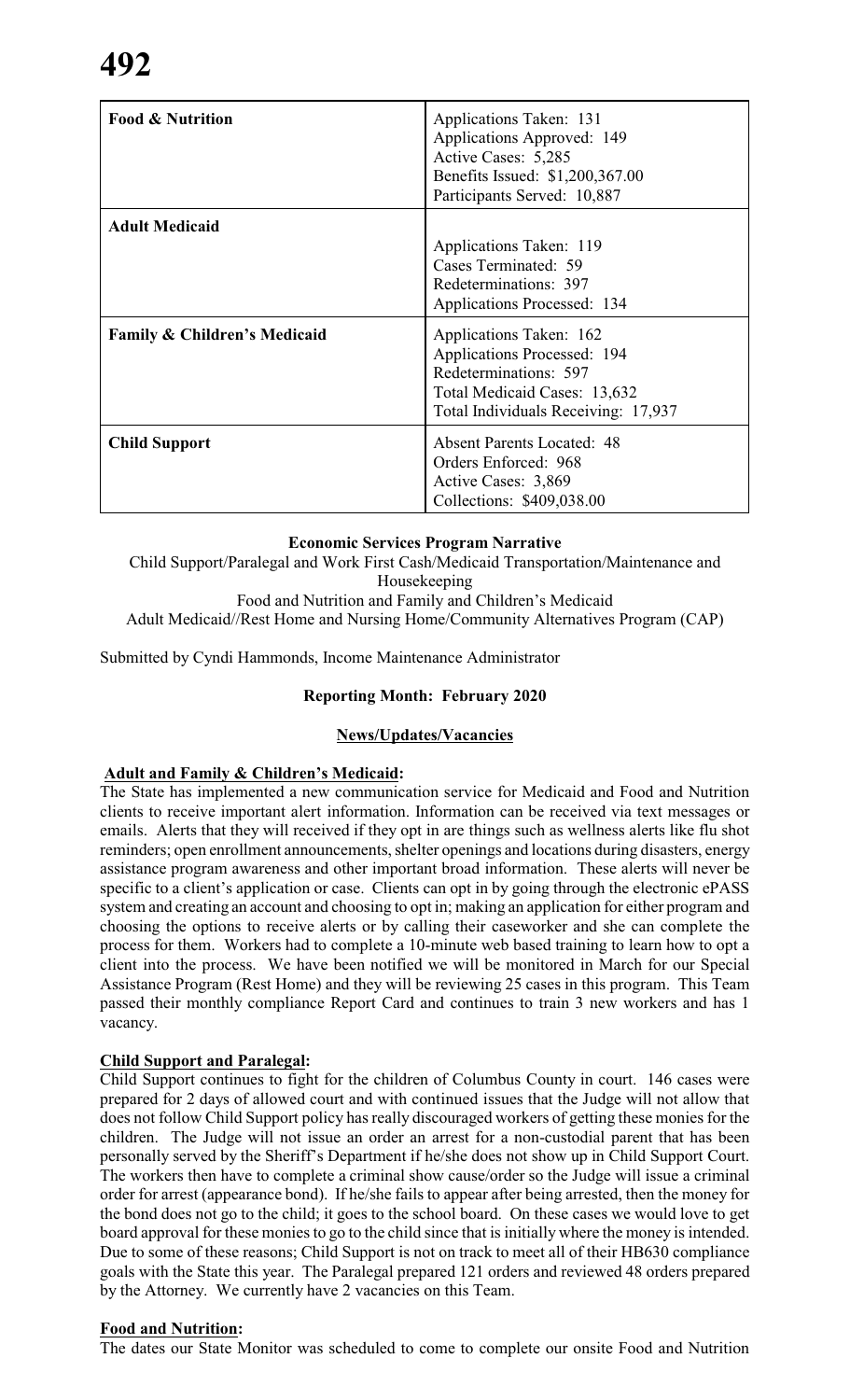Management Evaluation were moved to March due to her sickness and inclement weather. She will be in the County on March 3rd and 4th to complete the Evaluation. Some records that we were able to get scanned into NCFAST will be reviewed by her prior to her visit. A total of 85 Food and Nutrition cases will be reviewed. We are fully staffed on this Team.

#### **Work First Cash/Medicaid Transportation/Interpreter/Maintenance and Housekeeping/Deputy:**

- We have filled our vacancy on the Medicaid Transportation team. This will illuminate the Supervisor from having to complete these vacancy duties and get back to her proper Supervisor role of training, coaching and 2nd party reviewing cases for correctness.
- WorkFirst Cash continues to meet their timeliness compliance timeframes. We have been notified we will be monitored by the State in March for this program and they will be reviewing 25 cases for correctness and timeliness.
- Our Interpreter has been helping with the Energy programs while she is not interpreting for the agency.
- Maintenance, Housekeeping and the Deputy continue to keep our building clean and safe.

#### *HUMAN SERVICES BOARD REPORT* **Melinda H. Lane, Program Manager Vacancies/Updates/News for February 2020**

#### **Intake/Investigation/Assessment:**

The Intake/Investigation/Assessment Unit continues to be fully staffed. With the ever-changing policy, the increased demands on workers, the limited support provided from the state, and the growing caseloads with growing complexities, workers occasionally demonstrate symptoms of burnout which can affect our productivity and ability to meet state standards. DHHS has developed a regional support plan in preparation for future regionalization which is supposed to provide more consultation, support, and technical assistance from the Child Welfare consultant. A new consultant, Daphine Little, has been assigned to Columbus County. She made her first visit in February and will be visiting monthly in the state's effort to provide more direct support to counties.

#### **In-Home Services:**

The In-Home Services Unit now has one vacancies. A worker that previously left to go to another county has returned. Interviews will be scheduled for the last vacancy as soon as possible. With the ever-changing policy, the increased demands on workers, the limited support provided from the state, and the growing caseloads with growing complexities, workers occasionally demonstrate symptoms of burnout which can affect our productivity and ability to meet state standards. DHHS has developed a regional support plan in preparation for future regionalization which is supposed to provide more consultation, support, and technical assistance from the Child Welfare consultant. A new consultant, Daphine Little, has been assigned to Columbus County. She made her first visit in February and will be visiting monthly in the state's effort to provide more direct support to counties.

#### **Foster Care:**

The Foster Care/Adoptions Unit is now fully staffed with two new workers beginning March 2. With the ever-changing policy, the increased demands on workers, the limited support provided from the state, and the growing caseloads with growing complexities, workers occasionally demonstrate symptoms of burnout which can affect our productivity and ability to meet state standards. DHHS has developed a regional support plan in preparation for future regionalization which is supposed to provide more consultation, support, and technical assistance from the Child Welfare consultant. A new consultant, Daphine Little, has been assigned to Columbus County. She made her first visit in February and will be visiting monthly in the state's effort to provide more direct support to counties.

#### **Transitional Unit:**

The Transitional unit is now fully staffed. Two new workers began in February and the fourth begins the first week of March. With the ever-changing policy, the increased demands on workers, the limited support provided from the state, and the growing caseloads with growing complexities, workers occasionally demonstrate symptoms of burnout which can affect our productivity and ability to meet state standards. DHHS has developed a regional support plan in preparation for future regionalization which is supposed to provide more consultation, support, and technical assistance from the Child Welfare consultant. A new consultant, Daphine Little, has been assigned to Columbus County. She made her first visit in February and will be visiting monthly in the state's effort to provide more direct support to counties.

#### **Adult Services:**

The Adult Services Unit continues to be fully staffed. This Unit continues to encounter more and more issues with homeless adults and adults with mental health issues which creates other problems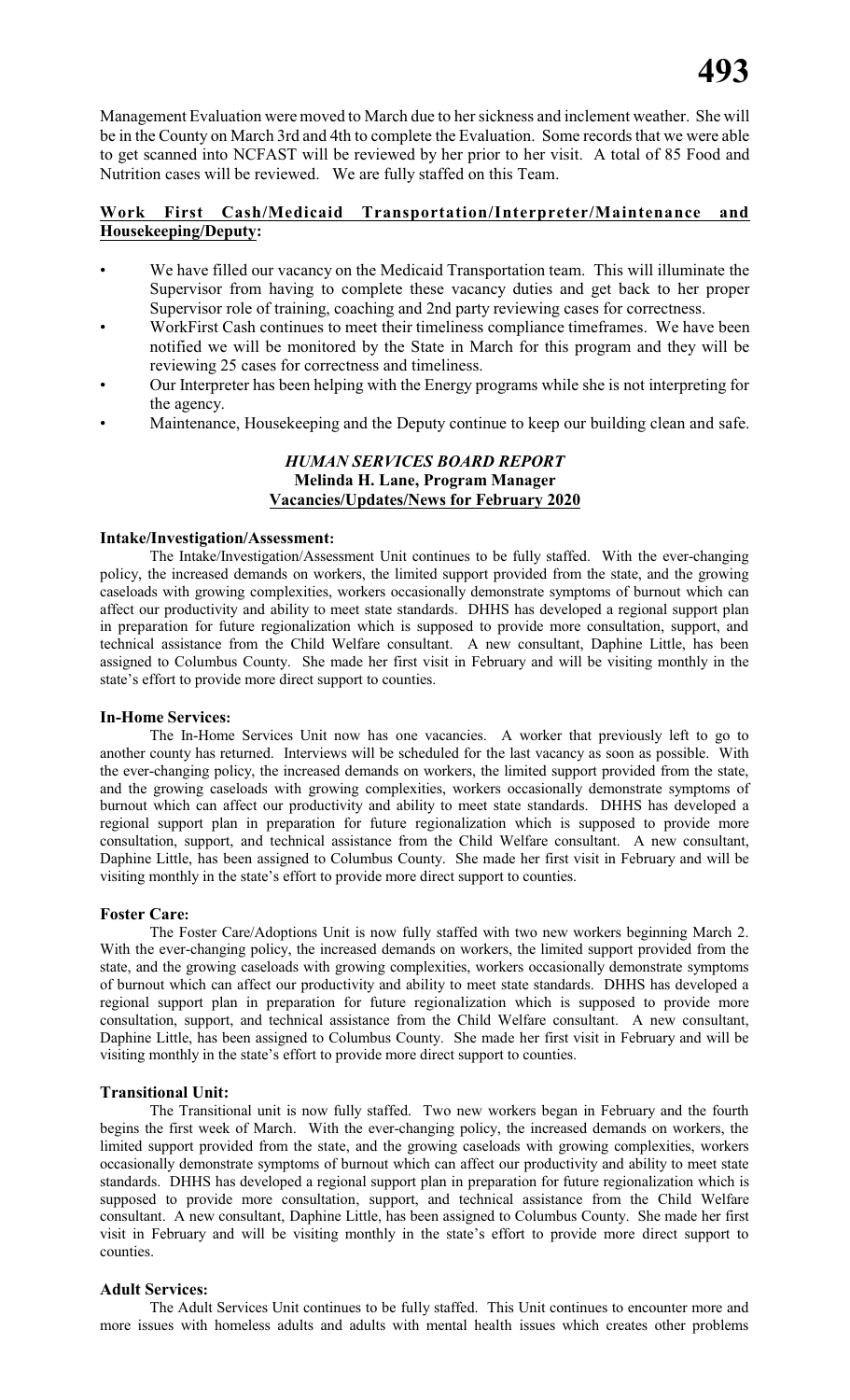because of the slow response time of mental health agencies and the lack of resources for this population. A tremendous amount of time is being dedicated to assisting those adults with mental health issues that are unable to be independent, unable to manage their own funds, etc.

#### **Work First Employment:**

This Unit now has three workers due to one transferring to another position. Due to decreased caseloads in this area we will be looking at the best way to utilize this position in another way. This Unit continues to assist with 200% and Emergency Assistance for those eligible. Staff in this Unit are no longer assisting with screening energy applications due to a decrease in applications.

#### **Child Day Care:**

The Child Day Care Unit continues to work within the NCFAST system dealing with daily issues and updates. The waiting list continues to grow which is a concern for staff, but this Unit continues to monitor the list and occasionally works the list in an attempt to decrease the list by small amounts. This Unit also continues to deal with continuing issues with spending coefficients which is a problem across the state.

#### **Program Integrity:**

Program Integrity continues to work hard to get caught up with program integrity duties and cases. Program Integrity continues to work within NCFAST with issues regarding data that does not always correctly reflects the actual work of staff. For the month of January, 50 applications were processed for the Crisis Intervention Program (CIP) with 47 approved and 3 denied. And only one application was processed for the Low Income Energy Assistance Program (LIEAP) and denied due to funding being exhausted at the end of January. Program Integrity, along with CIP and LIEAP, was monitored in February with a good preliminary report from the monitoring. Due to reorganization this Unit now has a new position that will assist with Program Integrity and Energy. This position is currently being advertised within the agency.

#### **March 2020 Update:**

Due to the Covid-19 situation in North Carolina our monthly Directors meeting in Raleigh NC was canceled until further notice. The Directors Association will be communicating information and policy changes via e-mails. The Division of Health & Human Services will be conducting conference calls and webinars with local DSS agencies and their staff as needed, by program area.

On March 11, 2020, we held our first agency staff meeting of 2020. During the meeting staff was given an update on Medicaid Transformation and the delays with NC Fast. Staff was informed about the Worker Certification in NC Fast that will be required of all staff across the state who complete eligibility in the NC Fast system. There will be two levels of certification once it is implemented. At this point it is being developed and tested before it is rolled out to counties.

Staff was reminded not to use their speaker phones to return calls or listen to messages with their door open, as this could be a violation of confidentiality if others hear private information being discussed.

Lastly, I informed staff that the Governor had declared a State of Emergency for North Carolina, which would help the state access federal resources quicker. Staff was informed that there were seven cases of Covid-19 in the state and that they should follow the guidelines suggested: wash their hands, use hand sanitizer, wipe door handles, and cover your mouth when coughing.

On March 12, 2020, we had a visit from out Adult Programs Representative, Kate Walton. She provided some program updates and some training dates for staff. We discussed the new county MOU's with the state that should be coming out in April. Lastly, we staffed two problem cases with her to get some direction on how to provide case management for them with their special needs, which are hard to meet.

During the last two weeks of March most local committee meeting were canceled due to Covid-19 increasing in North Carolina and for safety in our county. We have been participating in planning meetings and calls with emergency Management and other county officials/department heads.

On March 30, 2020, our agency stopped face-to-face contact with the public except for mandated CPS and APS referral initiations. The state is now allowing DSS to conduct court ordered and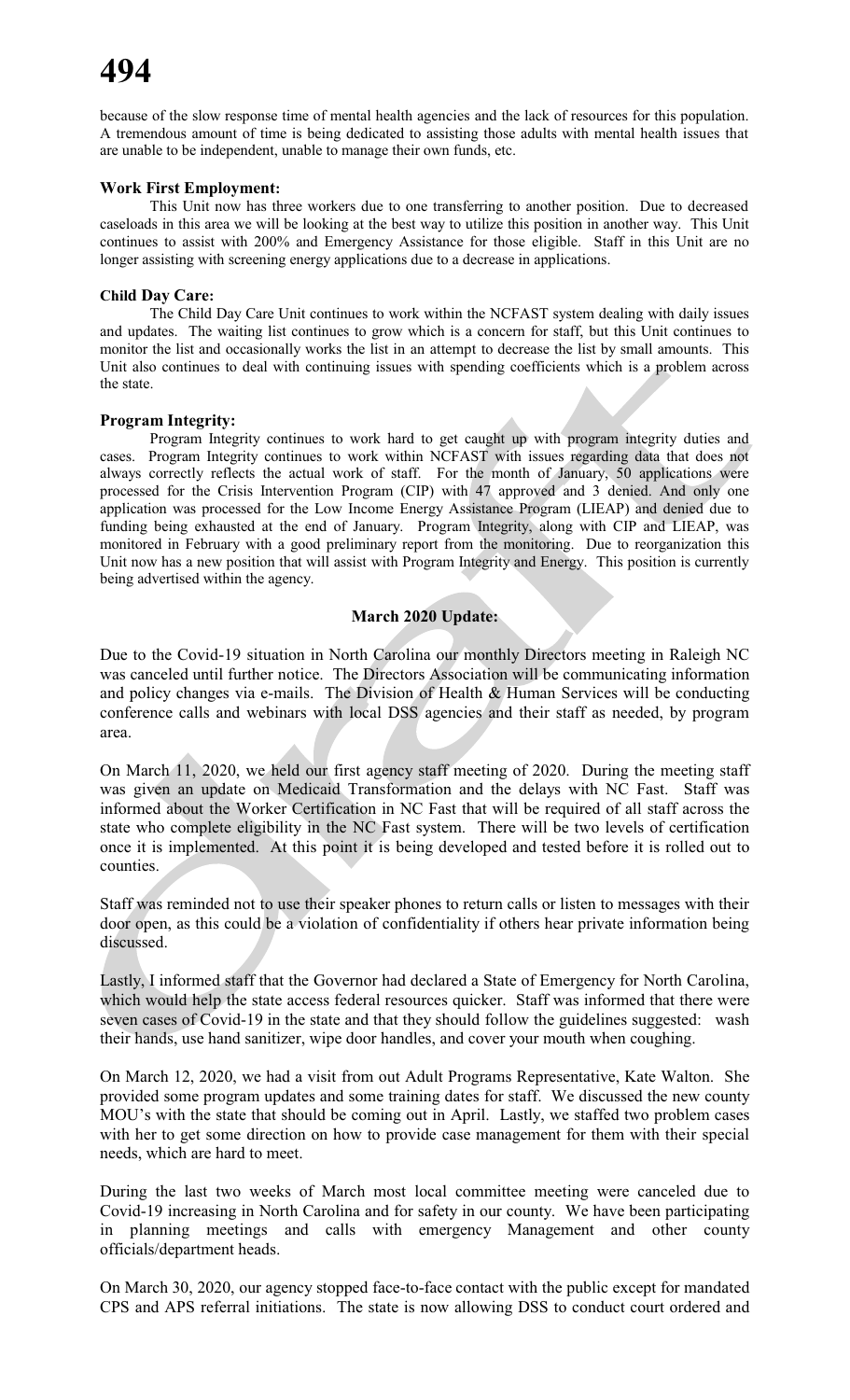Foster Care visits via Skype, Face Time, or Conference Calls. This is being done to protect staff as well as families from the risk of exposure to Covid-19.

We are continuing to provide service to our citizens by mail, phone, and on-line.

| <b>PROGRAM</b>                                 | <b>STATISTICS</b>                                                                                                                                                                                            |
|------------------------------------------------|--------------------------------------------------------------------------------------------------------------------------------------------------------------------------------------------------------------|
| <b>Adult Services (APS)</b>                    | APS Reports Accepted: 3<br>County Wards: 23<br>Number of Payee Cases: 16<br><b>Adults Served APS: 1</b><br>Number of Medicaid Transportation Trips: 1,880<br>Amount Requested for Reimbursement: \$32,721.30 |
| <b>Children's Protective Services</b><br>(CPS) | Reports Accepted: 38<br>Reports Screened out: 16<br>Families Receiving In-Home Services: 61<br>Children Served: 131<br>Contacts with Families Monthly: 552<br>Assessments: 28                                |
| <b>Foster Care</b>                             | Foster Children in Foster Homes: 67<br>Children Placed Outside County: 16<br>Agency Adoptions: 0<br>Pending Adoptions: 2<br>Total Foster Homes Licensed: 7<br>Total Children in Foster Care: 69              |
| <b>Work First Employment (TANF)</b>            | Applications Taken: 16<br><b>Applications Approved: 7</b><br><b>Individuals Receiving Benefits: 217</b><br><b>Entered Employments: 4</b><br>Number in Non-Paid Work Experience: 0                            |
| <b>Program Integrity</b>                       | Collections for Fraud: \$5,524.72<br>New Referrals: 6<br>Cases Established: 5                                                                                                                                |
| Day Care                                       | Children Receiving Day Care Assistance: 445<br>Children on the Waiting List: 345<br>Amount Spent on Day Care Services: \$177,929.00                                                                          |
|                                                | <b>March 2020</b><br>Economic Services                                                                                                                                                                       |

#### **March 2020 Human Services**

#### **March 2020 Economic Services**

| <b>PROGRAM</b>               | <b>STATISTICS</b>                                                                                                                                     |
|------------------------------|-------------------------------------------------------------------------------------------------------------------------------------------------------|
| <b>Food &amp; Nutrition</b>  | Applications Taken: 144<br>Applications Approved: 143<br>Active Cases: 5,268<br>Benefits Issued: \$1,207,555.00<br>Participants Served: 10,903        |
| <b>Adult Medicaid</b>        | Applications Taken: 127<br>Cases Terminated: 50<br>Redeterminations: 368<br><b>Applications Processed: 172</b>                                        |
| Family & Children's Medicaid | Applications Taken: 87<br>Applications Processed: 155<br>Redeterminations: 681<br>Total Medicaid Cases: 13,641<br>Total Individuals Receiving: 17,936 |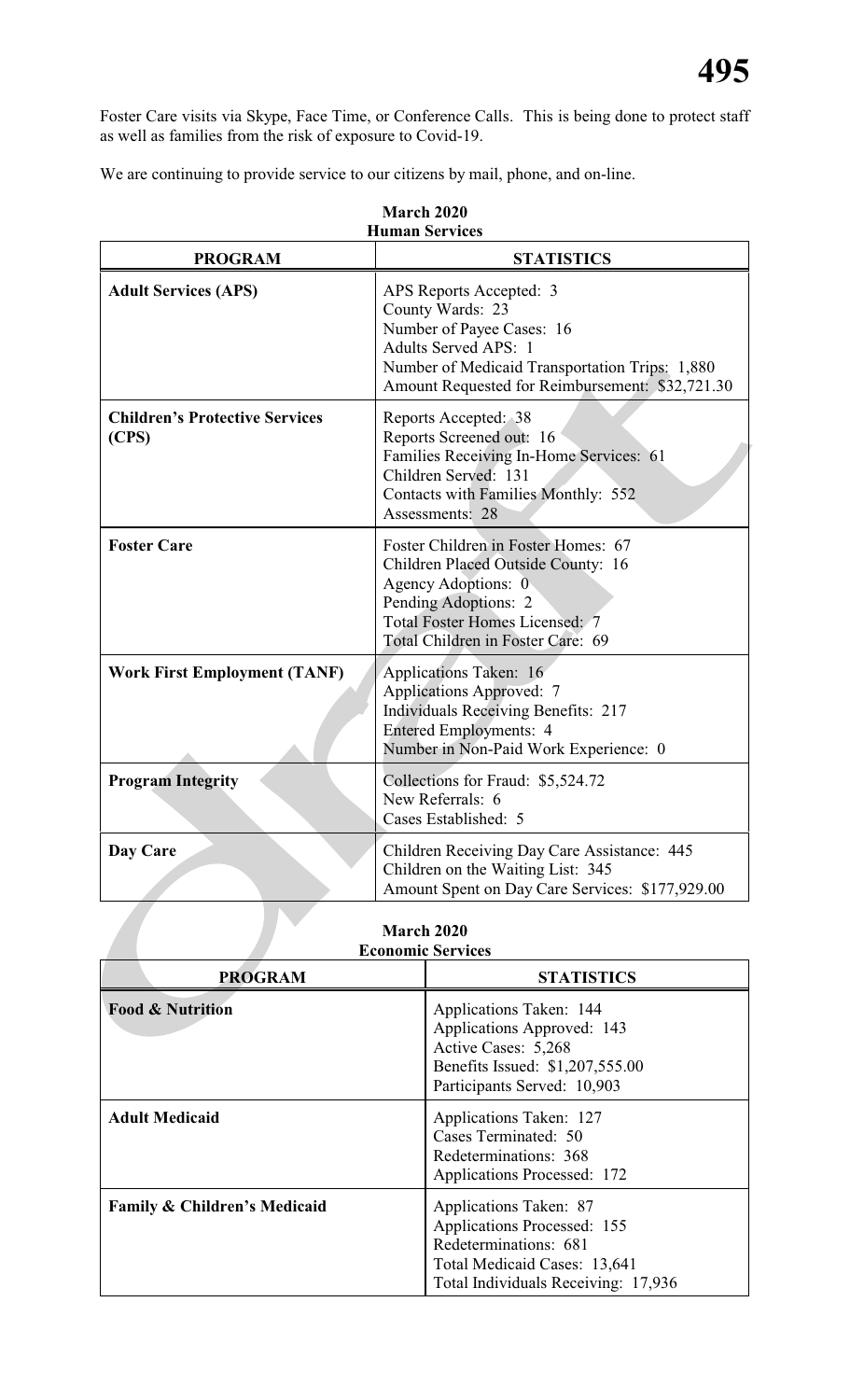| Child Support | <b>Absent Parents Located: 41</b><br>Orders Enforced: 1,151 |
|---------------|-------------------------------------------------------------|
|               | 1 Active Cases: 3,824<br>Collections: \$531,193.19          |

#### *HUMAN SERVICES BOARD REPORT* **Melinda H. Lane, Program Manager Vacancies/Updates/News for March 2020**

#### **Intake/Investigation/Assessment:**

The Intake/Investigation/Assessment Unit continues to be fully staffed. Although COVID-19 has made a huge impact on public agencies, child welfare services are mandated services and continue to be delivered while maintaining the safety for the children, families, resource parents, and staff. Regular updates are being provided from the state regarding guidance and information as things evolve. Staff are having to continue to make home visits and contacts with families and children while at the same time utilizing safety precautions at all times.

#### **In-Home Services:**

The In-Home Services Unit now has one vacancy. An interview was recently scheduled and the applicant did not show up, therefore the position will be re-advertised as soon as approved. Although COVID-19 has made a huge impact on public agencies, child welfare services are mandated services and continue to be delivered while maintaining the safety for the children, families, resource parents, and staff. Regular updates are being provided from the state regarding guidance and information as things evolve. Staff are having to continue to make home visits and contacts with families and children while at the same time utilizing safety precautions at all times.

#### **Foster Care:**

The Foster Care/Adoptions Unit continues to be fully staffed. They have had a very busy month with 12 new children coming into custody. Although COVID-19 has made a huge impact on public agencies, child welfare services are mandated services and continue to be delivered while maintaining the safety for the children, families, resource parents, and staff. Regular updates are being provided from the state regarding guidance and information as things evolve. Staff are having to continue to make home visits and contacts with families and children while at the same time utilizing safety precautions at all times.

#### **Transitional Unit:**

The Transitional unit is now fully staffed. New staff that need to complete mandatory training before beginning a caseload are taking the required training on-line at this time. The state has modified the most necessary trainings to accommodate child welfare staff so they will not have to travel away from the office. Although COVID-19 has made a huge impact on public agencies, child welfare services are mandated services and continue to be delivered while maintaining the safety for the children, families, resource parents, and staff. Regular updates are being provided from the state regarding guidance and information as things evolve. Staff are having to continue to make home visits and contacts with families and children while at the same time utilizing safety precautions at all times.

#### **Adult Services:**

The Adult Services Unit is currently short-staffed due a social worker being on medical leave. The time of this worker's return is unknown at this time. Although COVID-19 has made a huge impact on public agencies, adult services, particularly adult protective services, are mandated and continue to be delivered while maintaining the safety of the elderly and disabled, along with their families and staff. Regular updates are being provided from the state regarding guidance and information as things evolve. Staff are having to continue to make home visits and contacts with clients and their families, but are utilizing safety precautions at all times.

#### **Work First Employment:**

This Unit now continues to be fully staffed. COVID-19 has made a huge impact on public agencies. The state has updated the TANF State Plan to allow telephone interviews for Work First applications, recertification's, short-term services and benefits. Certain necessary application documentation can be mailed to individuals that wish to apply and when received back the worker can conduct telephone interviews to complete that application. Some application information is also being provided for pick-up in the foyer area of the agency.

#### **Child Day Care:**

The Child Day Care Unit continues to be fully staffed. COVID-19 has made a huge impact on public agencies. Day Care services are continuing to be provided and the state is working with county agencies and day cares to help them stay open as much as possible while providing a safe environment for children. DSS staff continue to work with families to ensure their services stay in place while limiting contact to the telephone as much as possible.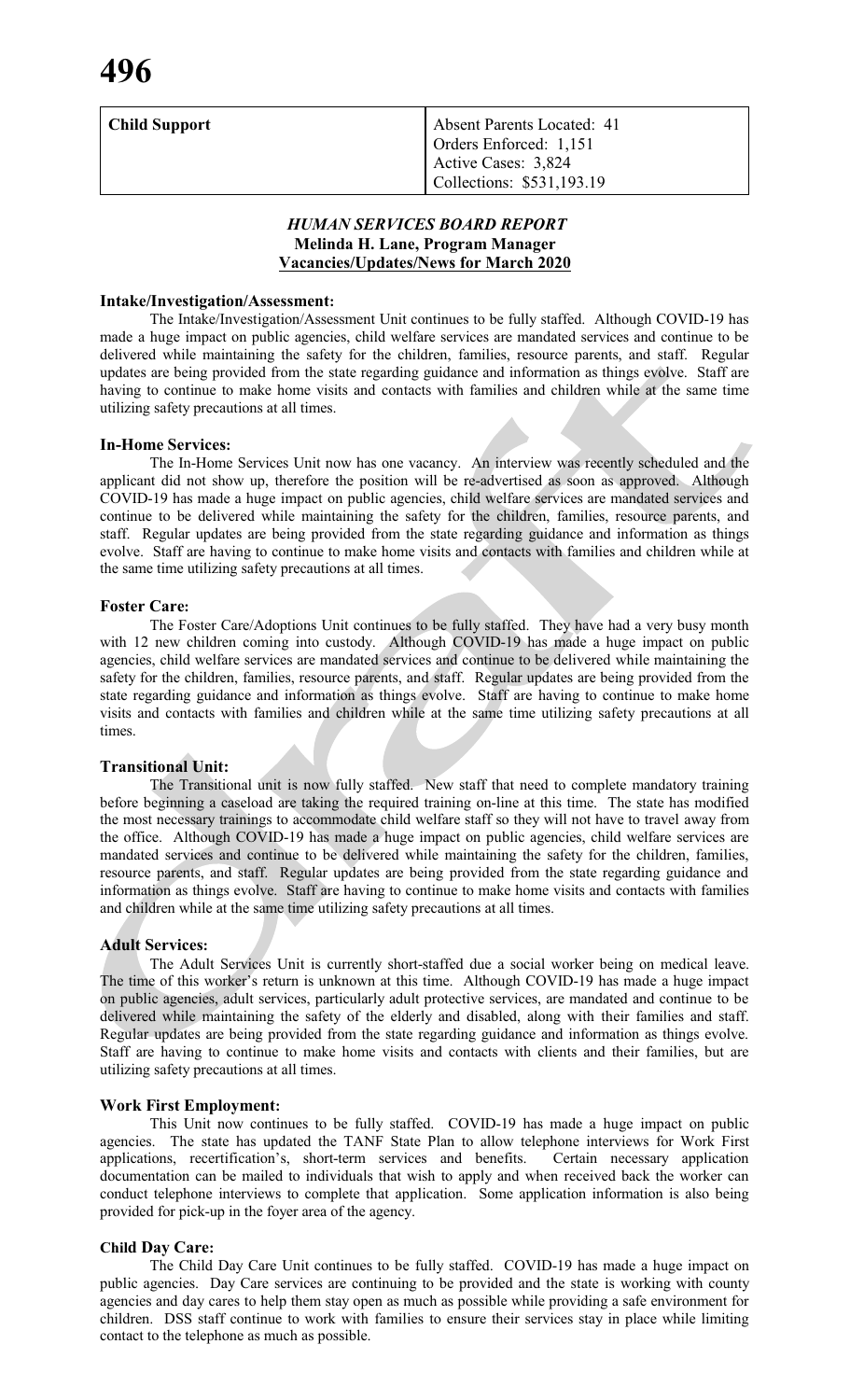#### **Program Integrity:**

Program Integrity continues to work hard to get caught up with program integrity duties and COVID-19 has affected this unit by limiting office visits and encouraging telephone contact. Repayment agreements are being relaxed to help clients during this time.

Although electric companies have relaxed disconnections and the Governor has now ordered that public utilities not be disconnected, we continue to assist families, when they are eligible, with their cooling needs when they have received a late notice. This will help prevent many families from getting into a situation that is worse over time as charges accumulate. We are providing applications and information for pick-up in the foyer area of the agency and conducting telephone interviews to help determine eligibility.

#### **Economic Services Program Narrative**

Child Support/Paralegal and Work First Cash/Medicaid Transportation/Maintenance and

Housekeeping

Food and Nutrition and Family and Children's Medicaid Adult Medicaid//Rest Home and Nursing Home/Community Alternatives Program (CAP) Submitted by Cyndi Hammonds, Income Maintenance Administrator Reporting Month: **March 2020**

#### **News/Updates/Vacancies**

#### **Adult and Family & Children's Medicaid:**

During COVID-19 many rules have relaxed for all programs. For applications, we can take the client's statement if we cannot get our information electronically. This has been done during hurricane disasters also however one rule they have relaxed for the first time is taking the client statement for medical bills they are still owing for to apply towards a deductible. For the review department, their reviews are being extended for another twelve or six months whichever cycle they are on. No Medicaid client can be terminated now except for death, if they move out of state or the client voluntarily request that their Medicaid be terminated even if we discover they are not eligible or they have aged out of the Family and Children's program. We are seeing an increase in applications, so the review departments are helping with those. We are fully staffed on these teams.

#### **Food and Nutrition:**

During COVID-19, Food and Nutrition rules have relaxed greatly and we are being flooded with applications. Applications and reviews do not have to have interviews completed. ABAWDs (Able Bodied Adults without Dependents) are exempt from working their 20 hours per week during this time. Active recipients will be getting the maximum allotment for two months. Example: Maximum allotment for a household of 1 is \$194.00; an elderly person that might only be receiving \$16.00 due to their housing being paid and they have no medical expenses to use because they are on Medicaid as a deduction will get an increase up to the \$194.00 for March and April. This may change for May if COVID-19 continues. All active Food and Nutrition households are being automatically extended for six months. Reports are being worked and this team and the Family and Children's Medicaid Team along with the Work First Team are helping with the flood of applications we are getting for Food and Nutrition. We have received our tentative results for our Management Evaluation and have rebutted We have received our tentative results for our Management Evaluation and have rebutted some of the findings and are awaiting our final results from the State. We are fully staffed on this team.

#### **Child Support and Paralegal:**

Child Support is not having court during COVID-19 and our State Representative that visits and reviews files each month conducts a conference call and will be reviewing files once the restriction of travel has been lifted. Our Paralegal prepared 449 Orders and reviewed 66 Orders that the Attorney prepared. We continue to have 2 vacancies on this team.

#### **Work First Cash/Medicaid Transportation/Interpreter/Maintenance and Housekeeping/Deputy:**

- WorkFirst Cash also has some relaxed regulations during COVID-19. We do not have to complete face to face application and review interviews. This team is also helping Food and Nutrition complete their application processing by keying or contacting the client if necessary for questionable information.
- Our Interpreter has been helping with the Energy Program while not interpreting.
- Maintenance, Housekeeping and the Deputy continue to keep our building clean and safe.

Due to the number of attendees resulting from the COVID-19 virus, Mr. McKenzie could not be present, Commissioner Prevatte made a motion to accept the two (2) months Department of Social Services Administrative Updates, seconded by Vice Chairman McMillian. The motion unanimously passed.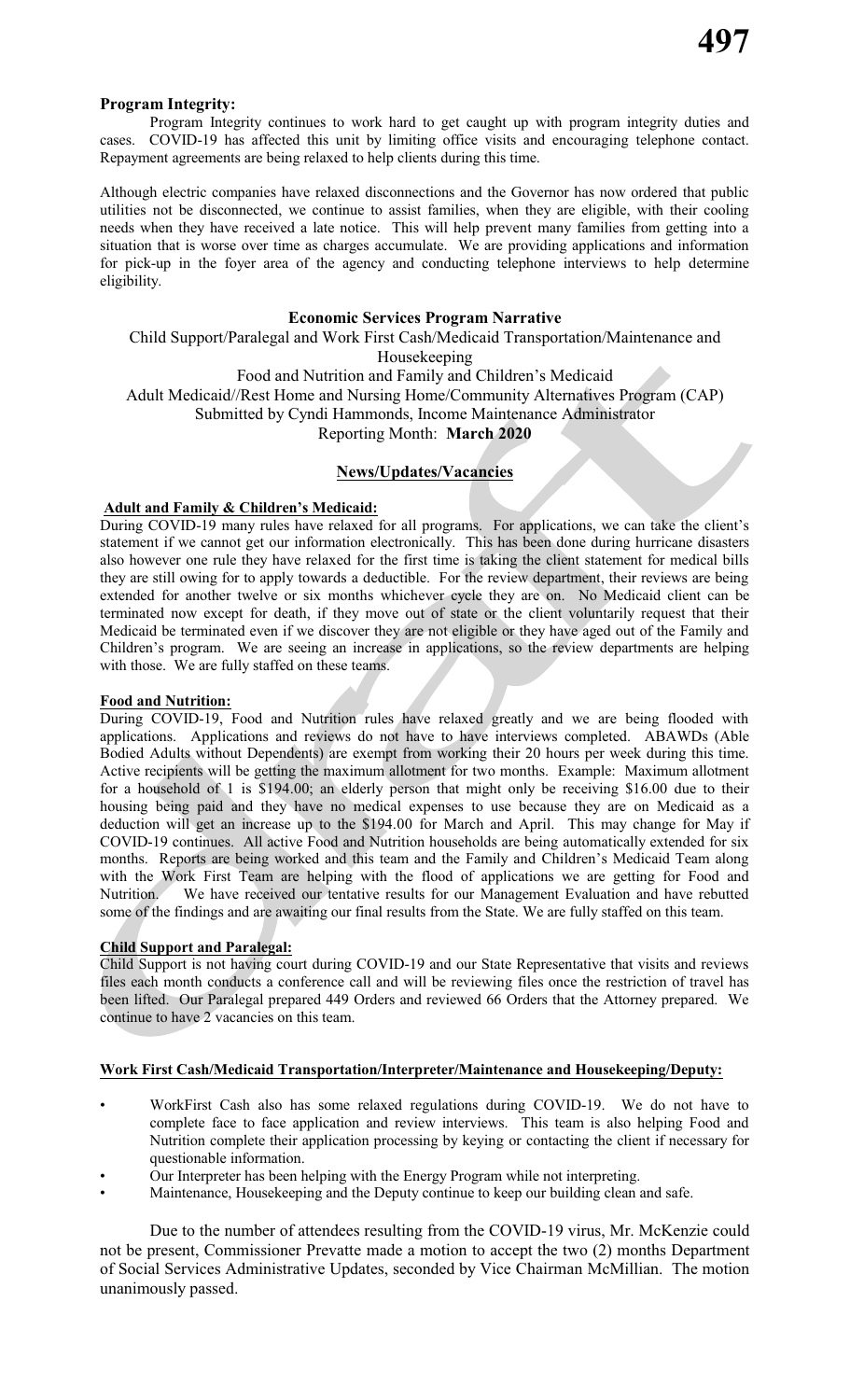#### **Agenda Item #12: PROCLAMATION - WEEK of the YOUNG CHILD:**

Selena Rowell, Executive Director, Smart Start, requested Board approval and adoption of the following Proclamation by Columbus County Commissioners Week of the Young Child.

### **Proclamation by Columbus County Commissioners Week of the Young Child**

**WHEREAS,** the Columbus County Partnership for Children (Smart Start) and other local organizations, in conjunction with the National Association for the Education of Young Children, are celebrating the **Week of the Young Child**, April 11 - 17, 2020; **and**

**WHEREAS,** these organizations are working to improve early learning opportunities, including early literacy programs, that can provide a foundation of learning for children in Columbus County, North Carolina; **and**

**WHEREAS,** teachers and others who make a difference in the lives of young children in Columbus County, North Carolina deserve thanks and recognition; **and**

**WHEREAS,** public policies that support early learning for all young children are crucial to young children's futures.

**NOW, THEREFORE,** we, the Columbus County Board of Commissioners of Whiteville, North Carolina, do hereby proclaim April 11 through April 17, 2020 as the **Week of the Young Child** in Columbus County, North Carolina, and encourage all citizens to work to make a good investment in early childhood in our county.

APPROVED and ADOPTED this the 20<sup>th</sup> day of April, 2020.

#### **COLUMBUS COUNTY BOARD OF COMMISSIONERS**

**/s/** *P. EDWIN RUSS***, Chairman** */s/JEROME McMILLIAN***, Vice Chairman** */s/ JAMES E. PREVATTE*<br>**/s/ TRENT BURROUGHS** */s/ CHARLES T. McDOWELL* **ATTESTED BY:**

*/s/ TRENT BURROUGHS /s/***/** *RICKY BULLARD* **/s/** *JUNE B. HALL***, Clerk to the Board** /s/ *MICHAEL H. STEPHENS***, County Manager /s/** *AMAN DA B. PRINCE***, Count y Attorney**

#### **Agenda Item #13: PROCLAMATION - SEXUAL ASSAULT AWARENESS MONTH:**

Abby Williams, Families First, requested Board approval and adoption of the following Sexual Assault Awareness Month Proclamation, April 2020.

### **SEXUAL ASSAULT AWARENESS MONTH PROCLAMATION April 2020**

**WHEREAS,** Sexual Assault Awareness Month is intended to draw attention to the fact that sexual violence is widespread and has public health implications for every community member of Columbus County; **and**

**WHEREAS,** Rape, sexual assault, and sexual harassment impact our community as seen by statistics indicating that one in five women and one in 16 men will have experienced sexual assault by the time they complete college (Fisher, Cullen, & Turner, 2000); **and**

**WHEREAS,** We must work together to educate our community about what can be done to prevent sexual assault and how to support survivors; **and**

**WHEREAS,** Staff and volunteers of anti-violence programs at/in Columbus County encourage every person to speak out when witnessing acts of violence however small; **and**

**WHEREAS,** With leadership, dedication, and encouragement, there is compelling evidence that we can be successful in reducing sexual violence in Columbus County through prevention education, increased awareness, and holding perpetrators who commit acts of violence responsible for their actions; **and**

**WHEREAS,** the Columbus County Commissioners strongly supports the efforts of national, state, and local partners, and of every citizen to actively engage in public and private efforts, including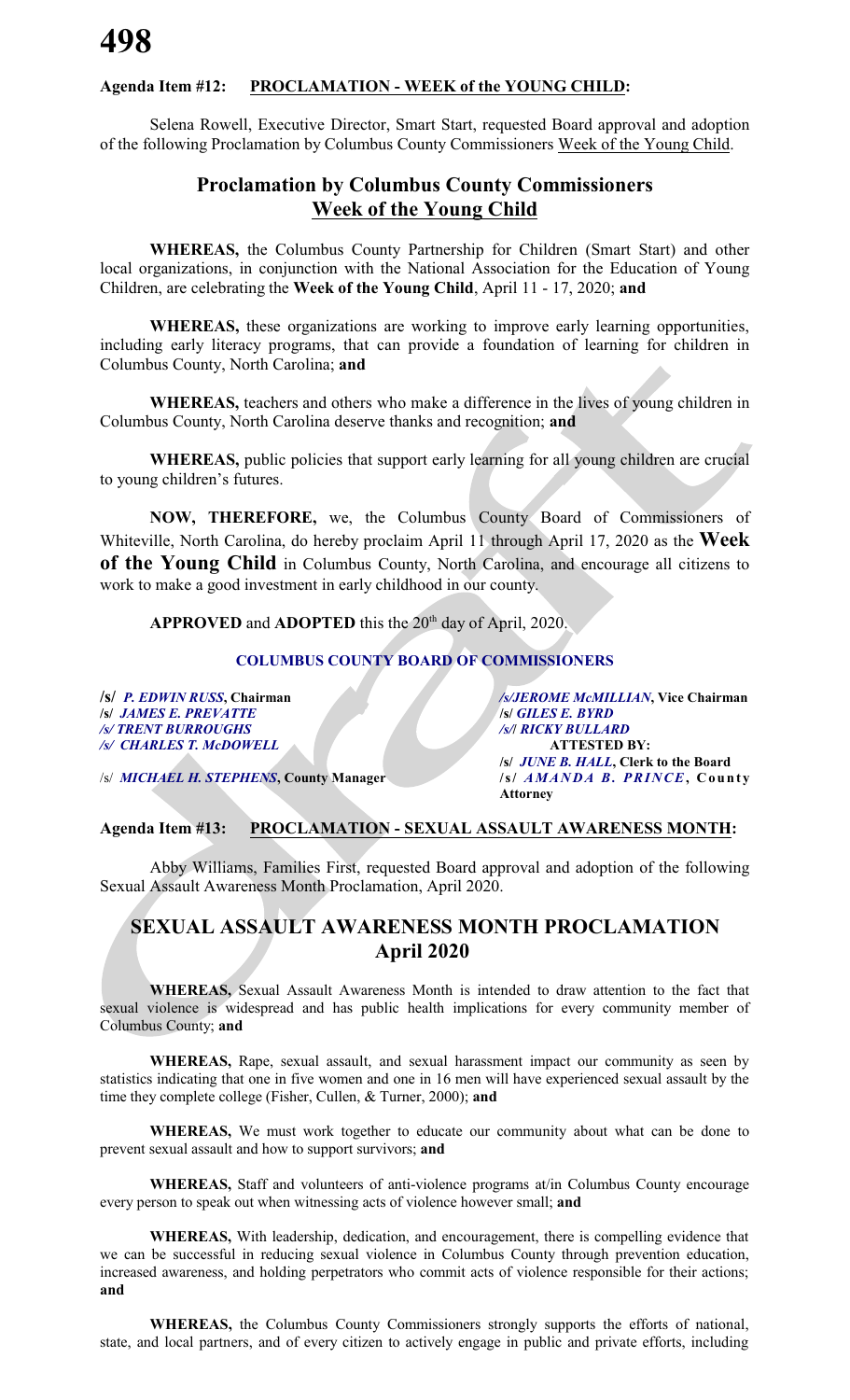conversations about what sexual violence is, how to prevent it, how to help survivors connect with services, and how every segment of our society can work together to better address sexual violence.

**NOW, THEREFORE, BE IT RESOLVED,** we, the Columbus County Board of Commissioners do hereby proclaim that April 2020, is **Sexual Assault Awareness Month** in Columbus County and we join advocates and communities across the country in taking action to prevent sexual violence. April is Sexual Assault Awareness Month, and each day of the year is an opportunity to create change for the future.

**ADOPTED,** this the 20th day of April 2020.

#### **COLUMBUS COUNTY BOARD OF COMMISSIONERS**

**/s/** *JAMES E. PREVATTE* **/s/** *GILES E. BYRD /s/ TRENT BURROUGHS /s/***/** *RICKY BULLARD /s/ CHARLES T. McDOWELL* **ATTESTED BY:**

/s/ *MICHAEL H. STEPHENS***, County Manager /s/** *AMAND A B. PRINCE***, Count y**

**/s/** *P. EDWIN RUSS***, Chairman** */s/JEROME McMILLIAN***, Vice Chairman /s/** *JUNE B. HALL***, Clerk to the Board Attorney**

#### **Agenda Item #14: RESOLUTION - RESOLUTION OF SUPPORT FOR 988 NUMBER:**

Tracy Ward, Deputy, requested Board approval and adoption of the following Resolution of Support for 988 Number.

#### **RESOLUTION of SUPPORT for 988 NUMBER**

**WHEREAS,** Columbus County has a local walk-in facility who is dealing with mental health problems through behavorial health providers, for our citizens; **and**

**WHEREAS,** the telephone number presently being provided for help in times of crisis is an eleven (11) digit number, with staffed active answering; **and**

**WHEREAS,** mobile crisis providers are provided 24/365, with immediate dispatch upon request;

**and**

**WHEREAS,** the presence of a kind and active voice on the end of their telephone call will help the individual caller feel more at ease to state their problem, and listen more carefully about the avenues of help that is available to them, and how to receive the help they need; **and**

**WHEREAS,** the Federal Communications Commission proposes designating 988 as the National Suicide Prevention and Mental Health Hotline Number; **and**

**WHEREAS,** the three (3) digits number will allow easy access to the help needed, and to crisis services, reduce the stigma surrounding suicide and mental health conditions, and ultimately save lives; **and**

**WHEREAS,** the 988 number will be easy to remember, easy to dial, and provide timely help to those in need.

**NOW THEREFORE, BE IT RESOLVED,** we, the Columbus County Board of Commissioners do support the designation of the 988 number as the National Suicide Prevention and Mental Health Hotline Number.

**APPROVED** and **ADOPTED** this the 20th day of April, 2020.

#### **COLUMBUS COUNTY BOARD OF COMMISSIONERS**

**/s/** *JAMES E. PREVATTE* **/s/** *GILES E. BYRD /s/ TRENT BURROUGHS /s/***/** *RICKY BULLARD /s/ CHARLES T. McDOWELL* **ATTESTED BY:**

**/s/** *P. EDWIN RUSS***, Chairman** */s/JEROME McMILLIAN***, Vice Chairman /s/** *JUNE B. HALL***, Clerk to the Board Attorney**

**/s/** *MICHAEL H. STEPHENS***, County Manager /s/** *AMAN D A B. PRIN CE***, Count y**

Commissioner Burroughs made a motion to approve and adopt the Proclamation by Columbus County Commissioners, Week of the Young Child, Sexual Assault Awareness Month Proclamation, April 2020, and Resolution of Support for 988 Number, seconded by Commissioner Byrd. The motion unanimously passed.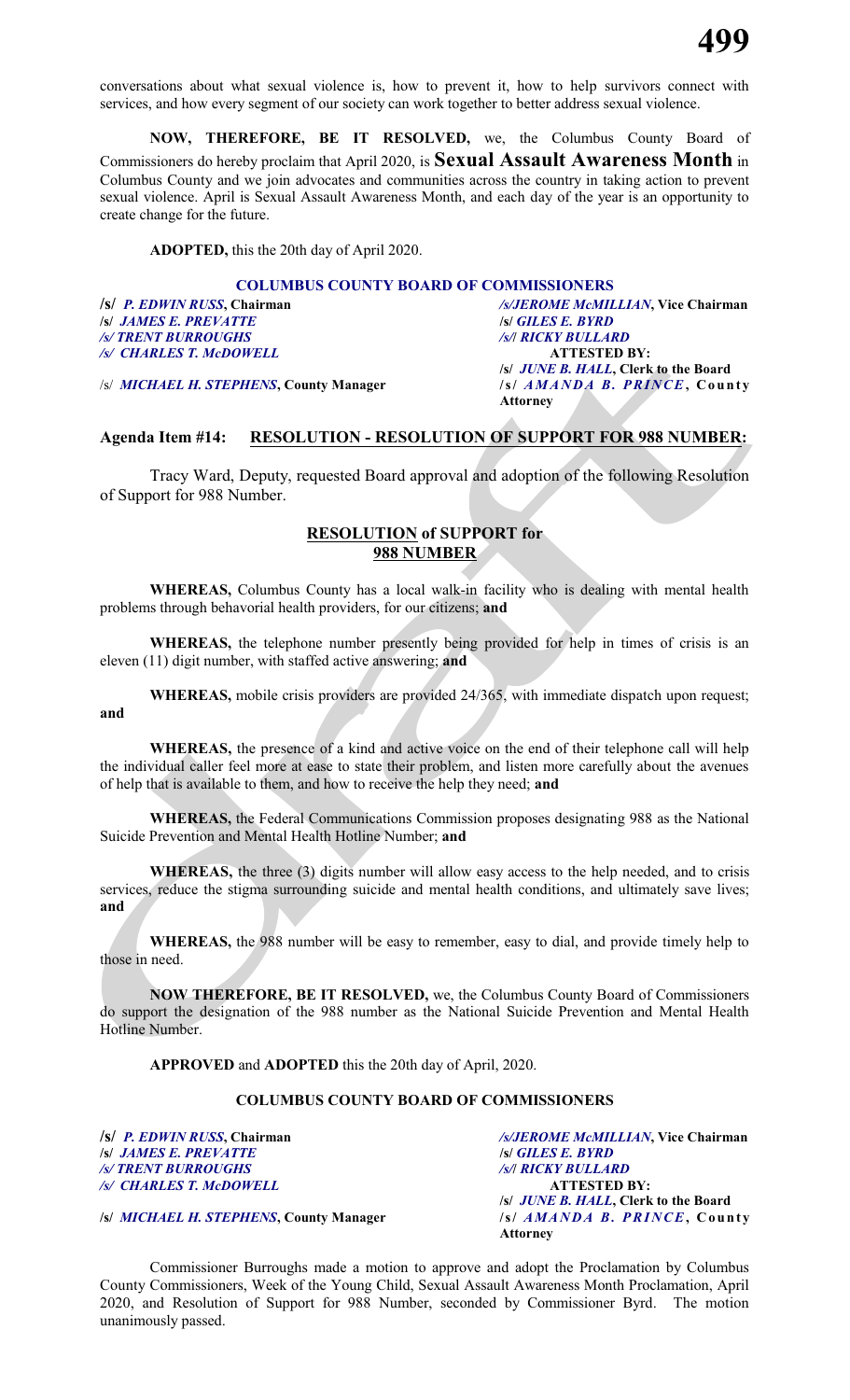#### **Agenda Item #15: FINANCE - STATE APPLICANT DISASTER ASSISTANCE AGREEMENT:**

Bobbie Faircloth, Finance Director, requested Board approval of the State - Applicant Disaster Assistance Agreement for the COVID 19 Pandemic - 4487-DR-NC, Public Assistance CFDA #97.036.

Commissioner Mc Dowell made a motion to approve the State - Applicant Disaster Assistance Agreement for the COVID 19 Pandemic - 4487-DR-NC, Public Assistance CFDA #97.036, seconded by Commissioner Burroughs. The motion unanimously passed. A copy of this document will be marked as Exhibit "C", and kept on file in the Minute Book Attachments, Book Number 6, in the Office of the Clerk, for review.

#### **Agenda Item #16: FINANCE - DESIGNATION of APPLICANT'S AGENT for COVID-19 PANDEMIC:**

Bobbie Faircloth, Finance Director, requested Board approval of the Designation of Applicant's Agent and Applicant Assurances for Public Assistance.

#### **DESIGNATION OF APPLICANT'S AGENT AND APPLICANT ASSURANCES FOR PUBLIC ASSISTANCE**

County of Columbus

Bobbie Faircloth Kay Worley County of Columbus County of Columbus Finance Director **Emergency Services Director** 111 Washington Street 608 N. Thompson Street Whiteville, NC 28472 Whiteville, NC 28472

#### **PRIMARY AGENT SECONDARY AGENT**

(910) 642-6825 Daytime Telephone (910) 640-6610 Ex t: 221 Daytime Telephone (910) 914-4108 Facsimile Number (910) 640-1241 Facsimile Number

(910 499-1064 Cellular Number (910) 840-4077 Cellular Number

The above primary and secondary agents are hereby authorized to execute and file application for public assistance on behalf of the organization for the purpose of obtaining certain state and federal financial assistance under the Robert T. Stafford Disaster Relief and Emergency Assistance Act, (Public Law 93-288, as amended) or otherwise available. This agent is authorized to represent. and act for the organization in all dealings with the State of North Carolina and the Federal Emergency Management Agency for matter pertaining to such disaster assistance required by the agreements and assurances printed on the reverse side hereof.

#### **CHIEF FINANCIAL OFFICER CERTIFYING OFFICIAL**

Bobbie Faircloth P. Edwin Russ County of Columbus County of Columbus Finance Director Chairman 111 Washington Street 111 Washington Street Whiteville, NC 28472 Whiteville, NC 28472 910-642-6825 910-940-0100 910-914-4108 910-640-0208 910-234-7753 910-840-0100 Applicant's Fiscal Year (FY) Start: 07-01 Applicant's Federal Employe3r's Identification Number: 56-60000289 Certifying Official's Signature: /s/ P. Edwin Russ

Commissioner Bullard made a motion to approve the Designation of Applicant's Agent and Applicant Assurances for Public Assistance, seconded by Commissioner Prevatte. The motion unanimously passed.

#### **Agenda Item #17: RESOLUTION — RESOLUTION DELEGATING LEASING AUTHORITY to COUNTY MANAGER DURING the STATE of EMERGENCY DUE to COVID-19:**

Amanda B. Prince, County Attorney, requested Board approval and adoption of the following Resolution Delegating Leasing Authority to County Manager during the State of Emergency due to COVID-19.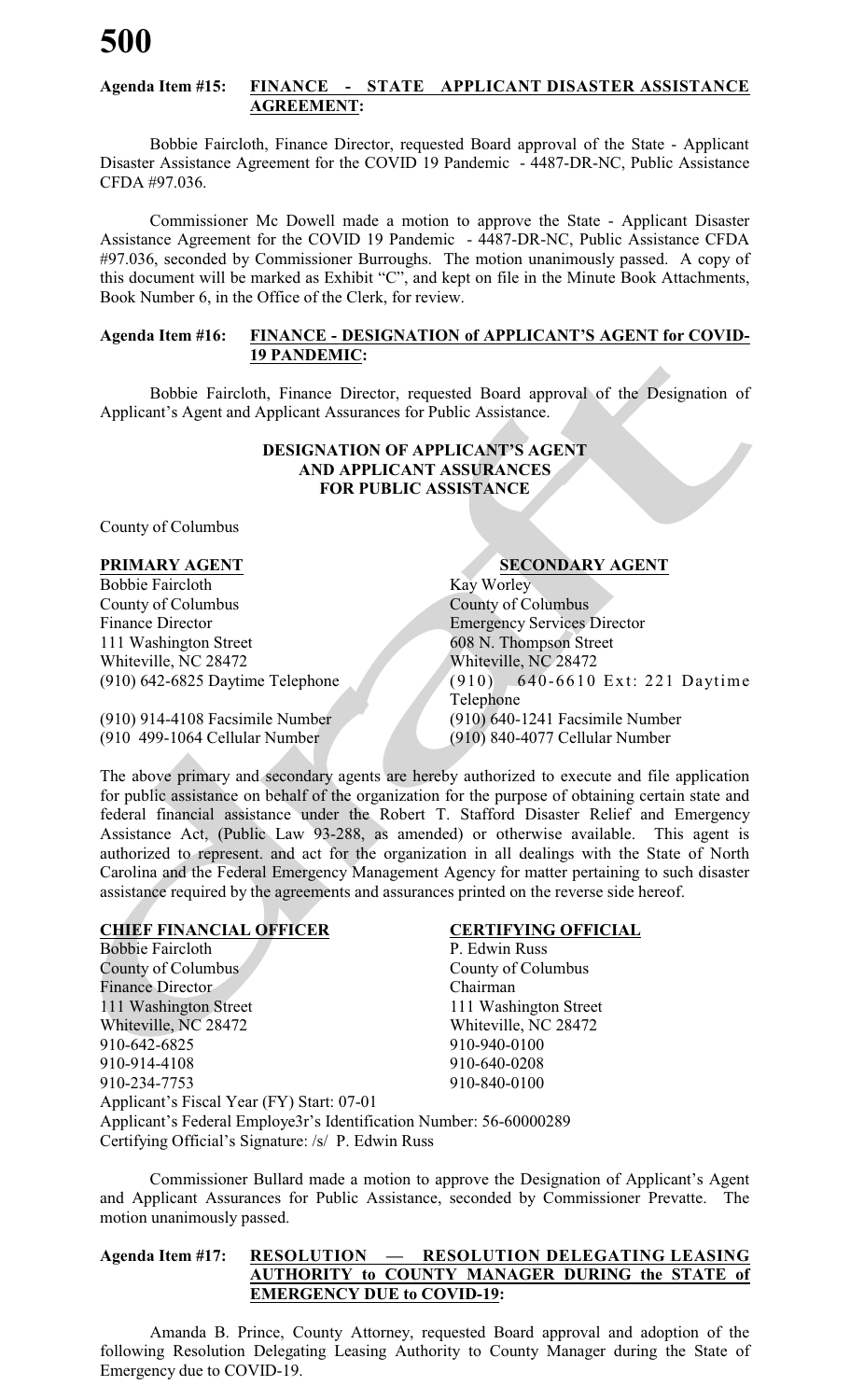#### **Resolution Delegating Leasing Authority to County Manager during the State of Emergency due to COVID-19**

**WHEREAS,** Columbus County declared a State of Emergency on March 24, 2020, due to the COVID-19 Pandemic; **and**

**WHEREAS,** real property may need to be acquired through lease in response to said COVID-19 Pandemic; **and**

**WHEREAS,** the Columbus County Board of Commissioners wish to delegate to the County Manager the authority to determine what specific parcels of real property are temporarily essential to the County's needs in response to said pandemic and to lease such parcels for periods of up to one year in an amount not to exceed One Hundred, Fifty Thousand Dollars (\$150,000.00) during the course of the County's State of Emergency declared on March 24, 2020.

**THEREFORE,** the Board of Commissioners of Columbus County resolves that:

- 1. The County Manager is authorized to determine what specific parcels of real property are temporarily essential to the County's needs in response to said pandemic and to lease such parcels for periods of up to one year in an amount not to exceed One Hundred, Fifty Thousand Dollars (\$150,000.00) during the course of the County's State of Emergency declared on March 24, 2020, upon such terms and conditions as the Manager shall determine.
- 2. The County Manager shall report to the Board of Commissioners at the first meeting of each quarter as to any leases entered into during the preceding quarter.

**ADOPTED** this the 20th day of April, 2020.

#### **COLUMBUS COUNTY BOARD OF COMMISSIONERS** /s/ **P. Edwin Russ, Chairman**

#### **Attested By:**  /s/ **June B. Hall, Clerk to Board**

Commissioner Byrd made a motion to approve and adopt the Resolution Delegating Leasing Authority to County Manager during the State of Emergency due to COVID-19, seconded by Commissioner Prevatte. The motion unanimously passed.

#### **Agenda Item #18: GOVERNING BODY - DESIGNATED PARKING for JURORS and DISABLED JURORS:**

Commissioner Ricky Bullard requested designated parking spaces for jurors and disabled jurors. Commissioner Bullard stated the following.

- 1. I have spoken with Larry Hayes, Maintenance Director, and he stated he could designate sixteen (16) parking spaces between the Administration Building and the Tax Building for jurors and disabled jurors; **and**
- 2. When these sixteen (16) parking spaces are not being utilized by jurors, he would cover the signage up and they could be utilized by anyone.

#### **MOTION:**

Commissioner Bullard made a motion for sixteen (16) parking spaces between the Administration Building and the Tax Building be designated for jurors and disabled jurors, seconded by Vice Chairman McMillian.

#### **DISCUSSION:**

Lengthy and in-depth discussion was conducted relative to the following:

-Placing a red flag on the juror when the spaces are being utilized;

-The parking spaces are optional if any juror chooses not to utilize the parking space;

-All parking spaces to be flagged as handicap to provide the number of spaces needed for the jurors; **and**

-There being inadequate parking spaces in the areas close to the Administration Building.

A roll-call vote was taken with the following results: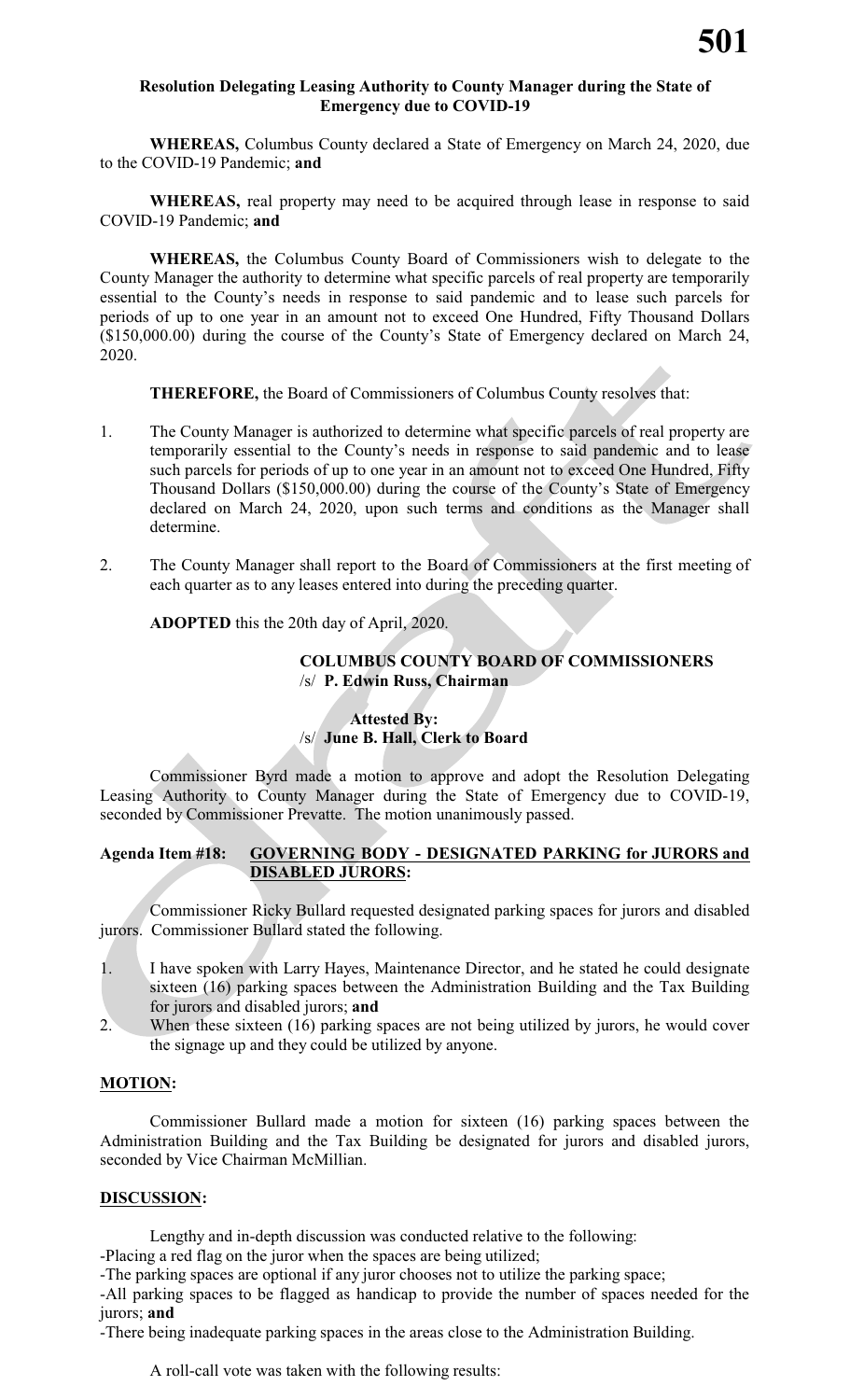**AYES:** Vice Chairman McMillian and Commissioner Ricky Bullard; **and NAYS:** Chairman Russ, Commissioners Burroughs, Byrd, McDowell and Prevatte.

The motion fails on a five  $(5)$  to two  $(2)$  vote.

#### **Agenda Item #19: COURTHOUSE DISCUSSION:**

Commissioner Ricky Bullard stated the following as an introduction to hold a discussion regarding the new Columbus County Courthouse.

- 1. We have received a letter from the Judge in reference to the new Columbus County Courthouse, and what we need to do;
- 2. We were given sixty (60) days to get this done and our time is running out; **and**
- 3. I wanted to check with our attorney to make sure we get the response within the allotted time, and what is going to be in the letter.

#### **Commissioner Prevatte:**

-I talked with the attorney that we have got, and we still got almost thirty (30) days before we have to respond to the judge;

-We are trying to get all the things that we could identify before we respond to the judge;

-We have not received the assessment from the Sheriff's Association so we can address the issues;

-We have completed all the projects we could identify, but some of the material that is needed has to be ordered; **and**

-Due to the approaching deadline, if we do not soon receive the assessment from the Sheriff's Association, we will need to have a person from a private company to do the assessment.

#### **Commissioner Bullard:** stated the following:

-The letter I received was issued March 13, 2020, and the response is needed by May 13, 2020;

-I have talked to our attorney and he is stating that it is important to include all of the critical information that we have, and I would like to see the letter before it is mailed;

-In accordance with the architect, we have three (3) options to choose from to expand the existing new Courthouse as follows:

- 1. Expand two (2) Courthouse rooms in the existing Courthouse by going up with the existing walls;
- 2. Re-do the Dempsey B. Herring Courthouse Annex, and develop a walkway across to the sally port at the new Courthouse; **and**
- 3. Utilize the Administration Building for Court use.;

-We do not need to be late getting our response to the judge;

-I do not want any jail time and no fine imposed on me.

After additional discussion was conducted, it was the general consensus of the Board that the letter would be prepared by the County Attorney, and be delivered on or before the deadline.

#### **Agenda Item #20: APPOINTMENT - ANIMAL CONTROL ADVISORY COUNCIL:**

| <b>District</b>         | <b>Name</b>   | <b>Term Expires</b> | <b>BOARD ACTION</b>   |
|-------------------------|---------------|---------------------|-----------------------|
| IV                      | Donna Watson  | $01 - 17 - 2020$    | <b>Jesse Stafford</b> |
| $\overline{\mathrm{V}}$ | Johnny Worley | $05 - 21 - 2020$    | Re-Appoint            |
| VI                      | Pat Faircloth | $05-02-2020$        | Missy Guyton          |
| VII                     | Patricia Thor | $04-16-2020$        | HOLD                  |

#### **RECESS REGULAR SESSION and enter into COMBINATION MEETING of COLUMBUS COUNTY WATER and SEWER DISTRICTS I, II, III, IV and V BOARD MEETING**

At 7:17 P.M., Commissioner Byrd made a motion to recess Regular Session and enter into a **combination meeting** of Columbus County Water and Sewer Districts I, II, III, IV and V Board Meeting, seconded by Vice Chairman McMillian. The motion unanimously passed.

#### **Agenda Item #21: COLUMBUS COUNTY WATER and SEWER DISTRICTS I, II, III, IV and V - APPROVAL of BOARD MEETING MINUTES:**

**March 02, 2020 Combination Meeting** of Columbus County Water and Sewer Districts I, II, III, IV and V Board Meeting **(5 sets)**

**March 16, 2020 Combination Meeting** of Columbus County Water and Sewer Districts I, II and V **(3 sets)**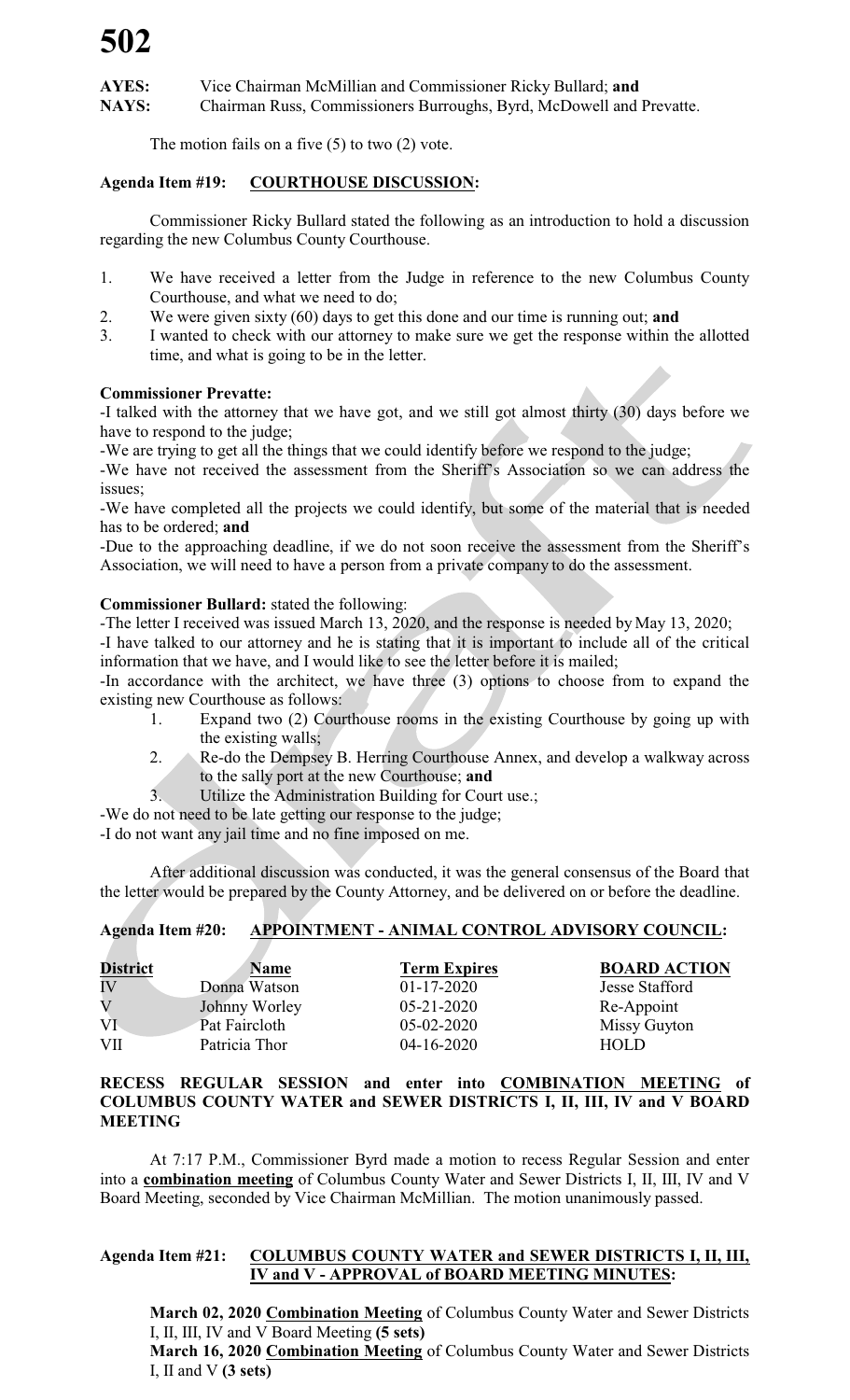This information will be recorded in Minute Book Number 2 for each Water District, respectively.

#### **Agenda Item #22: COLUMBUS COUNTY WATER and SEWER DISTRICT V - APPROVAL of LOW BID for OLD DOCK ELEMENTARY SCHOOL SANITARY SEWER FORCE MAIN EXTENSION PROJECT:**

Harold Nobles, Public Utilities Director, requested Board approval of the low bidder for Old Dock Elementary School Sanitary Sewer Force Main Extension Project.

This information will be recorded in Minute Book Number 2 for Columbus County Water and Sewer District V.

#### **ADJOURN COMBINATION MEETING of COLUMBUS COUNTY WATER and SEWER DISTRICTS I, II, III, IV and V BOARD MEETING**

At 7:27 P.M., Commissioner Byrd made a motion to adjourn the **combination meeting** of Columbus County Water and Sewer Districts I, II, III, IV and V, and resume Regular Session, seconded by Vice Chairman McMillian. The motion unanimously passed.

#### **Agenda Item #23: PUBLIC INPUT:**

Chairman Russ opened the floor for Public Input. No Public Input was received by telephone call, letter or e-mail.

#### **Agenda Item #24: CONSENT AGENDA ITEMS:**

Commissioner Byrd made a motion to approve the following Consent Agenda Items, seconded by Commissioner Bullard. The motion unanimously passed.

| <b>TYPE</b>         | <b>ACCOUNT</b> | <b>DETAILS</b>                         | <b>AMOUNT</b> |
|---------------------|----------------|----------------------------------------|---------------|
| <b>Expenditures</b> | 10-4310-526001 | <b>Department Supplies</b>             | 22,667        |
|                     | 10-4310-526001 | <b>Department Supplies</b>             | 1,833         |
| <b>Revenues</b>     | 10-3431-440035 | <b>Grant Income</b>                    | 24,500        |
| <b>Expenditures</b> | 10-5112-526001 | Coop Departmental Supplies             | 47,613        |
| <b>Revenues</b>     | 10-3510-440122 | Rural Health Grant                     | 47,613        |
| <b>Expenditures</b> | 10-4310-535300 | M & R Vehicles                         | 9,716         |
|                     | 10-4310-535300 | M & R Vehicles                         | 2,555         |
|                     | 10-4310-535300 | M & R Vehicles                         | 1,149         |
| <b>Revenues</b>     | 10-3431-489000 | Miscellaneous Funds                    | 13,420        |
| <b>Expenditures</b> | 50-4970-549971 | Housing Assistance Payments            | 147,553       |
|                     | 50-4970-512100 | Salaries & Wages Regular               | 3,116         |
|                     | 50-4970-518200 | <b>Retirement Contribution</b>         | 265           |
|                     | 50-4970-518301 | <b>Insurance Contribution Retirees</b> | 1,076         |
|                     | 50-4970-535200 | Maint & Repair - Equipment             | 80            |
|                     | 50-4970-526010 | Sundry Adm Expense                     | 5,249         |
| <b>Revenues</b>     | 50-3497-489041 | <b>Annual Contr Earned</b>             | 147,250       |
|                     | 50-3497-489052 | Fraud Recovery - Administration        | 303           |
|                     | 50-3497-489053 | Fraud Recovery - HAP                   | 303           |
|                     | 50-3497-489105 | Annual Admin Fee Earned                | 9,417         |

#### A. **Budget Amendments:**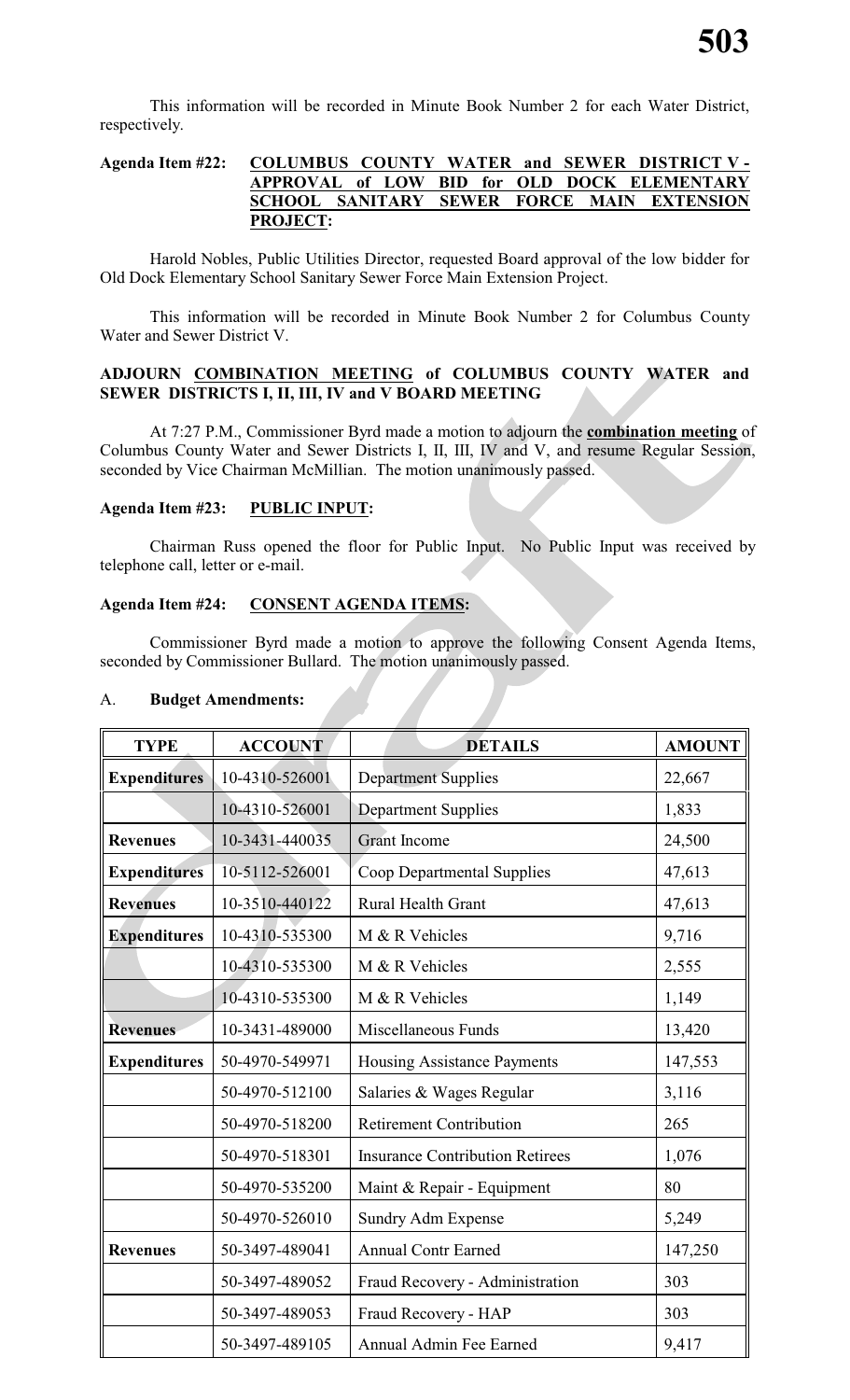|                     | 50-3497-491000 | <b>Investment Earnings</b>            | 66       |
|---------------------|----------------|---------------------------------------|----------|
| <b>Expenditures</b> | 10-4155-512100 | Salaries & Wages Regular              | 3,000    |
|                     | 10-4155-518100 | <b>FICA</b>                           | 230      |
|                     | 10-4155-522000 | Food and Provisions                   | 2,500    |
|                     | 10-4155-531100 | Travel                                | 5,500    |
|                     | 10-4155-537000 | Advertising                           | 1,200    |
|                     | 10-4155-539000 | <b>Other Services</b>                 | 447      |
| <b>Revenues</b>     | 10-3416-436025 | NC JCPC Grant                         | 12,877   |
| <b>Expenditures</b> | 10-4320-526001 | Dept Supplies                         | 2,534    |
| <b>Revenues</b>     | 10-3431-440035 | <b>Grant Income</b>                   | 2,534    |
| <b>Expenditures</b> | 10-5180-512100 | <b>Env Health Salaries</b>            | 40,000   |
|                     | 10-5180-512700 | <b>Env Health Longevity</b>           | 1,500    |
|                     | 10-5180-518100 | Env Health FICA                       | 1,500    |
|                     | 10-5180-518200 | <b>Env Health Retirement</b>          | 4,000    |
|                     | 10-5180-518300 | <b>Env Health Insurance</b>           | 2,500    |
|                     | 10-5180-518910 | <b>Env Health Christmas Bonus</b>     | 10       |
|                     | 10-5180-519001 | <b>Env Health Contracted Services</b> | 800      |
|                     | 10-5180-532101 | <b>Env Health Postage</b>             | 800      |
|                     | 10-5112-518300 | Coop Insurance                        | (34,312) |
| <b>Revenues</b>     | 10-3510-430024 | <b>State Food and Drug</b>            | 16,798   |
| <b>Expenditures</b> | 10-4317-560160 | <b>Grant Expenditures</b>             | 24,360   |
| <b>Revenues</b>     | 10-3431-440035 | <b>Grant Revenues</b>                 | 24,360   |
| <b>Expenditures</b> | 25-4140-550000 | Capital Outlay                        | 21,083   |
| <b>Revenues</b>     | 25-3414-399100 | <b>Fund Balance Appropriated</b>      | 21,083   |

# **B. Tax Refunds and Releases:**

a ka

**STEP 18** 

| <b>Property Value</b> |                                              | Amount: | \$353.82   |                        |                                                                                    |           |       |          |
|-----------------------|----------------------------------------------|---------|------------|------------------------|------------------------------------------------------------------------------------|-----------|-------|----------|
|                       | Alston, Harriette                            |         |            | <b>PROPERTY: 81221</b> |                                                                                    | Total:    |       | \$415.14 |
|                       | Value: \$6,000.00                            | Year:   | $11 - 18$  | Account:               | 15-00327                                                                           | Bill#:    | 99999 |          |
|                       |                                              |         |            |                        | Release value sold at tax sale. Release Acme Delco(52.56) release columbus         |           |       |          |
| rescue(8.76)          |                                              |         |            |                        |                                                                                    |           |       |          |
| <b>Property Value</b> |                                              |         |            |                        |                                                                                    | Amount:   |       | \$304.92 |
|                       | Alston, Harriette                            |         |            | <b>PROPERTY: 75632</b> |                                                                                    | Total:    |       | \$357.84 |
|                       | Value: \$6,000.00                            | Year:   | 12-18      | Account:               | 15-00327                                                                           | Bill#:    | 99999 |          |
|                       |                                              |         |            |                        | Release value sold at tax sale. Release Acme Delco(45.36) release columbus         |           |       |          |
| rescue(7.56)          |                                              |         |            |                        |                                                                                    |           |       |          |
| Property Value        |                                              |         |            |                        |                                                                                    | Amount:   |       | \$499.18 |
|                       | Alston, Harriette                            |         |            | <b>PROPERTY: 77915</b> |                                                                                    | Total:    |       | \$585.84 |
|                       | Value: \$8,500.00                            | Year:   | $12 - 18$  | Account:               | 15-00327                                                                           | Bill#:    | 99999 |          |
|                       |                                              |         |            |                        | Release value sold at tax sale. Release Acme Delco(74.28) release columbus         |           |       |          |
| rescue(12.38)         |                                              |         |            |                        |                                                                                    |           |       |          |
| Property Value        |                                              |         |            |                        |                                                                                    | Amount:   |       | \$8.05   |
|                       | Brown, Ralph Earl & Wanda Gore               |         |            | <b>PROPERTY: 00000</b> |                                                                                    | Total:    |       | \$12.38  |
|                       | Value: \$1,000.00                            |         | Year: 2019 | Account:               | 15-06080                                                                           | Bill#:    | 89127 |          |
|                       |                                              |         |            |                        | Release value of boat. Listed in Brunswick Co. Release Roseland Fire(3.00) release |           |       |          |
|                       | Columbus Rescue(.20) release late list(1.13) |         |            |                        |                                                                                    |           |       |          |
| Property Value        |                                              |         |            |                        |                                                                                    | Amount:   |       | \$190.79 |
|                       | Casto Patricia Lynn                          |         |            | <b>PROPERTY: 24936</b> |                                                                                    | Total:    |       | \$195.53 |
|                       | Value: \$23,700.00                           | Year:   | 2019       | Account:               | 13-03009                                                                           | $Bill#$ : | 91740 |          |
|                       |                                              |         |            |                        | Release value. Should have been exempt. Had doctors note. Release Columbus         |           |       |          |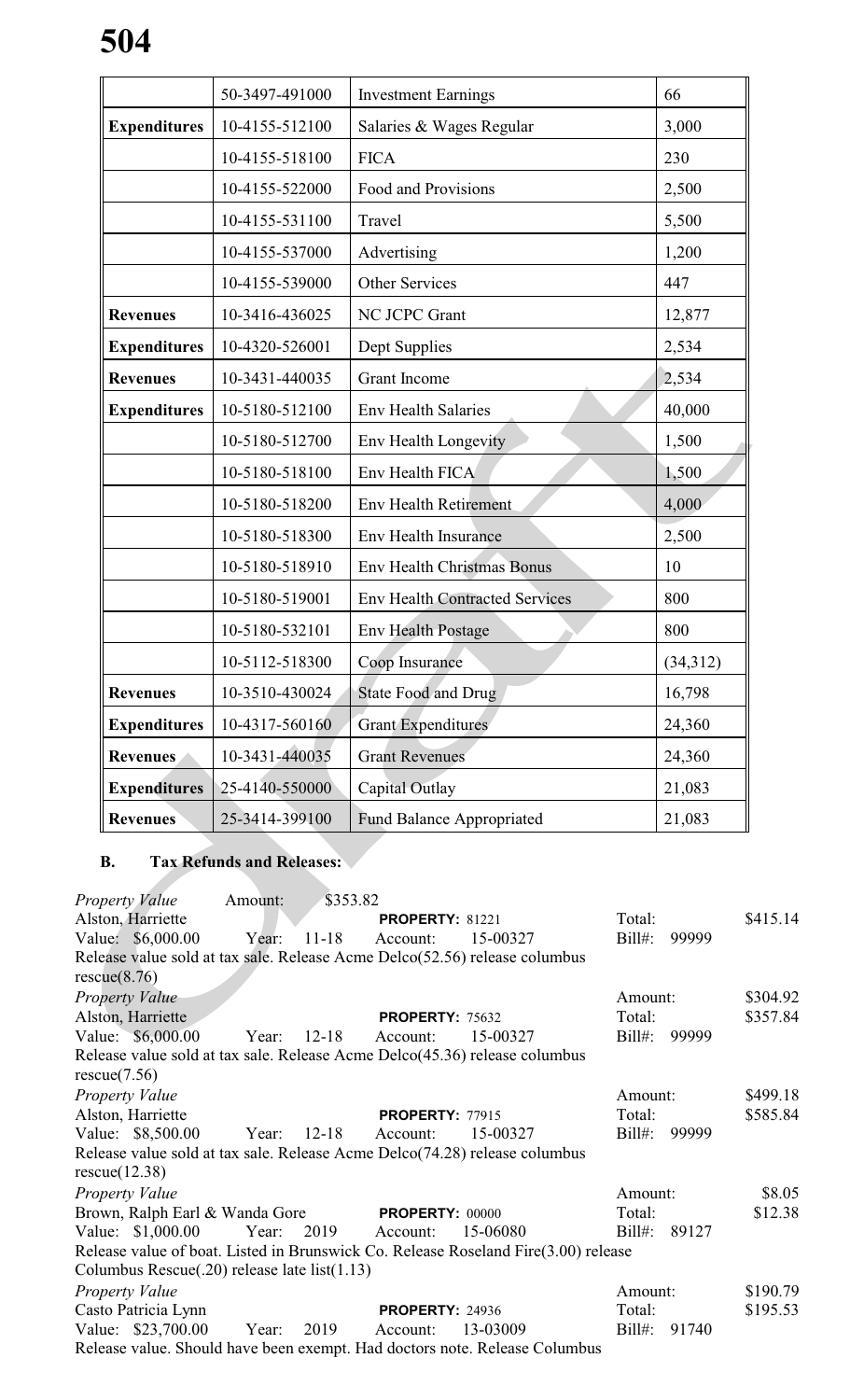| Rescue(4.74)                                                                          |                        |                    |            |
|---------------------------------------------------------------------------------------|------------------------|--------------------|------------|
| Property Value                                                                        |                        | Amount:            | \$5.35     |
| Cook J Warren Jr & Mary                                                               | <b>PROPERTY: 00000</b> | Total:             | \$6.03     |
| Value: \$664.00<br>Year:<br>2019<br>Account:                                          | 01-16920               | $Bill#$ :<br>93121 |            |
| Release value of boat. Destroyed in Hurricane. Release Whiteville Rescue(.13) release |                        |                    |            |
| late list( $.55$ )                                                                    |                        |                    |            |
| Property Value                                                                        |                        | Amount:            | \$37.36    |
| Leggette Family Revocable Trust                                                       | <b>PROPERTY: 11349</b> | Total:             | \$37.36    |
| 2019<br>Value: \$0.00<br>Year:<br>Account:                                            | 06-05259               | $Bill#$ :<br>10426 |            |
| Release 2% error.                                                                     |                        |                    |            |
| <b>Property Value</b>                                                                 |                        | Amount:            | \$480.15   |
| Malpass Jeffrey Boyd                                                                  | <b>PROPERTY: 00000</b> | Total:             | \$563.66   |
| Value: \$66,301.00<br>Year:<br>2019<br>Account:                                       | 15-01538               | Bill#:<br>12354    |            |
| Release value of boat. Sold. Release Acme Delco(71.58) release Columbus               |                        |                    |            |
| Rescue(11.93)                                                                         |                        |                    |            |
| <b>Property Value</b>                                                                 |                        | Amount:            | \$496.27   |
| Mills, Smith Jr Sr                                                                    | <b>PROPERTY: 26221</b> | Total:             | \$778.87   |
| Value: \$82,600.00<br>Year:<br>2019<br>Account:                                       | 14-10387               | $Bill#$ :<br>15292 |            |
| Release value . County purchased home thru buy out program. County is exempt.         |                        |                    |            |
| Release Welches Creek(66.08) release Whiteville Rescue(16.52)                         |                        |                    |            |
| Property Value                                                                        |                        | Amount:            | \$165.91   |
| Norris, Jason Daniel                                                                  | <b>PROPERTY: 00000</b> | Total:             | \$408.17   |
| Value: \$20,610.00<br>Year:<br>2017<br>Account:                                       | 06-04057               | $Bill#$ :<br>80028 |            |
| Release value. Dbilled Act#06-02962. Release Roseland Fire(16.49) releaseColumbus     |                        |                    |            |
| Rescue $(4.12)$ release late list $(18.65)$                                           |                        |                    |            |
| <b>Property Value</b>                                                                 |                        | Amount:            | \$72.75    |
| Spaulding, Norman                                                                     | <b>PROPERTY: 00000</b> | Total:             | \$2,000.10 |
| Value: \$1,000.00<br>$10-19$<br>Year:<br>Account:                                     | 08-17601               | $Bill#$ :<br>99999 |            |
| Release value of mobile home. DBL to Act#08-00612. Release St James(5.40) release     |                        |                    |            |
| Columbus Rescue $(1.80)$ release late list $(7.15)$                                   |                        |                    |            |
| Property Value                                                                        |                        | Amount:            | \$6,275.15 |
| Vineland Land Group LLC                                                               | PROPERTY: 6144         | Total:             | \$8,583.65 |
| Year: 2019 Account: 01-01910<br>Value: $$0.00$                                        |                        | Bill#: 31041       |            |
| Release portion of value. Mapping corrected. Release North Whiteville(1366.80)        |                        |                    |            |
| release Whiteville Rescue(341.70)                                                     |                        |                    |            |
| Property Value                                                                        |                        | Amount:            | \$258.46   |
| Wilson, Albert L. & Mitzi                                                             | PROPERTY: 3377         | Total:             | \$394.50   |
| Value: \$115,200.00<br>Year:<br>2019<br>Account:                                      | 01-00616               | Bill#: 34878       |            |
| Release portion of value. Billing error. Release Whiteville Rescue(23.04)             |                        |                    |            |
| Refunds                                                                               |                        | Amount:            | \$0.00     |
| Long, annie McPherson                                                                 | <b>PROPERTY: 96588</b> | Total:             | \$200.00   |
| Value: \$0.00<br>Year:<br>2018<br>Account:                                            | 02-05322               | Bill#: 18075       |            |
| Refund user fee. Dbilled.                                                             |                        |                    |            |
|                                                                                       |                        |                    |            |
| User Fee                                                                              |                        | Amount:            | \$0.00     |
| Anders, Dedrick & Devora                                                              | <b>PROPERTY: 60213</b> | Total:             | \$200.00   |
| Value: \$0.00<br>Year:<br>2019                                                        | Account:<br>08-00143   | Bill#: 84401       |            |
| Release user fee.                                                                     |                        |                    |            |
| User Fee                                                                              |                        | Amount:            | \$0.00     |
| Andrews, Barry Lee & Teresa                                                           | <b>PROPERTY: 92450</b> | Total:             | \$200.00   |
| Value: \$0.00<br>Year:<br>2019                                                        | 11-03028<br>Account:   | Bill#: 84501       |            |
| Release user fee. Storage facility.                                                   |                        |                    |            |
| User Fee                                                                              |                        | Amount:            | \$0.00     |
| Batten, Alex Ray                                                                      | PROPERTY: 1809         | Total:             | \$200.00   |
| Value: \$0.00<br>Year:<br>2019<br>Account:                                            | 01-01881               | Bill#: 85922       |            |
| Release user fee. Billed Act#01-30960                                                 |                        |                    |            |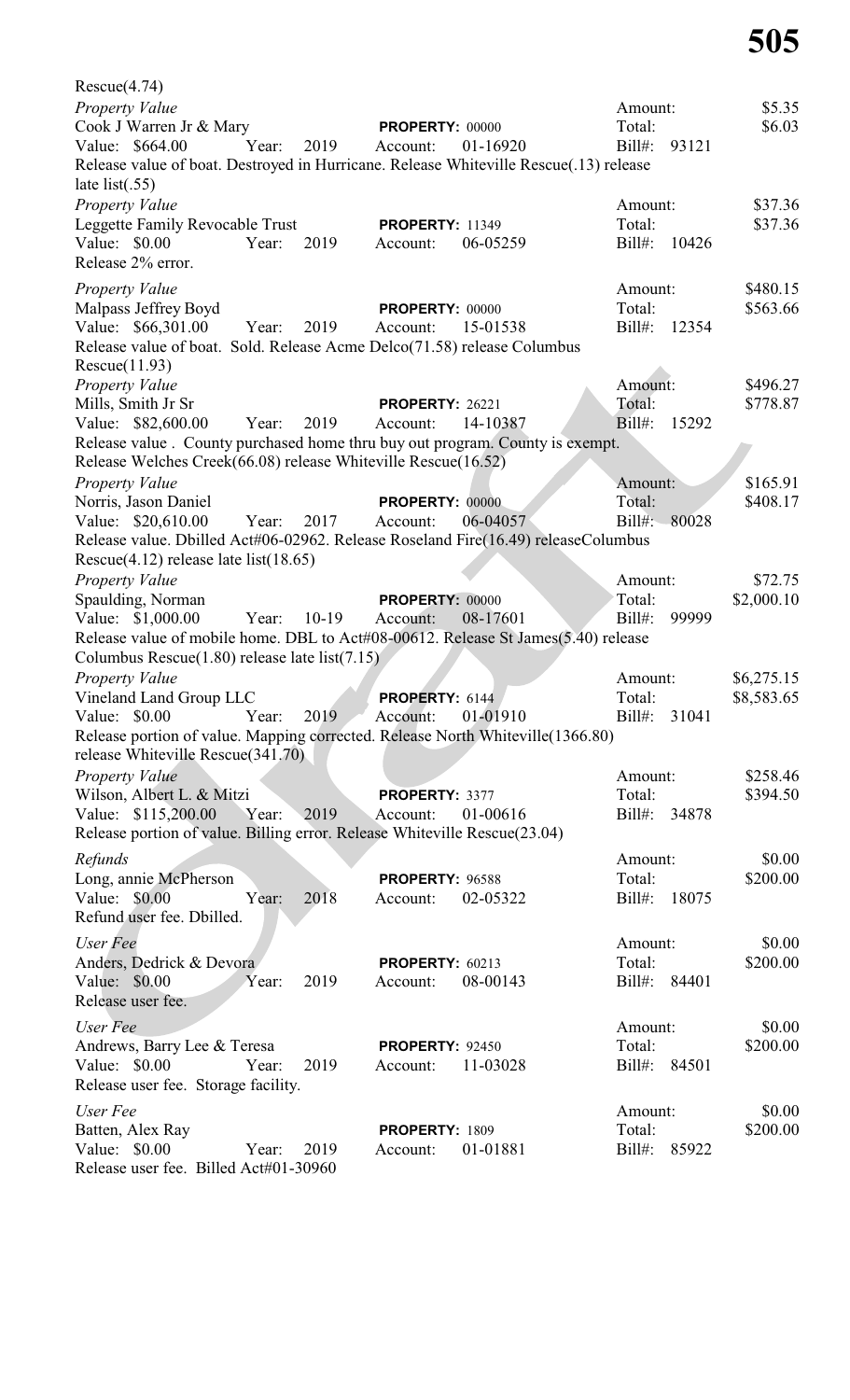| User Fee<br>Blackwell, Mary Ruth<br>Value: \$0.00<br>Release user fee. Exempted per N Hughes.                     | Year: 10-12 |               | <b>PROPERTY: 84086</b><br>Account:          | 09-03152 | Amount:<br>Total:<br>Bill#: 99999 |       | \$0.00<br>\$619.83 |
|-------------------------------------------------------------------------------------------------------------------|-------------|---------------|---------------------------------------------|----------|-----------------------------------|-------|--------------------|
| User Fee                                                                                                          |             |               |                                             |          | Amount:                           |       | \$0.00             |
| Bowen, Kathelia<br>Value: \$0.00<br>Release user fee.                                                             | Year:       | 2019          | <b>PROPERTY: 76279</b><br>Account:          | 04-01303 | Total:<br>Bill#: 87999            |       | \$113.00           |
| User Fee<br>Britt, Tony Ray & Gladys<br>Value: $$0.00$<br>Release user fee. Dbilled.                              | Year:       | 2019          | <b>PROPERTY: 23142</b><br>Account: 12-04959 |          | Amount:<br>Total:<br>Bill#: 88560 |       | \$0.00<br>\$200.00 |
| User Fee<br>Fowler, John Erwin<br>Value: \$0.00<br>Release user fee. Can billed on Act#9-08866                    | Year:       | 2019          | <b>PROPERTY: 79898</b><br>Account:          | 09-05569 | Amount:<br>Total:<br>Bill#: 98762 |       | \$0.00<br>\$200.00 |
| User Fee<br>Gordon, John J. & Amanda<br>Value: \$0.00<br>Release user fee. Overbilled. Only 1 liveable structure. | Year:       | 2019 Account: | <b>PROPERTY: 24344</b>                      | 13-05956 | Amount:<br>Total:<br>Bill#: 898   |       | \$0.00<br>\$400.00 |
| User Fee                                                                                                          |             |               |                                             |          | Amount:                           |       | \$0.00             |
| Gore, Jeffrey Thomas<br>Value: \$0.00<br>Release user fee. Dbilled.                                               | Year:       | 2019          | <b>PROPERTY: 16961</b><br>Account:          | 09-02923 | Total:<br>Bill#:                  | 1198  | \$200.00           |
| User Fee                                                                                                          |             |               |                                             |          | Amount:                           |       | \$0.00             |
| Gore, Ricky Dean & Teresa Ann<br>Value: \$0.00<br>Release user fee.                                               | Year:       | 2019          | <b>PROPERTY: 80766</b><br>Account:          | 07-07109 | Total:<br>Bill#:                  | 1440  | \$200.00           |
| User Fee<br>Hardee, Mitchell<br>Value: \$0.00<br>Release user fee. Vacant                                         | Year:       | 2019          | PROPERTY: 00000<br>Account:                 | 09-00254 | Amount:<br>Total:<br>$Bill#$ :    | 3441  | \$0.00<br>\$200.00 |
|                                                                                                                   |             |               |                                             |          |                                   |       | \$0.00             |
| User Fee<br>Hardee, Mitchell<br>Value: \$0.00                                                                     |             | 2019          | PROPERTY: 92025<br>Account:                 |          | Amount:<br>Total:<br>$Bill#$ :    | 3449  | \$200.00           |
| Release user fee. Vacant                                                                                          | Year:       |               |                                             | 07-00829 |                                   |       |                    |
| User Fee<br>Heavener, Belinda                                                                                     |             |               | <b>PROPERTY: 78198</b>                      |          | Amount:<br>Total:                 |       | \$0.00<br>\$200.00 |
| Value: \$0.00<br>Release user fee.                                                                                | Year:       | 2019          | Account:                                    | 07-08243 | Bill#:                            | 4461  |                    |
| User Fee                                                                                                          |             |               |                                             |          | Amount:                           |       | \$0.00             |
| Hope, Lorena Smith<br>Value: \$0.00<br>Release user fee. No power.                                                | Year:       | 18-19         | PROPERTY: 77148<br>Account:                 | 01-43382 | Total:<br>$Bill#$ :               | 99999 | \$600.00           |
| User Fee<br>Hunt, Nannette<br>Value: \$0.00<br>Release user fee. Has no power                                     | Year:       | 2019          | PROPERTY: 5026<br>Account:                  | 01-05980 | Amount:<br>Total:<br>Bill#:       | 6591  | \$0.00<br>\$200.00 |
| User Fee                                                                                                          |             |               |                                             |          | Amount:                           |       | \$0.00             |
| Jerusalem Temple Fellowship<br>Value: \$0.00<br>Release user fee. Billed on Act#18-02427                          | Year:       | 2019          | PROPERTY: 00000<br>Account:                 | 01-06927 | Total:<br>Bill#:                  | 7954  | \$113.00           |
| User Fee<br>Johnson Mary E<br>Value: \$0.00<br>Release user fee. Vacant                                           | Year:       | 2019          | <b>PROPERTY: 28646</b><br>Account:          | 15-04451 | Amount:<br>Total:<br>$Bill#$ :    | 8219  | \$0.00<br>\$200.00 |
| User Fee<br>Jones, Ricky L<br>Value: \$0.00<br>Release user fee. Overbilled.                                      | Year:       | 2019          | PROPERTY: 82174<br>Account:                 | 12-13743 | Amount:<br>Total:<br>$Bill#$ :    | 8710  | \$0.00<br>\$400.00 |
| User Fee<br>Kidd, Rebecca Queen                                                                                   |             |               | PROPERTY: 00000                             |          | Amount:<br>Total:                 |       | \$0.00<br>\$200.00 |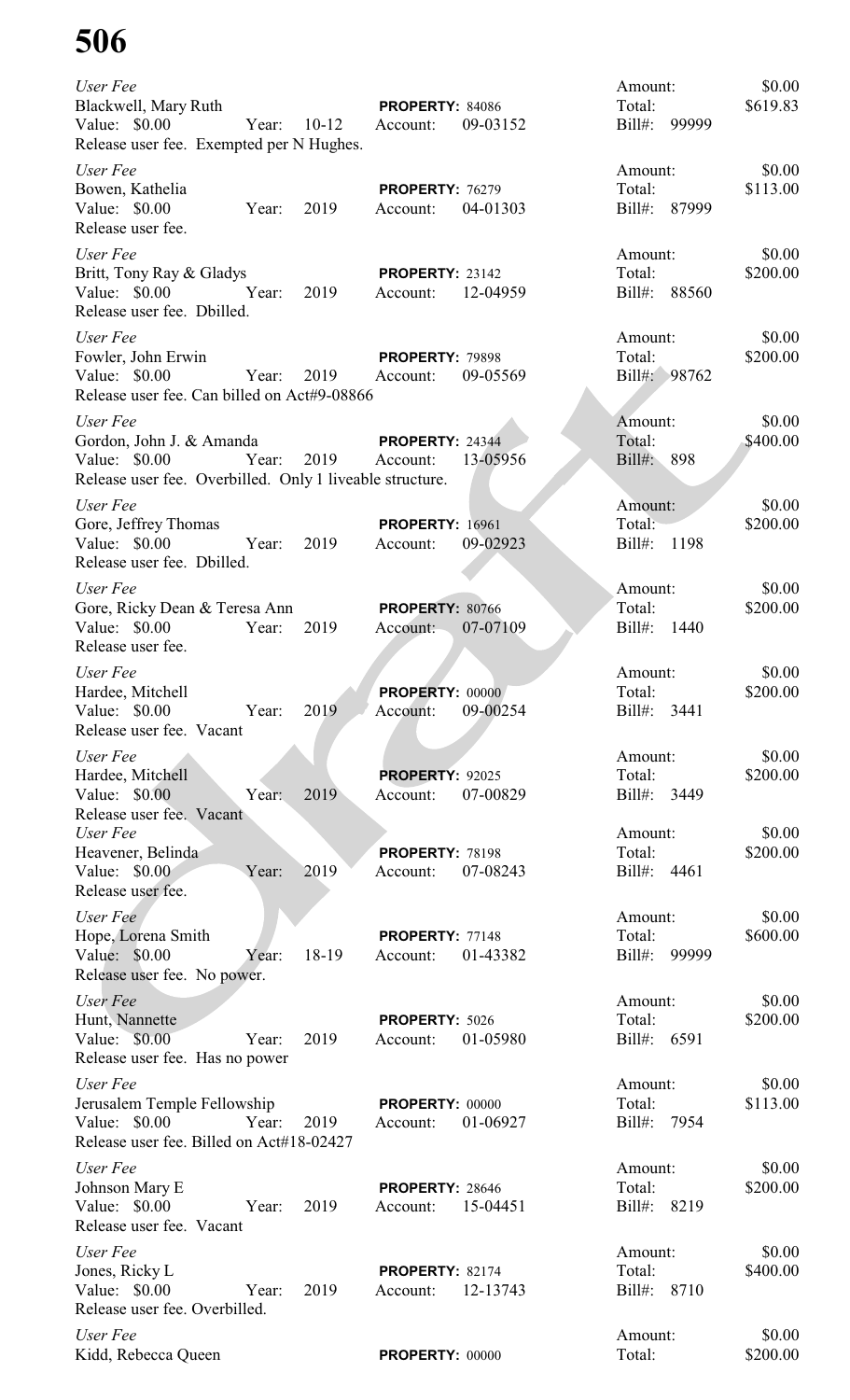| Value: \$0.00 Year:<br>Release user fee. Billed to S/w Act#01-06179                                                          |            |                      | 2019 Account:                      | 01-06179 |                              | Bill#: 9312  |                              |
|------------------------------------------------------------------------------------------------------------------------------|------------|----------------------|------------------------------------|----------|------------------------------|--------------|------------------------------|
| User Fee<br>Lyons, A B Heirs<br>Value: \$0.00<br>Release user fee. Unliveable                                                | Year:      | 2019                 | <b>PROPERTY: 21630</b><br>Account: | 12-16560 | Amount:<br>Total:            | Bill#: 12105 | \$0.00<br>\$200.00           |
| User Fee<br>McPhatter, Pearl Parker Heirs<br>Value: \$0.00<br>Release user fee. Vacant for 10 years. Unliveable.<br>User Fee |            | Year: 15-19 Account: | PROPERTY: 24758                    | 13-04967 | Amount:<br>Total:<br>Amount: | Bill#: 99999 | \$0.00<br>\$594.00<br>\$0.00 |
| McPherson, John Phillip II<br>Value: \$0.00<br>Release user fee.                                                             | Year:      | 2019                 | PROPERTY: 6202<br>Account:         | 01-02365 | Total:                       | Bill#: 14381 | \$452.00                     |
| User Fee<br>Moss, James O Jr<br>Value: \$0.00<br>Release user fee. Vacant home                                               | Year:      | 2019                 | <b>PROPERTY: 00000</b><br>Account: | 14-00113 | Amount:<br>Total:            | Bill#: 16173 | \$0.00<br>\$200.00           |
| User Fee<br>Norris, Robin D & Lawrence P<br>Value: \$0.00<br>Release user fees 4 years. Home destroyed sold at bank sale.    | Year:      | 16-19 Account:       | <b>PROPERTY: 93191</b>             | 12-02622 | Amount:<br>Total:<br>Bill#:  | 99999        | \$0.00<br>\$811.00           |
| User Fee<br>Parker, Arnold Lee & Catherine<br>Value: $$0.00$<br>Release user fee. Dbilled.                                   | Year:      | 2019                 | <b>PROPERTY: 29177</b><br>Account: | 15-03542 | Amount:<br>Total:            | Bill#: 18269 | \$0.00<br>\$200.00           |
| User Fee<br>Powell, Paul P Jr & Debra<br>Value: \$0.00<br>Release user fee. No home.                                         | Year:      | 2019                 | <b>PROPERTY: 75781</b><br>Account: | 11-04338 | Amount:<br>Total:            | Bill#: 19852 | \$0.00<br>\$200.00           |
| User Fee<br>Prevatte, Allen<br>Value: \$0.00<br>Release user fee.                                                            | Year: 2019 |                      | <b>PROPERTY: 60284</b><br>Account: | 12-22425 | Amount:<br>Total:            | Bill#: 20049 | \$0.00<br>\$400.00           |
| User Fee<br>Richardson, DL<br>Value: \$0.00<br>Release user fee. No power.                                                   | Year:      | 2019                 | <b>PROPERTY: 13252</b><br>Account: | 07-02142 | Amount:<br>Total:            | Bill#: 21706 | \$0.00<br>\$200.00           |
| User Fee<br>Rivon, Roberto Flores<br>Value: $$0.00$<br>Release user fee. Billed on Act#14-04509                              |            | Year: $18-19$        | <b>PROPERTY: 00000</b><br>Account: | 14-05033 | Amount:<br>Total:<br>Bill#:  | 99999        | \$0.00<br>\$400.00           |
| User Fee<br>Russell Oren<br>Value: \$0.00<br>Release user fee. No power.                                                     | Year:      | 18-19                | <b>PROPERTY: 95091</b><br>Account: | 03-04626 | Amount:<br>Total:            | Bill#: 99999 | \$0.00<br>\$400.00           |
| User Fee<br>Shipman, Cherie<br>Value: \$0.00<br>Release user fee. Vacant land.                                               | Year:      | 2019                 | <b>PROPERTY: 97225</b><br>Account: | 02-04752 | Amount:<br>Total:            | Bill#: 24147 | \$0.00<br>\$200.00           |
| User Fee<br>Smith, George R & Donna<br>Value: \$0.00<br>Release user fee.                                                    | Year:      | 2019                 | PROPERTY: 76492<br>Account:        | 06-33387 | Amount:<br>Total:            | Bill#: 25386 | \$0.00<br>\$200.00           |
| User Fee<br>Stanley, Bobby W & Brenda<br>Value: \$0.00<br>Release user fee.                                                  | Year:      | 2019                 | <b>PROPERTY: 12645</b><br>Account: | 07-05041 | Amount:<br>Total:            | Bill#: 27160 | \$0.00<br>\$200.00           |
| User Fee<br>Stocks, Amanda Hammond<br>Value: \$0.00<br>Release user fee. Vacant                                              | Year:      | 18-19                | <b>PROPERTY: 13284</b><br>Account: | 07-02327 | Amount:<br>Total:<br>Bill#:  | 99999        | \$0.00<br>\$400.00           |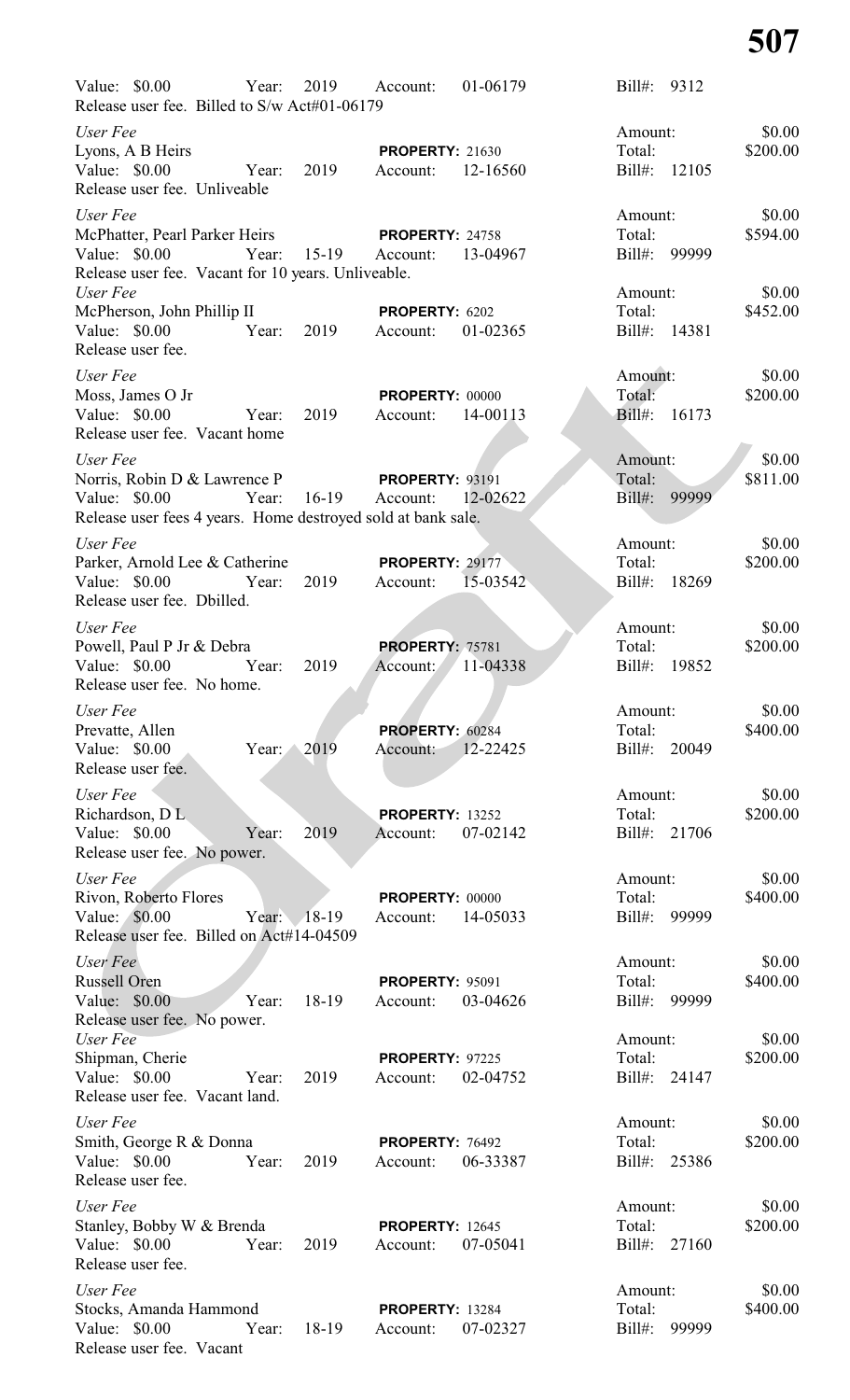| User Fee                      |       |      |                        |          | Amount:            | \$0.00   |
|-------------------------------|-------|------|------------------------|----------|--------------------|----------|
| Tedder, Carl Roosevelt        |       |      | <b>PROPERTY: 61567</b> |          | Total:             | \$200.00 |
| Value: $$0.00$                | Year: | 2019 | Account:               | 11-26820 | $Bill#$ :<br>29174 |          |
| Release user fee. Dbilled.    |       |      |                        |          |                    |          |
| User Fee                      |       |      |                        |          | Amount:            | \$0.00   |
| Thompson, James Alan          |       |      | <b>PROPERTY: 84275</b> |          | Total:             | \$200.00 |
| Value: $$0.00$                | Year: | 2019 | Account:               | 01-01674 | $Bill#$ :<br>29555 |          |
| Release user fee. Dbilled.    |       |      |                        |          |                    |          |
| User Fee                      |       |      |                        |          | Amount:            | \$0.00   |
| Thurmond Johnny Lee & Rosetta |       |      | PROPERTY: 79994        |          | Total:             | \$200.00 |
| Value: $$0.00$                | Year: | 2019 | Account:               | 13-04857 | $Bill#$ :<br>29830 |          |
| Release user fee.             |       |      |                        |          |                    |          |
| User Fee                      |       |      |                        |          | Amount:            | \$0.00   |
| Williamson, Jason Delane      |       |      | PROPERTY: 30061        |          | Total:             | \$200.00 |
| Value: $$0.00$                | Year: | 2019 | Account:               | 16-02006 | Bill#:<br>34577    |          |
| Release user fee.             |       |      |                        |          |                    |          |

### **Agenda Item #25: COMMENTS:**

Chairman Russ opened the floor for comments. The following spoke.

#### **B. Board of Commissioners:**

1. **Commissioner Prevatte:** stated the following: -I would like for the Board members to take the time to look at the two (2) pages of information that we have been working on; **and** -We need to consider a private company to do an assessment on the needs if we do not receive the assessment from the Sheriff's Association.

#### 2. **Commissioner Bullard:** stated the following:

-My appointed member on the Columbus County Planning Board has expired and I would like to appoint Craig Rogers to fill this appointment, and I want a thank you letter sent to Mr. Horne for his good job;

-I am receiving multiple calls relative to the Board of Elections, and I am informing them we have no legal authority over the Board of Elections, and suggest they call the Election Board members;

-I would like to know what the new election process will cost; **and** -I appreciate all the extra work that all of our employees have done relative to the Corona Virus, and our number is up to sixty-one (61).

#### 3. **Commissioner McDowell:** stated the following:

-I would like to thank the first responders and all the medical workers that have been involved with the corona virus;

-I encourage everyone to stay home as much as you can;

-I encourage everyone to fill out the 2020 Census material that will help the state and the county; **and**

-On March 29, 2020, there was a boating accident on Waccamaw River which resulted in two (2) deaths, and the citizens in this area are very concerned, and would like for the Board to contact the Wildlife Commission and see if they could help.

### **MOTION:**

Commissioner McDowell made a motion for the Board to send a letter to the North Carolina Wildlife Commission and request that they develop some rules and regulations for Waccamaw River and include Brunswick County, seconded by Commissioner Burroughs. The motion unanimously passed.

4. **Vice Chairman McMillian:** stated the following: -I have spoken with the District Engineer at the Department of Transportation and he stated they were behind due to the State Budget; -The engineer stated he was looking at the middle of May to get the ditches cleaned out; **and** -The County Manager is working hard on the County Budget, and we all need to work together on the budget.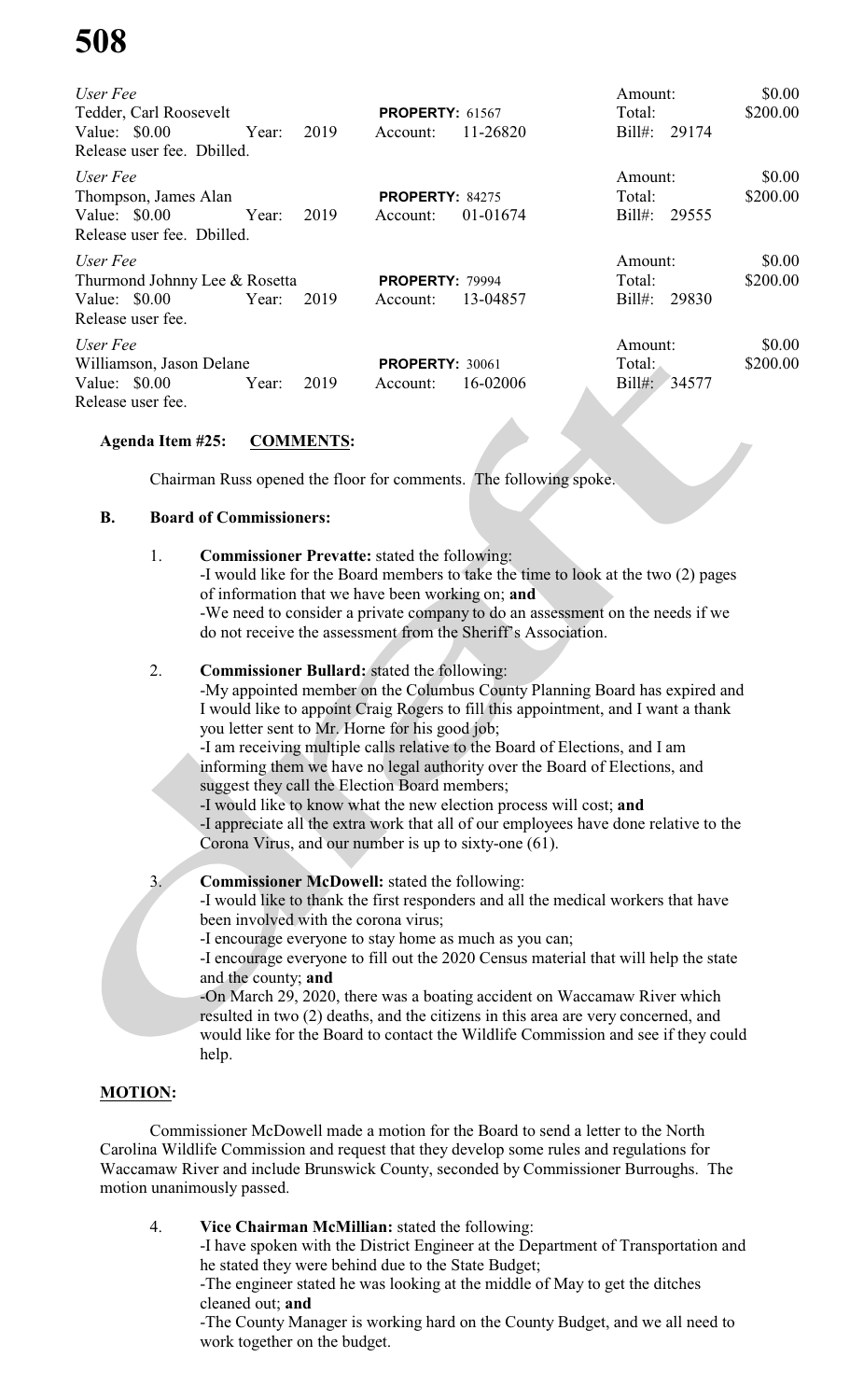

5. **Commissioner Byrd:** stated the following:

-I have received multiple telephone calls about the Board of Elections, and the general public needs to know that this Board has no legal authority over the Board of Elections;

-The coronavirus has had a major impact on the work being done by the Department of Transportation;

-The process of life will never be the same as it was before the virus; **and** -Due to limited funds, and the impact the coronavirus placed on people's income, we will be forced to maximize what we can do within the limitation of funds that we have.

6. **Commissioner Burroughs:** stated the following: -I concur with Commissioner Byrd's concerns relative to the impact the coronavirus will have on people statewide and nationwide; -I have a copy of a letter from the IRS which states that Daddy Joe's Campground and Carroll Winds Campgrounds are considered to be essential businesses and they can open up for business;

#### **MOTION:**

Commissioner Burroughs made a motion to allow Daddy Joe's Campground and Carroll Winds Campground to reopen for business, seconded by Commissioner McMillian.

#### **FIRST SUBSTITUTE MOTION:**

Commissioner Byrd made a motion to wait until after April 30, 2020, to allow Daddy Joe's Campground and Carroll Winds Campground to reopen for business, seconded by Commissioner Bullard.

#### **SECOND SUBSTITUTE MOTION:**

Commissioner Burroughs withdrew his **original motion** and Commissioner McMillian withdrew his second.

Commissioner Byrd withdrew his **substitute motion**, and Commissioner Bullard withdrew his second.

Commissioner Prevatte made a **Second Substitute Motion** to give authority to the Chairman to check with the two (2) campgrounds to see if they need this information before April 30, 2020, for the preparations that need to be done to allow them to re-open on May 01, 2020, seconded by Commissioner Byrd. The **Second Substitute Motion** unanimously passed.

> -The House of Raeford will be at the Farmers Market tomorrow with boxes of raw chicken at an economical price;

-There is going to be a price for everyone for what we have gone through; -I encourage everyone to engage in safe practices until this pandemic has run its course.

7. **Chairman Russ:** stated the following:

-I would like to thank Commissioner McDowell for reading the letter from the concerned citizens of Waccamaw River; **and**

- -I encourage everyone that can to stay at home.
- **C. County Manager (Michael H. Stephens):** stated the following: -I would like to echo what Commissioner Bullard has stated; **and** -I want to thank the County employees for what they do, and I appreciate what they have done.

#### **TWO (2¢) CENTS RESCUE TAX:**

In-depth and lengthy discussion was conducted regarding placing an additional two  $(2\ell)$ cents Rescue Tax on the General Elections ballot in November, 2020, in the proper manner.

#### **MOTION:**

Commissioner Prevatte made a motion for Amanda Prince, County Attorney, to determine the proper manner to utilize placing an additional two  $(2\ell)$  cents Rescue Tax on the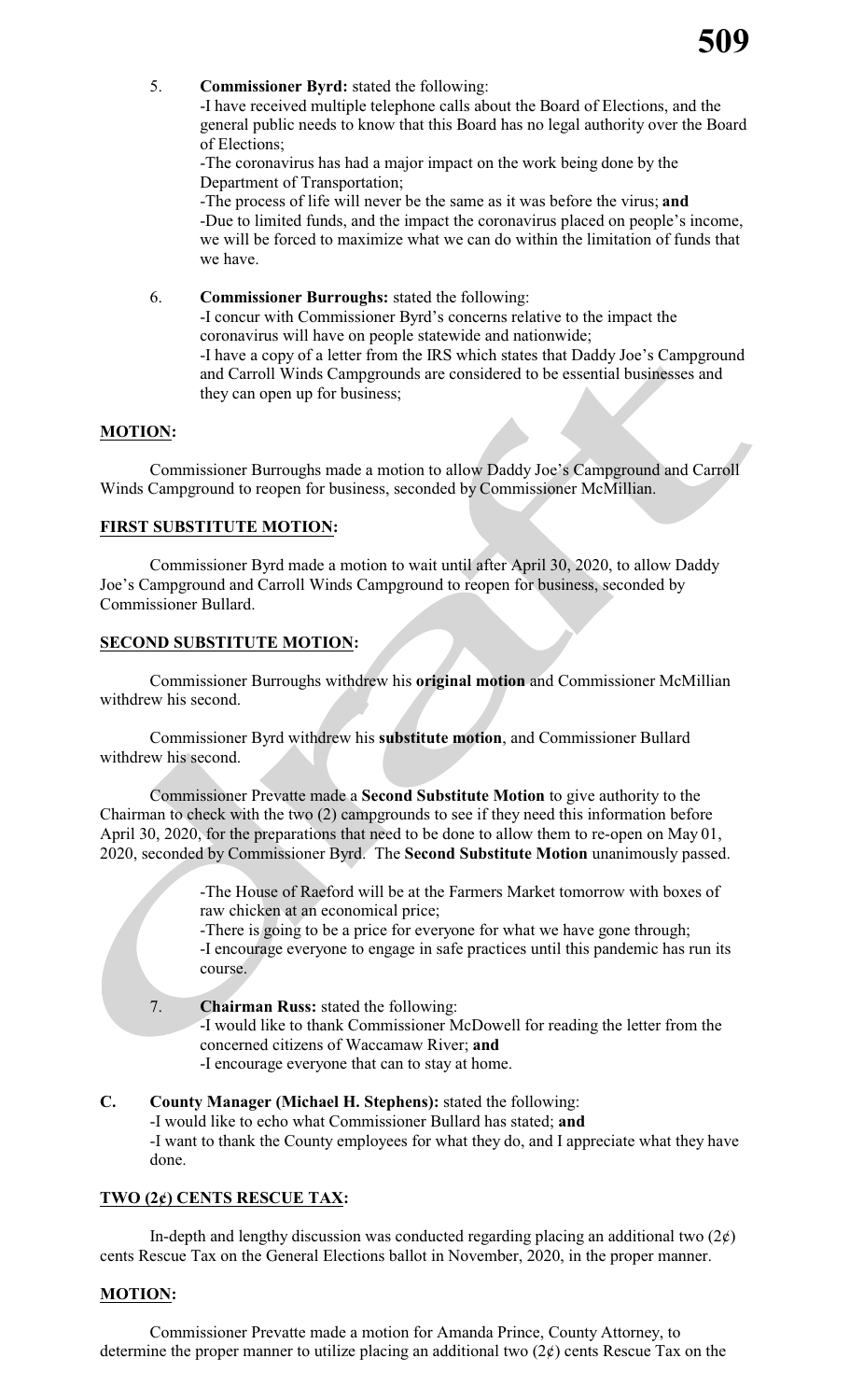General Elections ballot in November, 2020, seconded by Commissioner Bullard. The motion unanimously passed.

### **Agenda Item #26: ADJOURNMENT:**

At 8:07 P.M., Commissioner McDowell made a motion to adjourn, seconded by Commissioner Bullard. The motion unanimously passed.

**APPROVED:**

**\_\_\_\_\_\_\_\_\_\_\_\_\_\_\_\_\_\_\_\_\_\_\_\_\_\_\_\_\_\_\_ \_\_\_\_\_\_\_\_\_\_\_\_\_\_\_\_\_\_\_\_\_\_\_\_\_\_\_\_\_\_ JUNE B. HALL, Clerk to the Board P. EDWIN RUSS, Chairman**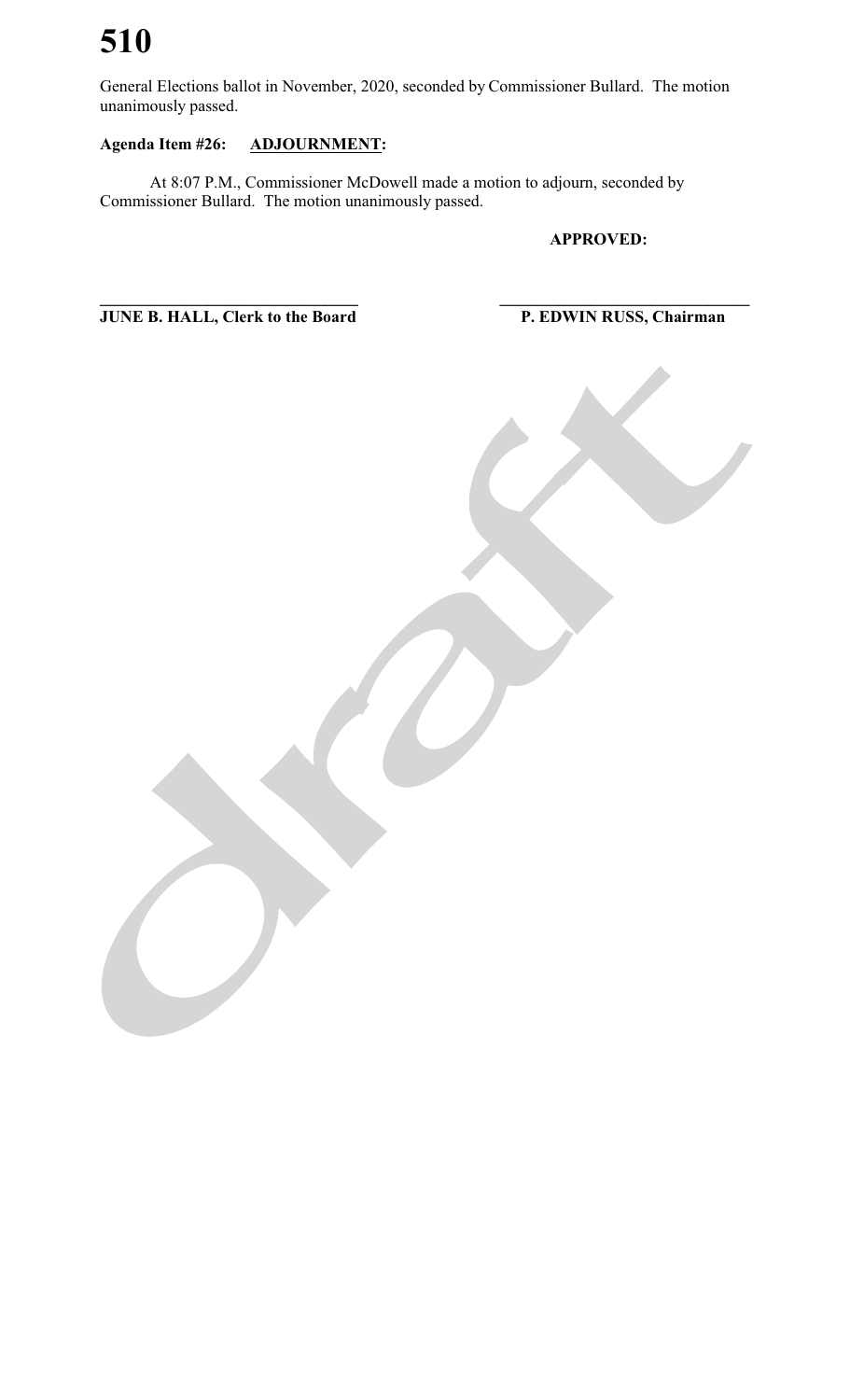The Honorable Columbus County Commissioners met on the above stated date and at the above stated time in the Dempsey B. Herring Courthouse Annex Building, located at 112 West Smith Street, Whiteville, North Carolina, to act as the Columbus County Water and Sewer District I Board.

#### **COMMISSIONERS PRESENT: APPOINTEES PRESENT:**

P. Edwin Russ, **Chairman** Mike Stephens, **County Manager** James E. Prevatte June B. Hall, **Clerk to the Board** Giles E. Byrd **Trent Burroughs**  APPOINTEE ABSENT: Ricky Bullard **Bobbie Faircloth, Finance Officer** Charles T. McDowell **(Excused)**

Jerome McMillian, **Vice Chairman** Amanda B. Prince, **County Attorney** 

#### **MEETING CALLED TO ORDER:**

At 7:17 P.M., Chairman P. Edwin Russ called the **combination meeting** of Columbus County Water and Sewer Districts I, II, III, IV and V Board Meeting to order.

#### **Agenda Item#21: COLUMBUS COUNTY WATER and SEWER DISTRICTS I, II, III, IV and V - APPROVAL of BOARD MEETING MINUTES:**

**March 02, 2020 Combination Meeting** of Columbus County Water and Sewer Districts I, II, III, IV and V Board Meeting **(5 sets) -and-March 16, 2020 Combination Meeting** of Columbus County Water and Sewer Districts I, II and V **(3 sets)**

Commissioner Byrd made a motion to approve the March 02, 2020 Columbus CountyWater and Sewer Districts I, II, III, IV and V Board Meeting Minutes, as recorded, and the March 16, 2020 Columbus County Water and Sewer Districts I, II and V Board Meeting Minutes, as recorded, seconded by Commissioner Bullard. The motion unanimously passed.

#### **ADJOURNMENT:**

At 7:27 P.M., Commissioner Byrd made a motion to adjourn, seconded by Vice Chairman McMillian. The motion unanimously passed.

**\_\_\_\_\_\_\_\_\_\_\_\_\_\_\_\_\_\_\_\_\_\_\_\_\_\_\_\_ \_\_\_\_\_\_\_\_\_\_\_\_\_\_\_\_\_\_\_\_\_\_\_\_\_\_\_\_\_\_\_**

**APPROVED:**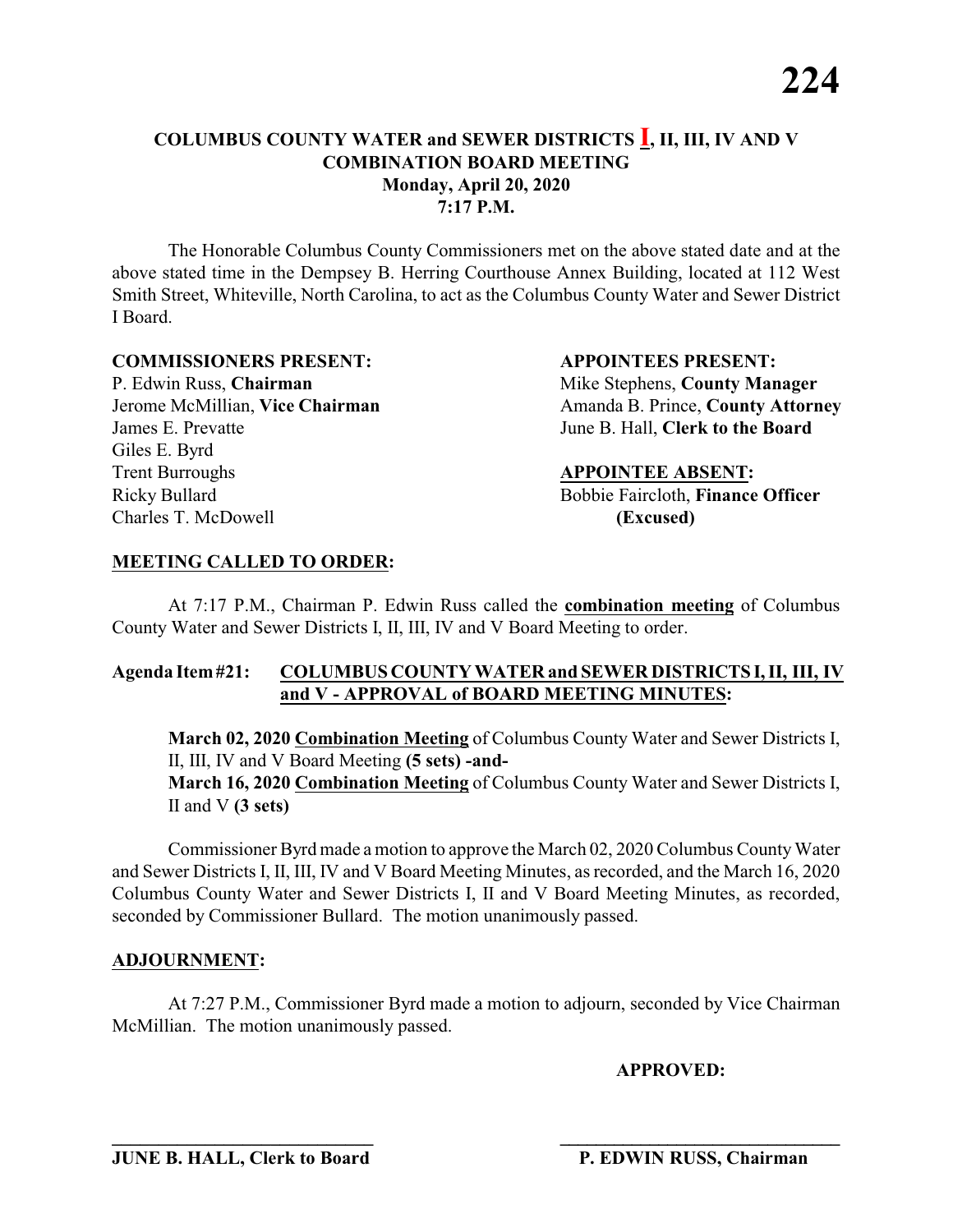The Honorable Columbus County Commissioners met on the above stated date and at the above stated time in the Dempsey B. Herring Courthouse Annex Building, located at 112 West Smith Street, Whiteville, North Carolina, to act as the Columbus County Water and Sewer District II Board.

#### **COMMISSIONERS PRESENT: APPOINTEES PRESENT:**

James E. Prevatte June B. Hall, **Clerk to the Board** Giles E. Byrd **Trent Burroughs**  APPOINTEE ABSENT: Ricky Bullard **Bobbie Faircloth, Finance Officer** Charles T. McDowell **(Excused)**

P. Edwin Russ, **Chairman** Mike Stephens, **County Manager** Jerome McMillian, **Vice Chairman** Amanda B. Prince, **County Attorney** 

#### **MEETING CALLED TO ORDER:**

At 7:17 P.M., Chairman P. Edwin Russ called the **combination meeting** of Columbus County Water and Sewer Districts I, II, III, IV and V Board Meeting to order.

#### **Agenda Item#21: COLUMBUS COUNTY WATER and SEWER DISTRICTS I, II, III, IV and V - APPROVAL of BOARD MEETING MINUTES:**

**March 02, 2020 Combination Meeting** of Columbus County Water and Sewer Districts I, II, III, IV and V Board Meeting **(5 sets) -and-March 16, 2020 Combination Meeting** of Columbus County Water and Sewer Districts I, II and V **(3 sets)**

Commissioner Byrd made a motion to approve the March 02, 2020 Columbus CountyWater and Sewer District II Board Meeting Minutes, as recorded, and the March 16, 2020 Columbus County Water and Sewer District II Board Meeting Minutes, as recorded, seconded by Commissioner Bullard. The motion unanimously passed.

#### **ADJOURNMENT:**

At 7:27 P.M., Commissioner Byrd made a motion to adjourn, seconded by Vice Chairman McMillian. The motion unanimously passed.

**\_\_\_\_\_\_\_\_\_\_\_\_\_\_\_\_\_\_\_\_\_\_\_\_\_\_\_\_ \_\_\_\_\_\_\_\_\_\_\_\_\_\_\_\_\_\_\_\_\_\_\_\_\_\_\_\_\_\_\_**

**APPROVED:**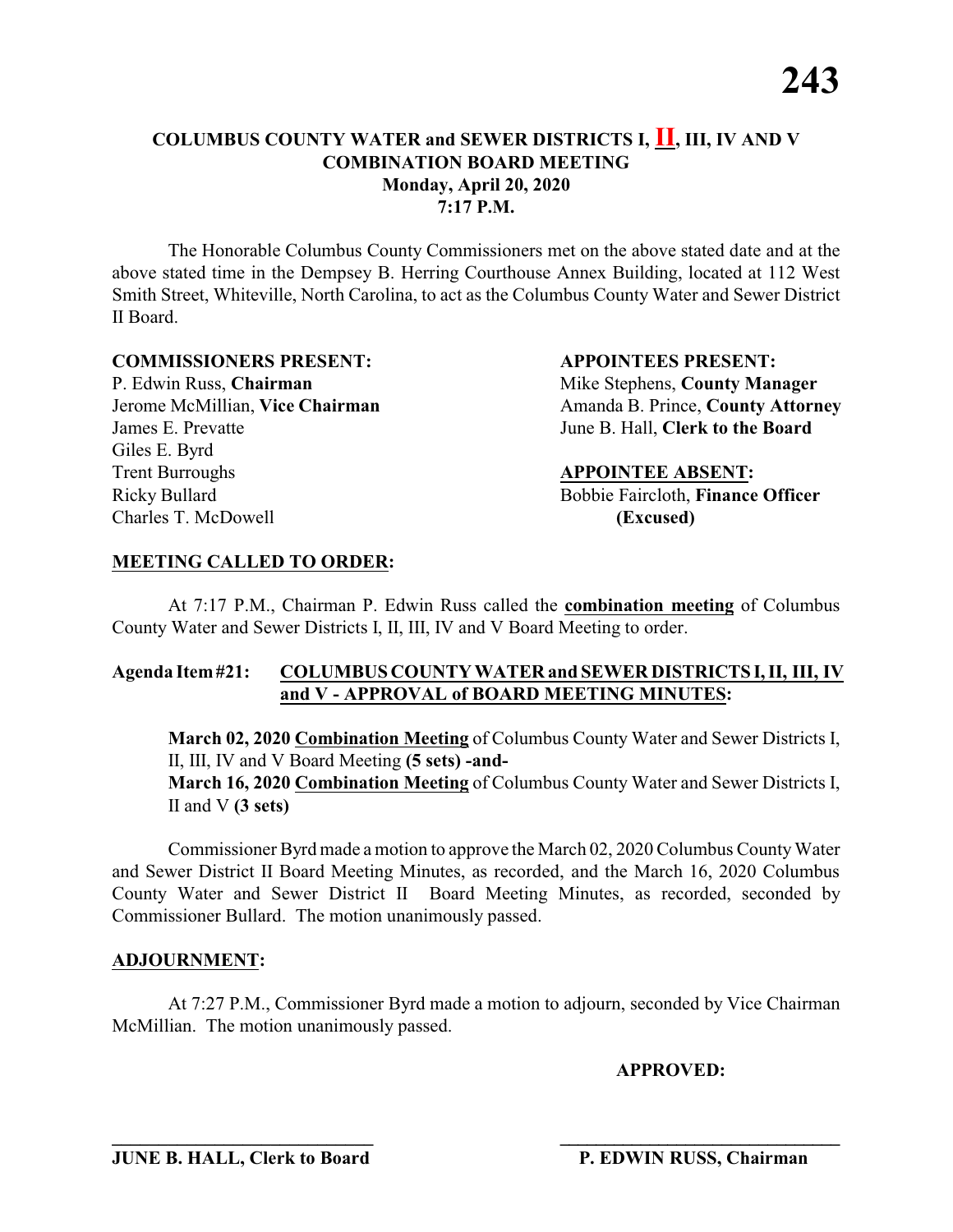The Honorable Columbus County Commissioners met on the above stated date and at the above stated time in the Dempsey B. Herring Courthouse Annex Building, located at 112 West Smith Street, Whiteville, North Carolina, to act as the Columbus County Water and Sewer District III Board.

#### **COMMISSIONERS PRESENT: APPOINTEES PRESENT:**

P. Edwin Russ, **Chairman** Mike Stephens, **County Manager** James E. Prevatte June B. Hall, **Clerk to the Board** Giles E. Byrd **Trent Burroughs <b>APPOINTEE ABSENT:** Ricky Bullard Bobbie Faircloth, **Finance Officer** Charles T. McDowell **(Excused)**

Jerome McMillian, **Vice Chairman** Amanda B. Prince, **County Attorney** 

#### **MEETING CALLED TO ORDER:**

At 7:17 P.M., Chairman P. Edwin Russ called the **combination meeting** of Columbus County Water and Sewer Districts I, II, III, IV and V Board Meeting to order.

#### **Agenda Item#21: COLUMBUS COUNTY WATER and SEWER DISTRICTS I, II, III, IV and V - APPROVAL of BOARD MEETING MINUTES:**

**March 02, 2020 Combination Meeting** of Columbus County Water and Sewer Districts I, II, III, IV and V Board Meeting **(5 sets)** 

Commissioner Byrd made a motion to approve the March 02, 2020 Columbus CountyWater and Sewer District III Board Meeting Minutes, as recorded, seconded by Commissioner Bullard. The motion unanimously passed.

#### **ADJOURNMENT:**

At 7:27 P.M., Commissioner Byrd made a motion to adjourn, seconded by Vice Chairman McMillian. The motion unanimously passed.

**APPROVED:**

**JUNE B. HALL, Clerk to Board P. EDWIN RUSS, Chairman** 

**\_\_\_\_\_\_\_\_\_\_\_\_\_\_\_\_\_\_\_\_\_\_\_\_\_\_\_\_ \_\_\_\_\_\_\_\_\_\_\_\_\_\_\_\_\_\_\_\_\_\_\_\_\_\_\_\_\_\_\_**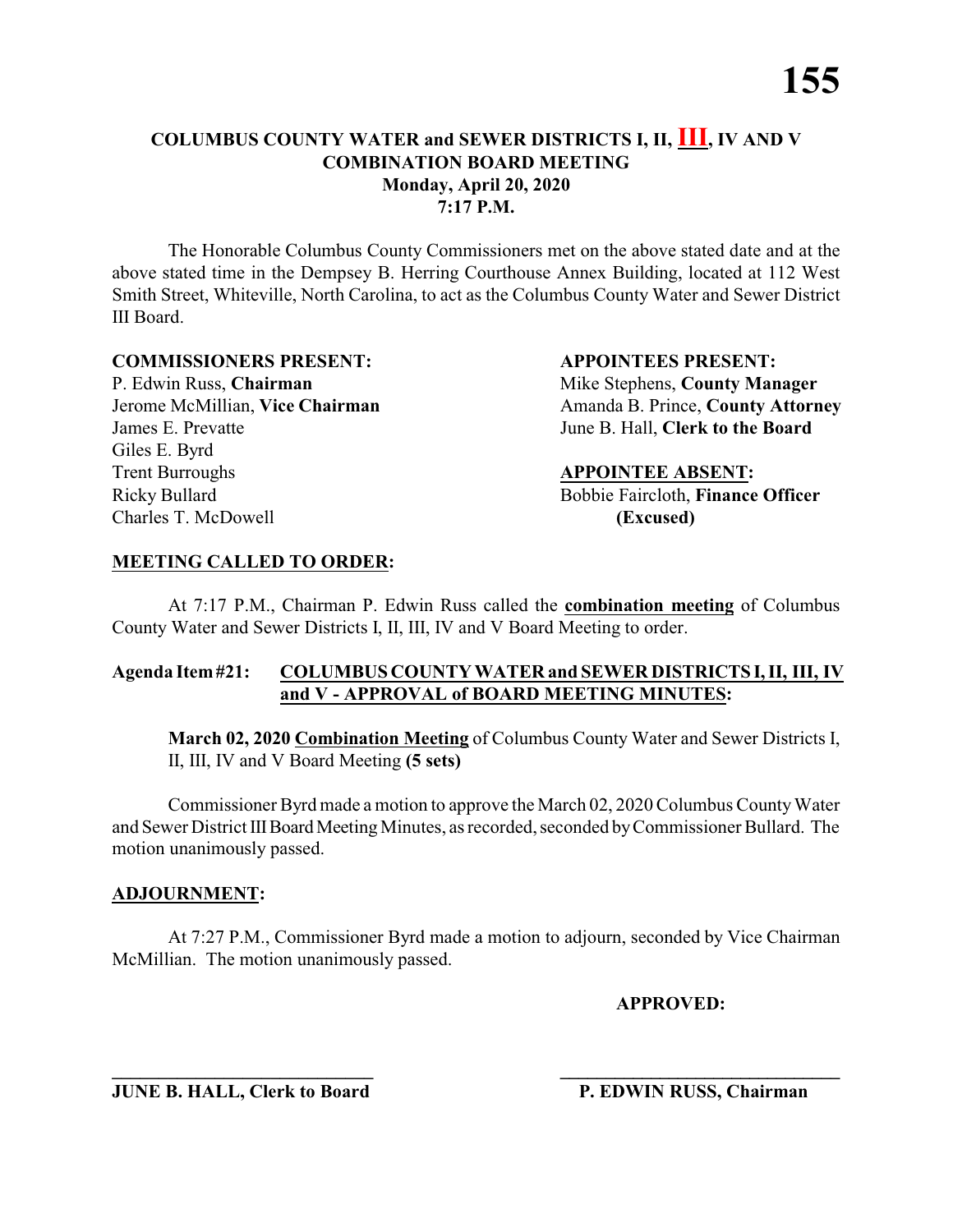The Honorable Columbus County Commissioners met on the above stated date and at the above stated time in the Dempsey B. Herring Courthouse Annex Building, located at 112 West Smith Street, Whiteville, North Carolina, to act as the Columbus County Water and Sewer District IV Board.

#### **COMMISSIONERS PRESENT: APPOINTEES PRESENT:**

P. Edwin Russ, **Chairman** Mike Stephens, **County Manager** James E. Prevatte June B. Hall, **Clerk to the Board** Giles E. Byrd **Trent Burroughs <b>APPOINTEE ABSENT:** Ricky Bullard Bobbie Faircloth, **Finance Officer** Charles T. McDowell **(Excused)**

Jerome McMillian, **Vice Chairman** Amanda B. Prince, **County Attorney** 

#### **MEETING CALLED TO ORDER:**

At 7:17 P.M., Chairman P. Edwin Russ called the **combination meeting** of Columbus County Water and Sewer Districts I, II, III, IV and V Board Meeting to order.

#### **Agenda Item#21: COLUMBUS COUNTY WATER and SEWER DISTRICTS I, II, III, IV and V - APPROVAL of BOARD MEETING MINUTES:**

**March 02, 2020 Combination Meeting** of Columbus County Water and Sewer Districts I, II, III, IV and V Board Meeting **(5 sets)** 

Commissioner Byrd made a motion to approve the March 02, 2020 Columbus CountyWater and Sewer District IV Board Meeting Minutes, as recorded, seconded by Commissioner Bullard. The motion unanimously passed.

#### **ADJOURNMENT:**

At 7:27 P.M., Commissioner Byrd made a motion to adjourn, seconded by Vice Chairman McMillian. The motion unanimously passed.

**APPROVED:**

**JUNE B. HALL, Clerk to Board P. EDWIN RUSS, Chairman** 

**\_\_\_\_\_\_\_\_\_\_\_\_\_\_\_\_\_\_\_\_\_\_\_\_\_\_\_\_ \_\_\_\_\_\_\_\_\_\_\_\_\_\_\_\_\_\_\_\_\_\_\_\_\_\_\_\_\_\_\_**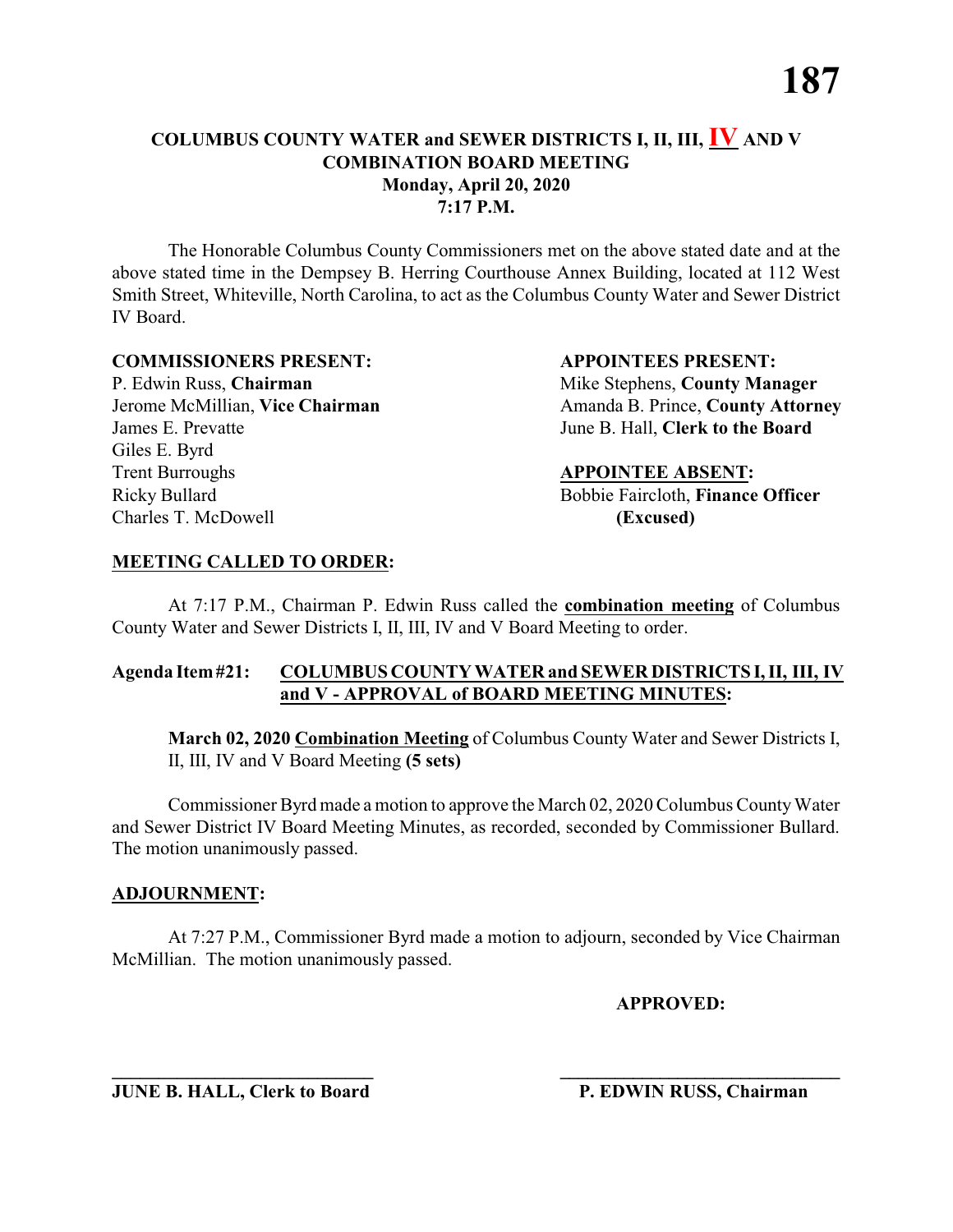The Honorable Columbus County Commissioners met on the above stated date and at the above stated time in the Dempsey B. Herring Courthouse Annex Building, located at 112 West Smith Street, Whiteville, North Carolina, to act as the Columbus County Water and Sewer District V Board.

#### **COMMISSIONERS PRESENT: APPOINTEES PRESENT:**

James E. Prevatte June B. Hall, **Clerk to the Board** Giles E. Byrd **Trent Burroughs <b>APPOINTEE ABSENT:** Ricky Bullard **Bobbie Faircloth, Finance Officer** Charles T. McDowell **(Excused)**

P. Edwin Russ, **Chairman** Mike Stephens, **County Manager** Jerome McMillian, **Vice Chairman** Amanda B. Prince, **County Attorney** 

#### **MEETING CALLED TO ORDER:**

At 7:17 P.M., Chairman P. Edwin Russ called the **combination meeting** of Columbus County Water and Sewer Districts I, II, III, IV and V Board Meeting to order.

#### **Agenda Item#21: COLUMBUS COUNTY WATER and SEWER DISTRICTS I, II, III, IV and V - APPROVAL of BOARD MEETING MINUTES:**

**March 02, 2020 Combination Meeting** of Columbus County Water and Sewer Districts I, II, III, IV and V Board Meeting **(5 sets) -and-March 16, 2020 Combination Meeting** of Columbus County Water and Sewer Districts I, II and V **(3 sets)**

Commissioner Byrd made a motion to approve the March 02, 2020 Columbus CountyWater and Sewer District V Board Meeting Minutes, as recorded, and the March 16, 2020 Columbus County Water and Sewer District V Board Meeting Minutes, as recorded, seconded by Commissioner Bullard. The motion unanimously passed.

#### **Agenda Item #22: COLUMBUS COUNTY WATER and SEWER DISTRICT V - APPROVAL of LOW BID for OLD DOCK ELEMENTARY SCHOOL SANITARY SEWER FORCE MAIN EXTENSION PROJECT: -and-MODIFICATION: RESOLUTION of TENTATIVE AWARD:**

Harold Nobles, Public Utilities Director, requested Board approval of the low bidder for Old Dock Elementary School Sanitary Sewer Force Main Extension Project from the following Bidders List, **-and-** approval of Resolution of Tentative Award.

#### **BID TABULATION**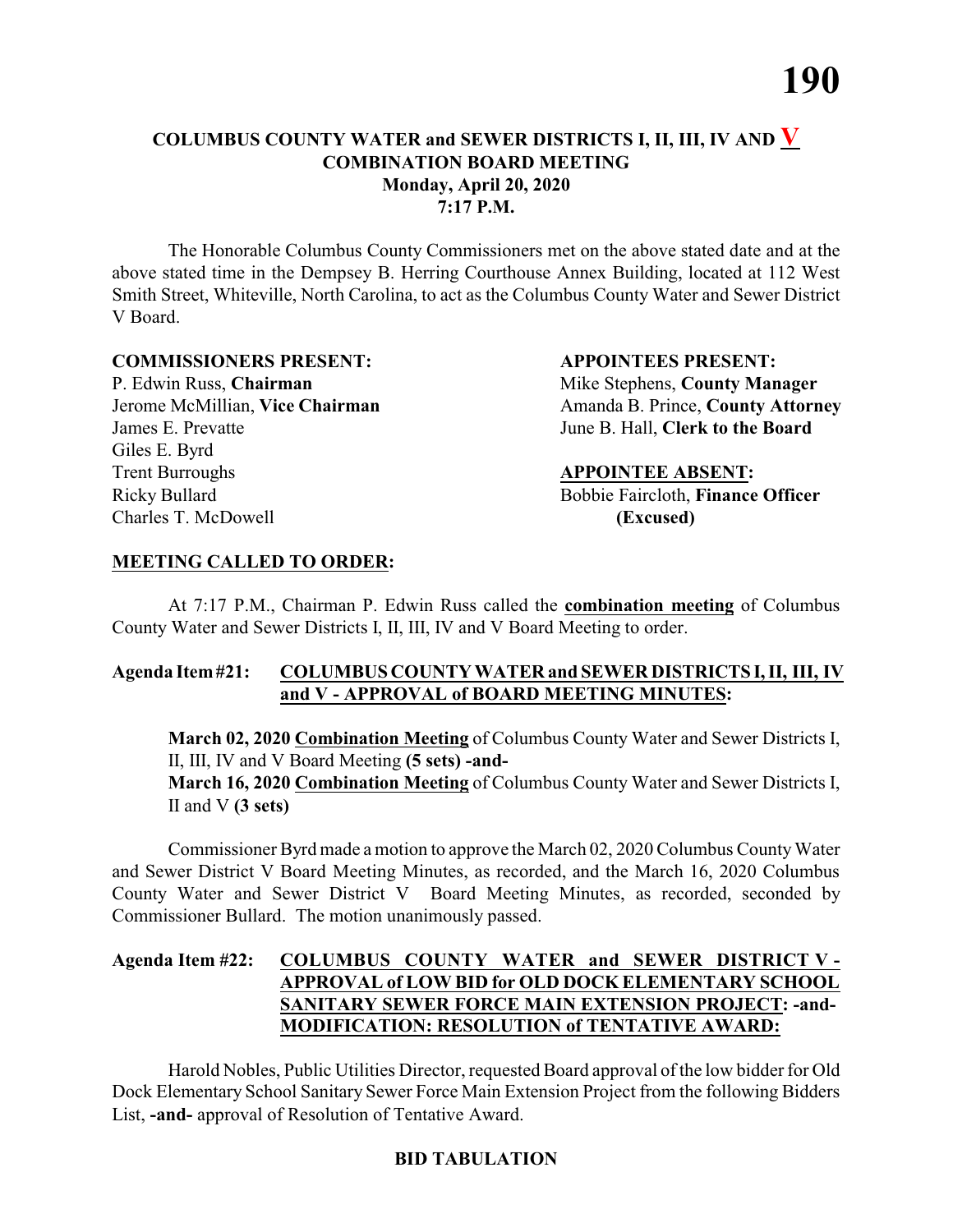**PROJECT OWNER: COLUMBUS COUNTY WATER and SEWER DISTRICT V PROJECT DESCRIPTION: Sanitary sewer force main extension to serve Old Dock Elementary School - CDBG-I Project No. 11-D-2944 BID OPENING DATE: April 2, 2020 @ 2:00 P.M. ENGINEER: GREEN ENGINEERING, P.I.I.C.**

#### **PART A - FORCE MAIN**

| Contractor         | Cost        | Contractor                  | Cost        | Contractor                 | Cost        |
|--------------------|-------------|-----------------------------|-------------|----------------------------|-------------|
| S&L<br>Contracting | \$1,100,742 | Columbus<br>Utilities, Inc. | \$1,053,885 | Frank Horne<br>Const, Inc. | \$1,128,935 |

#### **PART B - GRAVITY SEWER AND PUMP STATION**

| Contractor         | Cost      | Contractor                  | Cost         | Contractor                        | Cost      |
|--------------------|-----------|-----------------------------|--------------|-----------------------------------|-----------|
| S&L<br>Contracting | \$137,620 | Columbus<br>Utilities, Inc. | \$204,257.50 | <b>Frank Horne</b><br>Const, Inc. | \$190,082 |

**TOTAL:** \$1,238,362 \$1,258,142.50 \$1,319,107

#### **OTHER BIDDERS:**

| Ralph Hodge Construction | \$1,349,315.00 |
|--------------------------|----------------|
| Metcom, Inc.             | \$1,384.501.00 |
| Driggers Construction    | \$1,409,287.00 |
| J&S                      | \$1,868,765.00 |

I, W. LANDON YOUNCE, P. E., hereby certify that this bid tabulation is a true and correct representation of the bids received for this project according to the best of my knowledge and belief.

| /s/ WILLIAM L. YOUNCE, P.E. | <b>Seal: 0300003</b> | $4 - 2 - 2020$          |
|-----------------------------|----------------------|-------------------------|
|                             |                      | NC Firm License: P-0115 |

#### **RESOLUTION of TENTATIVE AWARD**

**WHEREAS,** Columbus County, North Carolina has received bids, pursuant to duly advertisement notice therefore, for construction of the Sanitary Sewer Extensions to serve Old Dock Elementary School; **and**

**WHEREAS,** Green Engineering, PLLC has reviewed the bids; **and**

**WHEREAS,** S & L Contracting, LLC was the lowest bidder for the Sanitary Sewer Extensions to serve Old Dock Elementary School, in the total bid amount of One Million, Two Hundred Thirty-Eight Thousand, Three Hundred Sixty-Two and Zero/100; **and**